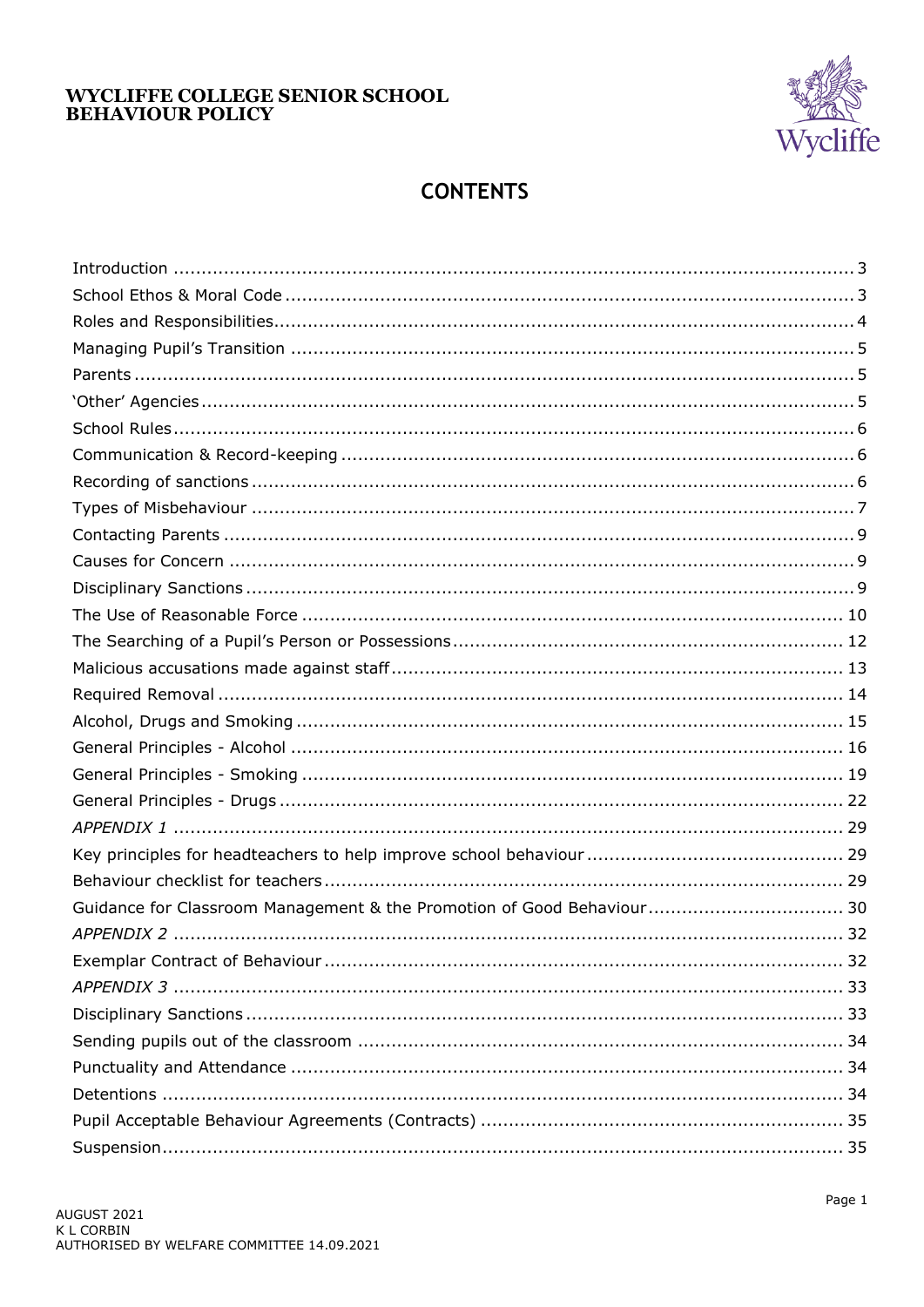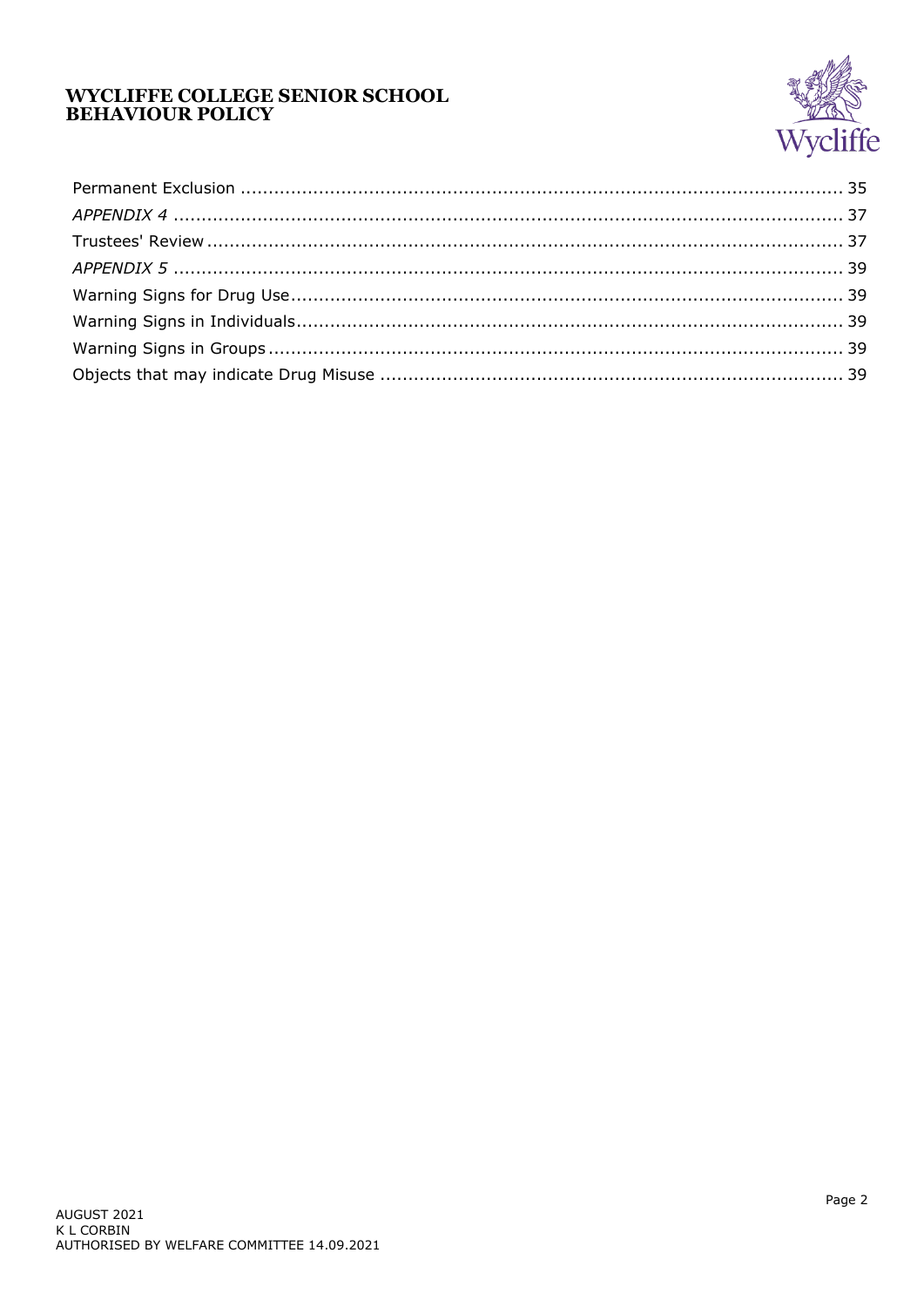

### <span id="page-2-0"></span>**Introduction**

At Wycliffe ('the School'), we aim to create an inclusive, safe and stimulating environment which is conducive to learning and to promote high standards of achievement and behaviour. We recognise that pupils learn best in a safe, compassionate and ordered environment. This policy is designed to allow pupils to develop a sense of self-discipline and an acceptance of responsibility for their actions. It is also designed to help all pupils achieve the best of their ability, develop self-esteem and mutual respect.

The School acknowledges its legal duties under the Equality Act 2010 in respect of managing pupil's behaviour where they have a disability (as set out in the School's SEND policy).

Under no circumstances will any form of corporal punishment be used or threatened by a member of staff at Wycliffe College.

This policy has also been drawn up with regard to the Education Act 1996, the Education and Inspections Act 2006, the Education Act 2011 and The Education (Independent School Standards) Regulations 2014. This policy is brought to the attention of new staff at induction and returning staff are reminded at regular intervals to revisit the policy especially following any review and subsequent amendments. This policy is available to view via the School's website and parents may request a hard copy if required.

The School aims for all pupils to:

- Achieve their full academic, spiritual, physical and creative potential.
- Behave with 'unassuming confidence'\*, showing generosity of spirit, respect for others and appreciation of diversity.
- Cultivate social and environmental awareness and an understanding of their role as global citizens.
- Develop skills, self-knowledge and resilience to face positively all future challenges.
- Exhibit creativity, innovation and independence in their approach to learning and to life.
- Feel happy and secure.

Pupils are rewarded for their efforts in a variety of ways, including;

- Merit awards big accumulators to be recognised by Head
- Wycliffe 'commendations'
- Academic effort prizes awarded throughout the year
- Highlighted in assemblies
- Recognition in national competitions
- Sporting colours
- 'Oscar' ceremonies and other social celebrations
- Non-academic awards Loosley, Sibly & Honours Awards
- Public performances, platforms in assemblies & Chapel presentations
- Use of media to highlight excellence
- Quiet praise from tutors, teaching staff & members of SMT

# <span id="page-2-1"></span>**School Ethos & Moral Code**

The School is a place where:

- All individuals are respected and their individuality is valued
- Pupils are encouraged to achieve
- Self-discipline is promoted and good behaviour is the norm
- Rewards and disciplinary penalties (sanctions) are applied fairly and consistently.

The School's policies seek to reflect the highest moral standards. In particular, bullying and other antisocial behaviour will not be tolerated. This is set out in detail in the School's Anti-Bullying Policy. As a School founded on Christian principles, the School recognises that pupils makes mistakes and that pupils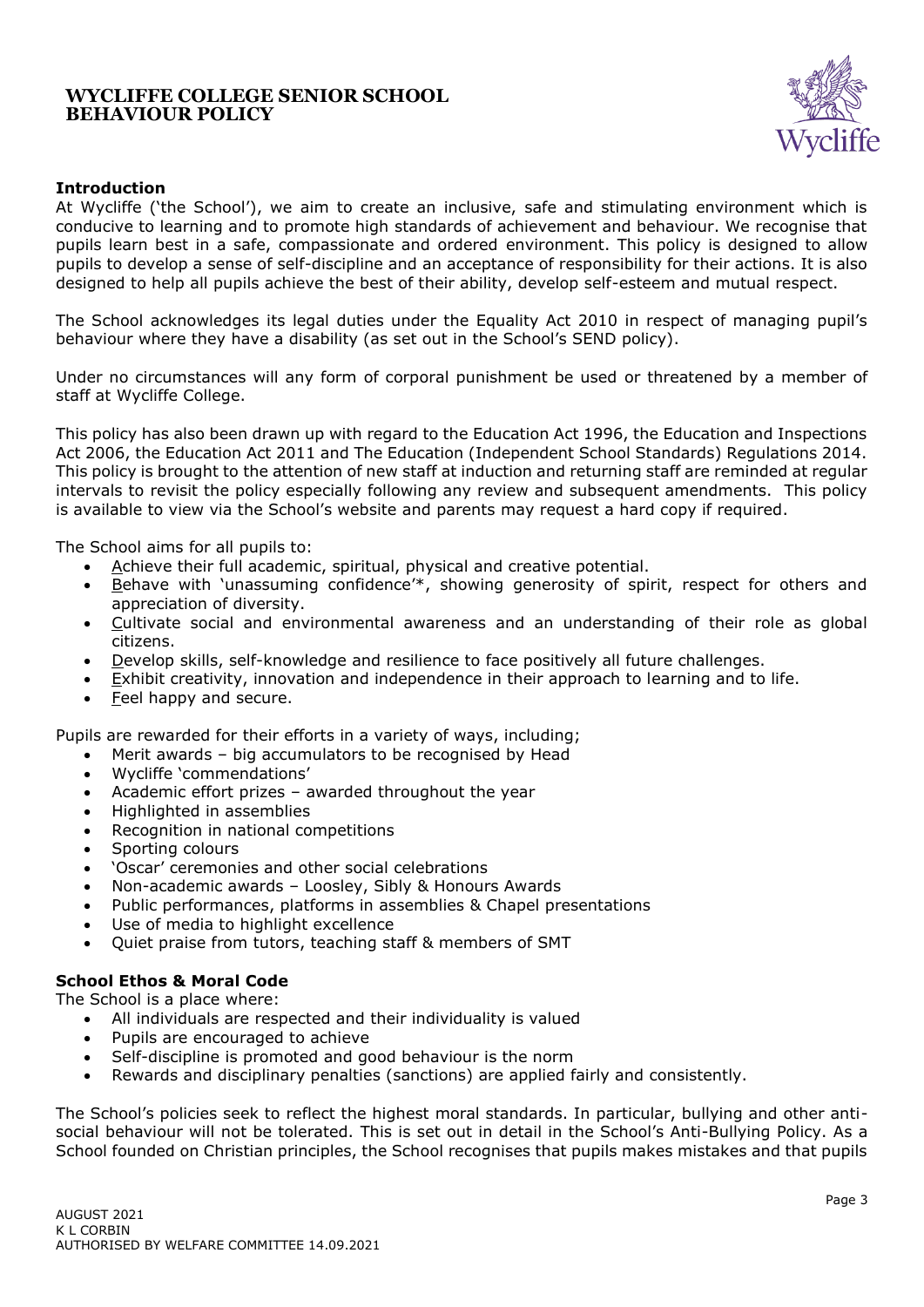

who do so should be able to make reparation where reasonably possible. The School understands that problems are likely to have underlying causes and the School will seek to take account of these and help address any underlying issues.

#### <span id="page-3-0"></span>**Roles and Responsibilities**

The **Head** has overall responsibility for the behaviour of pupils in the School and will determine the standard of acceptable behaviour, to the extent that this has not been determined by the Trustees.

The Head delegates much of the day to day responsibility for maintaining discipline in the School to the **Deputy Head Pastoral** who will:

- Establish and maintain a behaviour policy that promotes self-discipline, respect for others and proper regard for authority
- Encourage good behaviour and ensure that the overall standard of behaviour is acceptable
- Seek to prevent all forms of bullying among pupils
- Regulate the conduct of pupils.

The **Senior Housemaster, Head of Sixth Form and Head of Lower School** have designated responsibilities in promoting good standards of behaviour and will frequently work with the Deputy Head Pastoral in resolving disciplinary issues. They also have a key role in:

- Setting high expectations of behaviour in the classroom and the wider School environment
- Supporting other members of staff in dealing with poor behaviour
- Monitoring and advising those pupils whose behaviour has fallen or which is in danger of falling below that expected.

The **Housemistress and/or HousemasterHousemistress and/or Housemaster and Tutors** have a central role in pastoral care and are therefore vital in maintaining high standards of behaviour and will also report directly to the Deputy Head Pastoral when more serious sanctions are required.

The **Chaplain and the Health Centre** are able to offer confidential advice, including those relating to discipline (except in the case of a safeguarding issue).

The School has an appointed '**Independent Person/Listener**'. The telephone number is printed in the termly calendar and displayed in houses.

**All Staff** are expected to promote self-discipline amongst pupils, to act as role models for positive behaviour and to deal appropriately and consistently with any unacceptable behaviour. It is understood that there will be variations in staff acceptance and tolerance of pupils' behaviour in class, depending on the nature of the class and the content of the lesson. Behaviour, however, which does not allow constructive teaching and learning is totally unacceptable and all staff have a duty to ensure that such behaviour is not tolerated. Managing behaviour is most successful where pupils know that there will be a consequence if they misbehave. Similarly, all teachers have a duty to uphold the School Rules, including those on dress and appearance.

**Pupils** have the right to be treated with respect by teachers and other pupils, as well as an equal responsibility to treat other people with respect. They are expected to uphold the good reputation of the School, to obey the School Rules and to tell a teacher or any of the ancillary staff if they feel that they are being mistreated.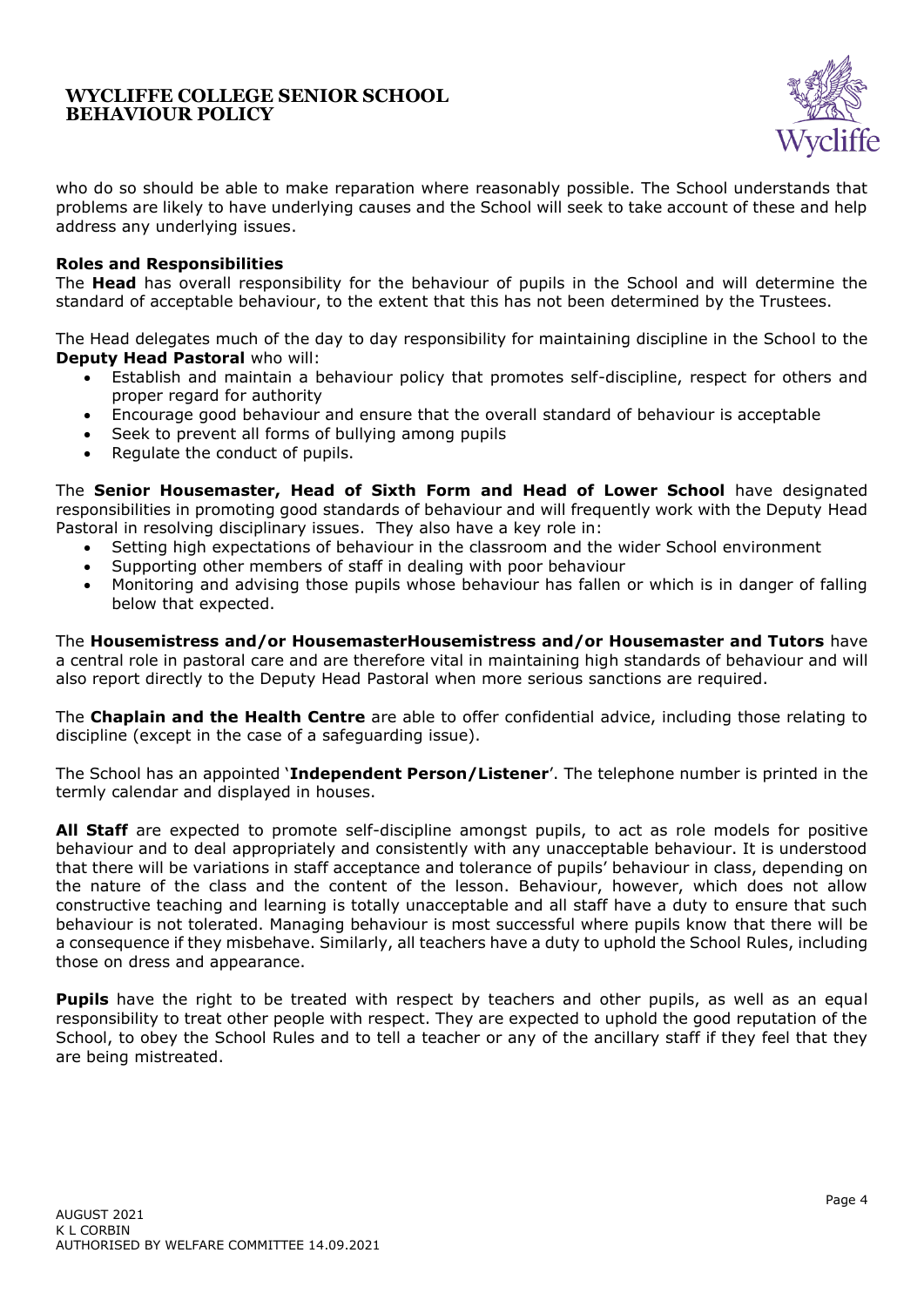

### <span id="page-4-0"></span>**Managing Pupil's Transition**

At key entry points, the School ensures new pupils are fully aware of the standards of behaviour expected.

Prior to entry to the Senior School in Year 9, Year 8 pupils have a series of induction days where the expectations of behaviour are discussed. This is also an opportunity for new pupils to become more aware of the culture and values of the School and be enthused by the opportunities that await when they arrive in September. Likewise, parents are invited to attend meetings with staff where behavioural expectations are discussed.

Prior to the September start, any individual pupil whose behaviour gives cause for concern will be flagged (often by the Prep School or feeder schools). This is done to help manage the transition and support any behaviour, as necessary.

The other key entry point is into Year 12 with Year 11 making the transition together with new entrants into the Sixth Form. Some of these will be from overseas and are required to attend a five day induction programme immediately prior to the start of the academic year where they are briefed on the School Rules and standards of behaviour expected in the School community. All new Sixth Form entrants will have been interviewed prior to a place being offered and, as well as meeting the academic criteria for acceptance, new pupils will be required to give assurances about their conduct and behaviour in the Sixth Form. This will especially be the case where we have offered a pupil the opportunity to redeem themselves after falling foul of the system at their previous school.

#### <span id="page-4-1"></span>**Parents**

The School expects all parents to have read through the School Rules with their children and expects them to work with the School in the interests of all pupils to encourage strict adherence to these Rules. These expectations are set out in the 'Expectations & Standards' booklet (published July 2021).

The communication between parents and the School is vital and works both ways: parents will be kept informed of any disciplinary action taken against their child. The seriousness of the issue will determine which member of staff has that conversation; for relatively minor low level misdemeanours, it will probably entail a phone call from a tutor, through to more serious incidents which may involve a meeting with the Deputy Head Pastoral at the School. The School also encourages a constructive dialogue with parents where it is expected that any home issue which may adversely affect the behaviour of their child in school is raised and discussed with the School*.* In addition, the School expects parents to attend formal Parents' Evenings and to use this an opportunity discuss any concerns regarding their child's conduct, attendance and progress. Outside of those meetings, the School operates an 'open door' policy allowing parents to come in and discuss any matter of concern at any time of the year.

For our international pupils – and indeed for some of our UK boarders – the School regularly liaises with guardians and/or educational agents. It is a requirement that pupils resident overseas have a registered, suitable and accessible UK guardian who may be required to act in 'loco parentis' and be the main point of contact in the parent's absence. The guardian/ educational guardian must be located sufficiently close to the School to enable attendance at short notice, in the case of emergencies.

#### <span id="page-4-2"></span>**'Other' Agencies**

There will be occasions when external agencies are consulted as part of the School's disciplinary process. For example, police may be involved where the School suspects the law has been broken or a pupil may be at risk of harm. Social Services may also be informed where there is a safeguarding issue that needs addressing. Sensitivity and discretion will be deployed at all times by staff involved and parents will be kept fully informed (subject to where informing parents puts the child at risk – see the School's Safeguarding and Child Protection Policy).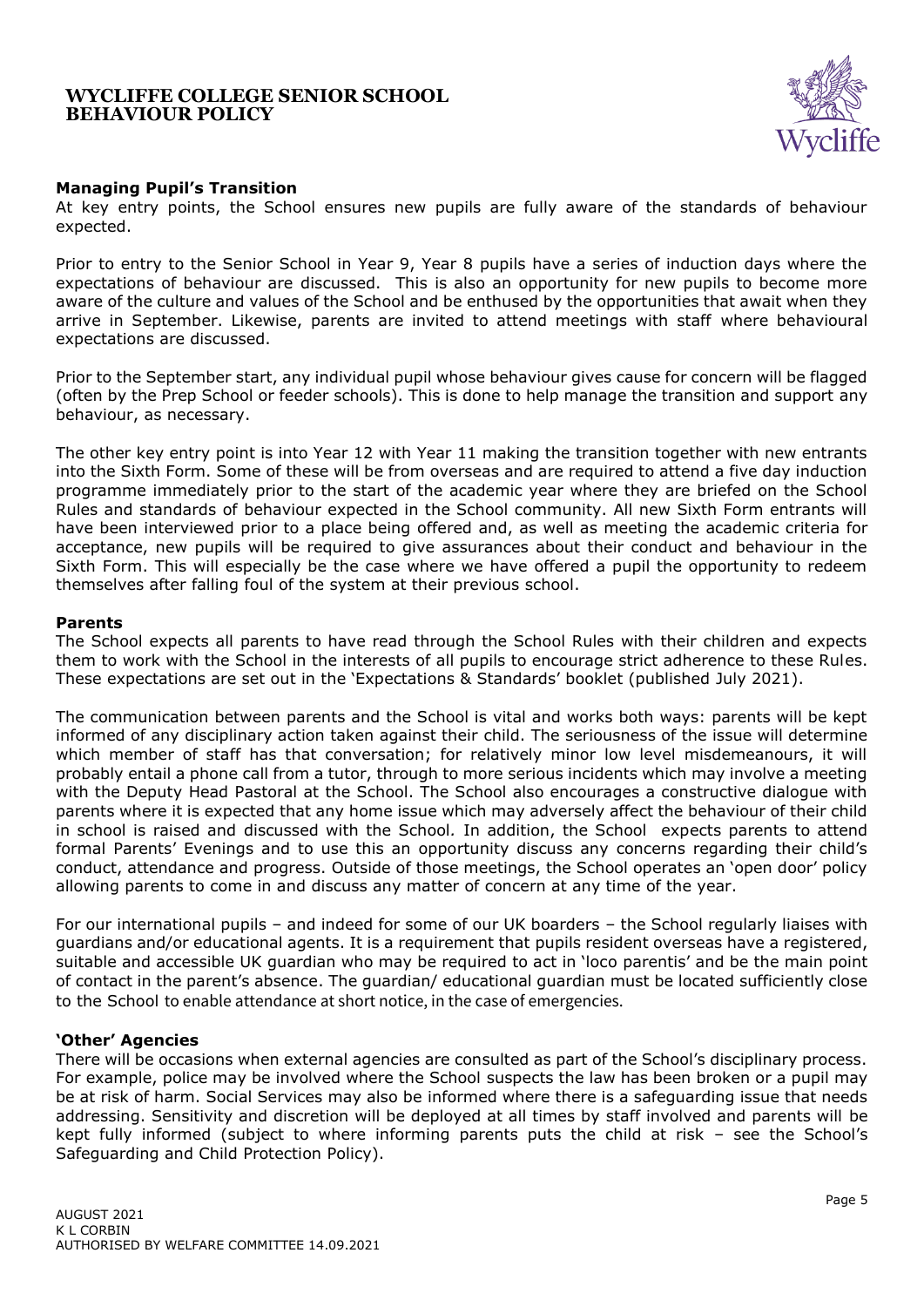

Where an issue of pupil behaviour or bullying gives 'reasonable cause to suspect that a child is suffering, or is likely to suffer, significant harm', the School's Safeguarding and Child Protection Policy procedures will be followed rather than this policy or the School's Anti-Bullying Policy.

#### <span id="page-5-0"></span>**School Rules**

The School Rules are drawn up to assist in making the School an orderly and safe environment, to give a sense of security to each individual in the School, to ensure respect for others and the property of others, and to make clear the distinction between acceptable and unacceptable behaviour. These are itemised in the termly calendar which is available to all pupils and their parents. Unacceptable behaviour disrupts the learning of others and infringes on the rights, safety or learning on any member of the School community.

From time to time, pupils will break the rules, either deliberately or unintentionally. Action must be taken in every case where there is a breach of School Rules. The purpose of any action taken should be:

- To make a pupil aware of what is and is not acceptable
- To ensure, as far as possible, that there is no recurrence of the breach of rules
- To set an example to other pupils.

Misconduct may not always result in a disciplinary sanction. In the case of a serious breach of discipline, pupils should however expect an appropriate sanction to be implemented.

The School Rules apply on School trips, including educational visits and sporting events, and on work experience placements where pupils are identifiable as pupils of the School. They also apply outside of the School's premises where the behaviour could have repercusssions for the ordely running of the School, could pose a threat to another pupil or member of the public or could adversely affect the School's reputation. The School Rules also apply when pupils are legitimately visiting Stonehouse or (in the case of boarders) further afield at the weekends.

When discharged to their parents, the School's responsibility for that child's behaviour formally ends. However, serious breaches of the School's disciplinary code, for example in relation to conduct online, bullying, drug use, may be dealt with in accordance with this policy even if the pupil is not in the care of the School.

#### <span id="page-5-1"></span>**Communication & Record-keeping**

In order for a pupil's behaviour to be properly managed, it is important that there is good communication between their teachers and pastoral staff including, if appropriate, the Senior Management Team, as well as with parents.

To enable pastoral staff and parents to establish patterns of behaviour, as well as to enable the School to act with procedural fairness in all matters of discipline, it is also important to keep a record of poor behaviour as well as of all attempts to admonish such behaviour, including any conversations between staff, parents and the pupil themselves. The documentation and monitoring of sanctions are important to help monitor any patterns of behaviour in school and for the School to take appropriate action.

#### <span id="page-5-2"></span>**Recording of sanctions**

The primary form of communication between members of the teaching staff is by way of the electronic management software – iSAMS and CPOMS. This software has the capacity to record all rewards and sanctions and wellbeing issues.

Medium level sanctions and above will be recorded seperately by the Deputy Head Pastoral and regularly reviewed by the Head.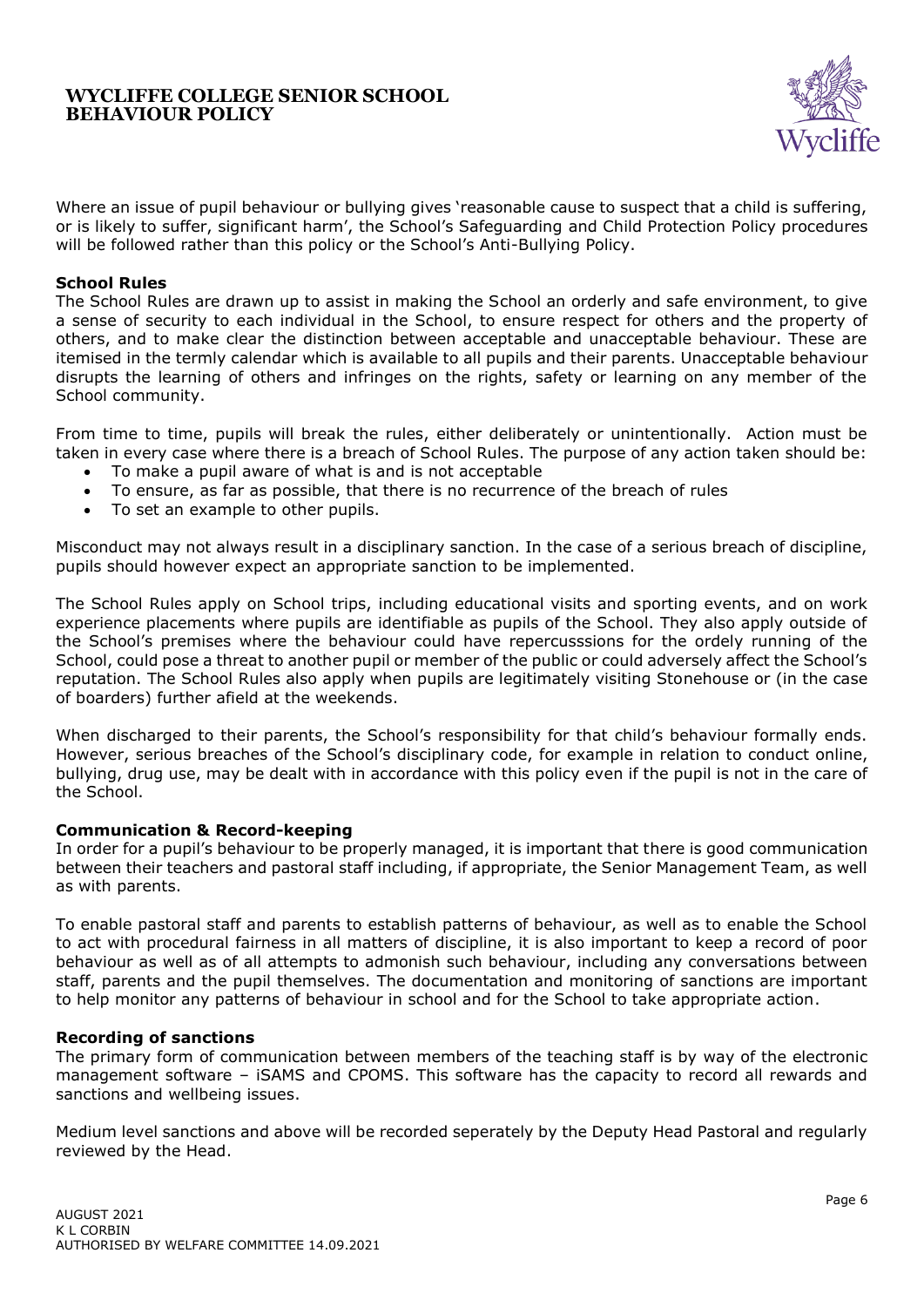

Any patterns of poor behaviour are highlighted and discussed at SMT meetings. Letters to parents concerning breaches of the School Rules are kept in a pupil's file on CPOMS.

### <span id="page-6-0"></span>**Types of Misbehaviour**

| Low Level Offence (non-exhaustive)                                                                    | <b>Sanction can include:</b>                                                                                                          |
|-------------------------------------------------------------------------------------------------------|---------------------------------------------------------------------------------------------------------------------------------------|
| Lateness (for registration, chapel, lessons, prep)                                                    | Spoken to by staff, Housemaster/Mistress and or<br>Tutor informed                                                                     |
| Uniform issues                                                                                        | Spoken to by staff, Housemaster/Mistress and or<br>Tutor informed to follow up                                                        |
| Prep (not completed, late, poor effort),<br>plagiarism                                                | Spoken to by staff, departmental detention,<br>detention, Housemaster/Mistress and or<br>Tutor/Head of Sixth or Lower School informed |
| Disruption in class/ initial removal from a class/<br>lack of correct equipment                       | Spoken to by staff, detention,<br>Housemaster/Mistress and or Tutor Head of Sixth<br>or Lower School informed                         |
| Not complying with House rules - signing out,<br>out of bounds, late back to house                    | Spoken to by HSM, gating card, House duties                                                                                           |
| Inappropriate<br>language, spitting,<br>repeatedly<br>chewing gum                                     | Spoken to by staff, detention,<br>Housemaster/Mistress and or Tutor informed                                                          |
| Inappropriate use of mobile or electronic<br>devices e.g. in class, Wycliffe Hall or around<br>campus | Removal of device until end of lesson/day/week,<br>handed to HSM, gating card or restricted access to<br>device                       |

Parents would not normally be directly contacted at this point although information concerning a pupil receiving a detention would be available via the parent portal.

| Medium level misdemeanours (non-exhaustive)                           |                                                                                                                                        |  |
|-----------------------------------------------------------------------|----------------------------------------------------------------------------------------------------------------------------------------|--|
| Medium Level Offence (non-exhaustive)                                 | <b>Sanctions can include:</b>                                                                                                          |  |
| A reoccurrence or an accumulation of low-level<br>misdemeanours       | Tutor or HSM to meet with pupil, gating card,<br>detention/referral to Saturday detention,<br>behaviour contract with HSM, 'on report' |  |
| Repeated uniform issues                                               | HSM to issue uniform gating card, referral to DHP<br>for regular uniform check, behaviour contract with<br><b>HSM</b>                  |  |
| First offence for drinking or smoking                                 | Referral to DHP for fine and letter home                                                                                               |  |
| One off 'bullying' or child on child incidents (at<br>DHP discretion) | HSM to investigate and issue gating card/House<br>duties/oversee and apology, Referral to DHP for<br>investigation, Saturday detention |  |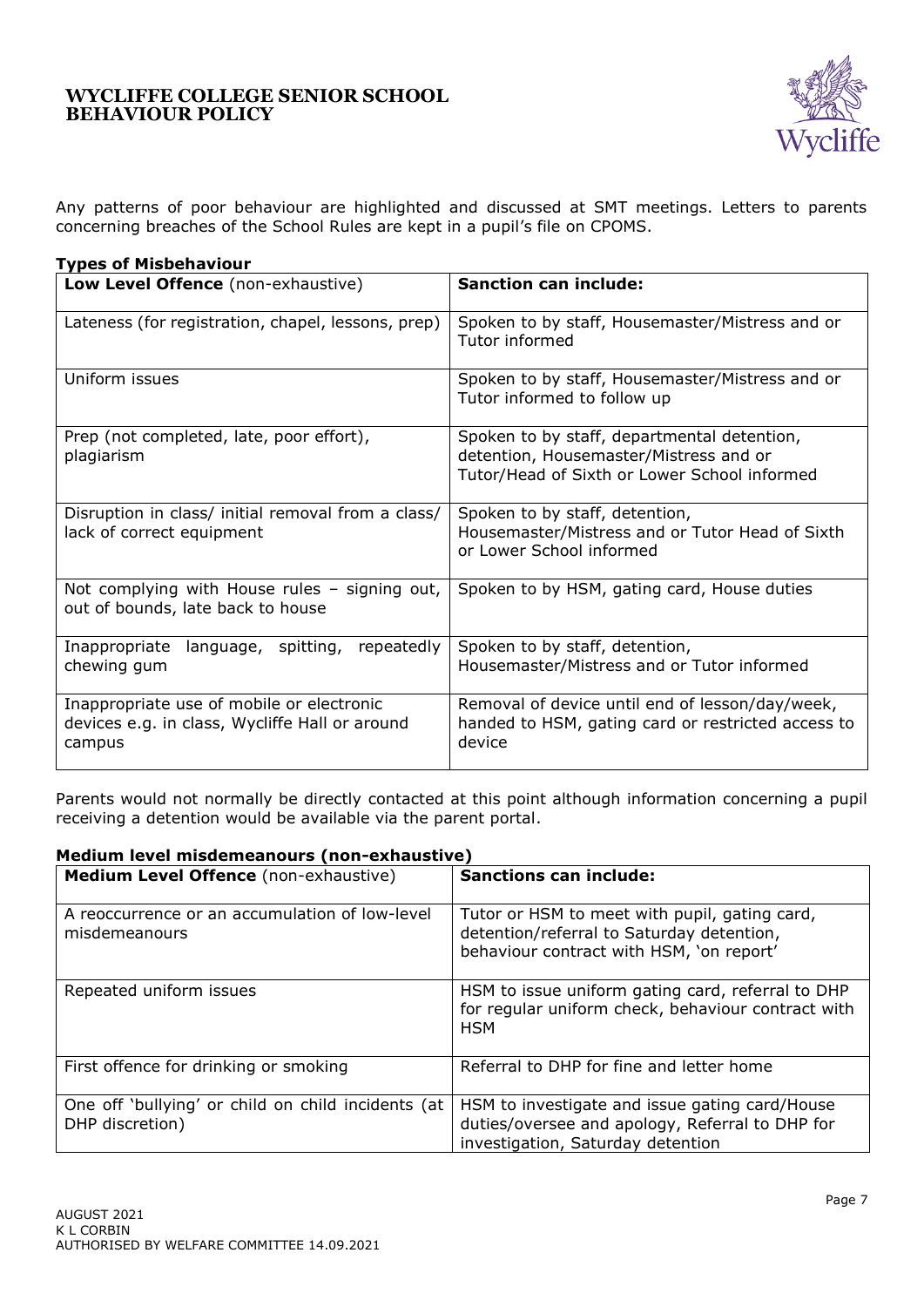

| Vandalism, misbehaviour on school transport/<br>misuse of own car | HSM to arrange for reparation, referral to DHP,<br>Saturday detention, suspension of school<br>transport/driving privileges                      |
|-------------------------------------------------------------------|--------------------------------------------------------------------------------------------------------------------------------------------------|
| Repeated removal from class                                       | Housemaster/Mistress and or Tutor Head of Sixth<br>or Lower School informed, referral to DHA,<br>Saturday detention, behaviour contract with HSM |
| Truancy - Including lessons, games and Chapel                     | Games detention, 'Lates' detention, Gating Card,<br>referral top DHP or DHA, Behaviour contract with<br><b>HSM</b>                               |

For any of the above, the Senior Housemaster and/or the Deputy Head Pastoral will be involved in the disciplinary process. Medium level misdemeanours will usually warrant a full investigation which will include taking written statements from those involved. Parents will be informed at the earliest opportunity of the nature of the incident and of the likely disciplinary outcome.

It is possible that the appropriate sanction maybe a period of suspension. If suspension is likely, the Head will be consulted. Other sanctions may include putting a pupil '**on report'** – usually if the issue is academic – or drawing up a **contract** itemising what is required of a particular pupil in an effort to improve attitude and behaviour.

| High Level Offence (non-exhaustive)                                           | <b>Sanctions can include</b>                                                                                                                                        |
|-------------------------------------------------------------------------------|---------------------------------------------------------------------------------------------------------------------------------------------------------------------|
| Continual medium level misdemeanours                                          | Referral to DHP/DHA, Full investigation, referral to<br>the Head, fixed term suspension, required<br>removal, permanent exclusion                                   |
| Persistent bullying/child on child incidents or a<br>serious one-off incident | Referral to DHP/DHA, Full investigation, referral to<br>external agencies, referral to the Head, fixed term<br>suspension, required removal, permanent<br>exclusion |
| Drug use and/or supply                                                        | Referral to DHP/DHA, Full investigation, referral to<br>external agencies, referral to the Head, fixed term<br>suspension, required removal, permanent<br>exclusion |
| Sexual Misconduct                                                             | Referral to DHP/DHA, Full investigation, referral to<br>external agencies, referral to the Head, fixed term<br>suspension, required removal, permanent<br>exclusion |
| Violent conduct                                                               | Referral to DHP/DHA, Full investigation, referral to<br>external agencies, referral to the Head, fixed term<br>suspension, required removal, permanent<br>exclusion |

# **High level misdemeanours (non-exhaustive)**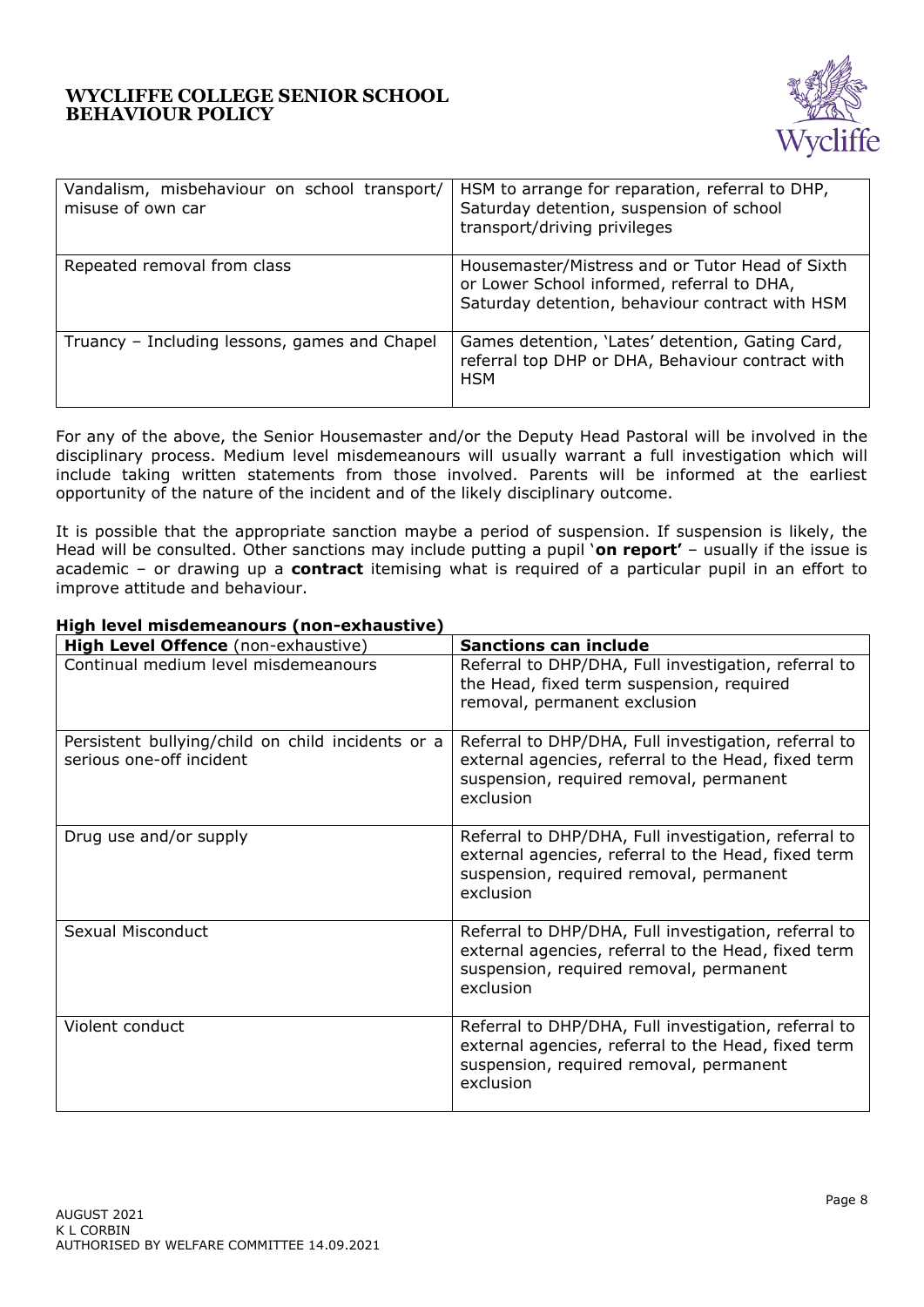

| Repeated Drinking/Smoking offences or supply | Referral to DHP/DHA, Full investigation, referral to<br>external agencies, referral to the Head, fixed term<br>suspension, required removal, permanent<br>exclusion |
|----------------------------------------------|---------------------------------------------------------------------------------------------------------------------------------------------------------------------|
| Theft – on or off campus                     | Referral to DHP/DHA, Full investigation, referral to<br>external agencies, referral to the Head, fixed term<br>suspension, required removal, permanent<br>exclusion |

All high-level misdemeanours will be fully investigated. The investigation will be carried out by the Deputy Head Pastoral (or their representative) in conjunction with relevant staff. The Head will also be involved, and the sanction imposed will be at the discretion of the Head. Each case and each pupil will be judged on an individual basis.

### *High level misdemeanours are likely to result in a period of suspension. Given their seriousness, exclusion is also a distinct possibility*.

Parents will always be notified as soon as reasonably practicable about the misconduct, the nature of the incident and the possible outcome. There is also a possibility that external agencies may be involved depending on the nature and seriousness of the offence.

### <span id="page-8-0"></span>**Contacting Parents**

Parents should always be made aware of successes as well as concerns. When problems arise, staff will:

- Have all relevant documentation to hand to describe the concerns to parents and any action taken by the School to date
- Discuss the concerns and seek parental input as to best to resolve the issue(s)
- Inform the parent of what the School proposes to do to help solve the matter
- Explain how the parents can work with the School to help address the matter
- Agree next steps with parents and relevant members of staff
- Keep a record of what has been said and copy it to relevant staff

#### <span id="page-8-1"></span>**Causes for Concern**

Where a pupil is causing academic concern by virtue of misbehaviour, the Cause for Concern Policy should also be followed.

#### <span id="page-8-2"></span>**Disciplinary Sanctions**

Disciplinary sanctions are applied when it is necessary to show appropriate disapproval of a pupil's behaviour. They are designed to:

- stop the inappropriate behaviour
- allow the pupil to make a better choice next time and
- show other pupils what is/ is not acceptable in School.

Sanctions are meant to penalise unacceptable behaviour, not the pupil themself. They should be seen as a constructive measure to bring an improvement in the pupil's behaviour or learning. The School reserves the right to impose disciplinary sanction where a pupil's behaviour falls below the standard which could be reasonably expected of them, whether because they fail to follow a School rule or an instruction by a member of staff.

Wherever possible every effort should be made to consult Housemistress and/or Housemaster and Head of Lower School / Sixth Form in determining the appropriate sanction.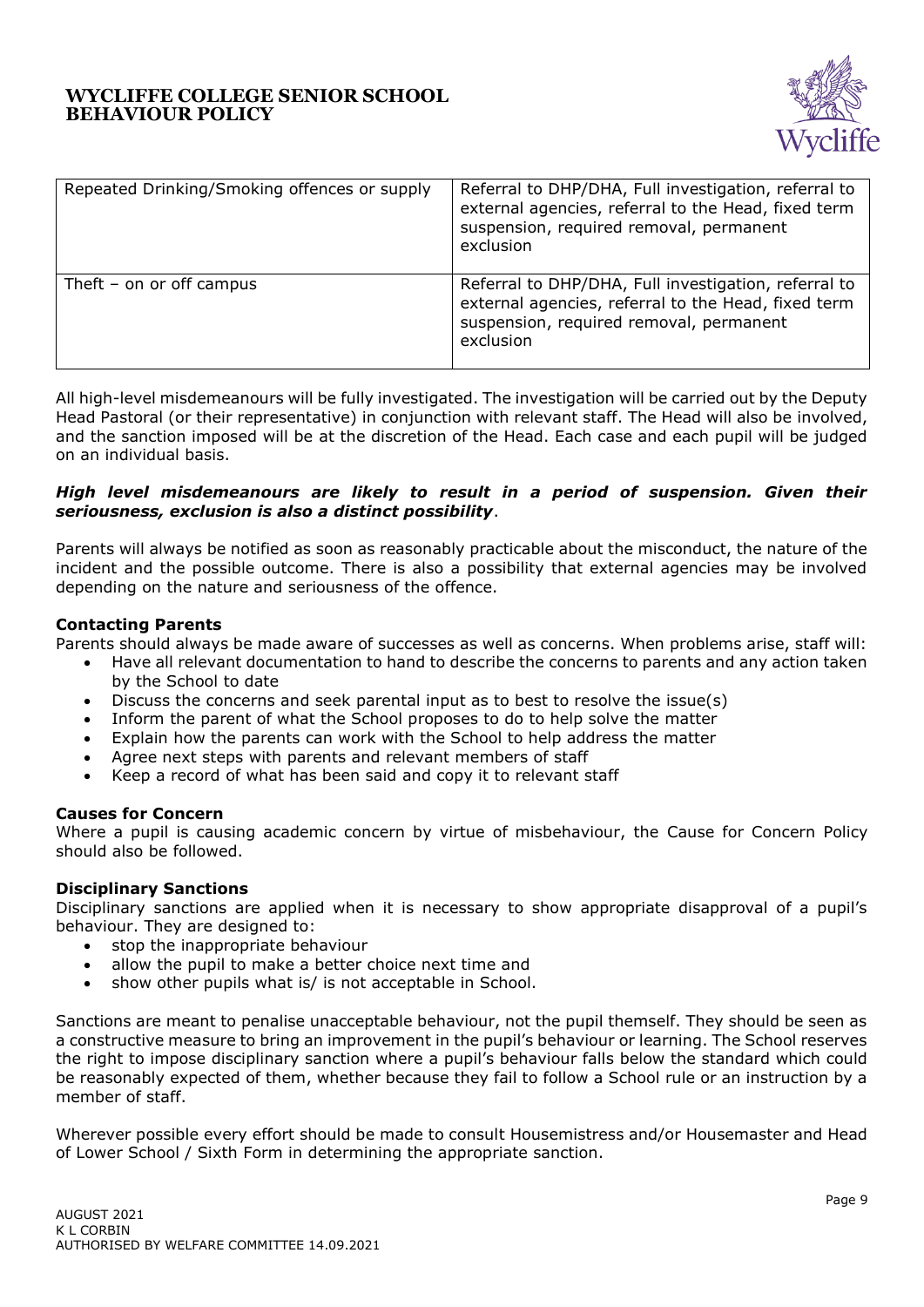

A reasonable penalty will:

- Be proportionate;
- Take into account any special circumstances which are known to the person imposing the penalty, including the pupil's age, and, where appropriate his/her special educational needs or his/ her disability, and his/her religious conviction; and
- Be lawful. Punishments will not be discriminatory, degrading or humiliating.

Disciplinary penalties may include (See Appendix 3 for detailed definitions):

- Removal from the group/ class/ a particular lesson
- Verbal warning
- Withdrawal of break or lunchtime privileges
- **Gating**
- **Detention**
- Withholding participation in educational visits or sports events, when these are not essential to the curriculum
- Being placed 'on report'
- Being placed on a 'contract'
- Completion of work or extra work
- The carrying out of 'community service' e.g. litter picking, recycling tasks
- Suspension and/ or Permanent Exclusion

### <span id="page-9-0"></span>**The Use of Reasonable Force**

The Education and Inspections Act 2006 (Section 93) gives staff the power to use '*such force as is reasonable'* for the purpose of preventing a pupil from:

- Committing an offence
- Causing injury to, or damage to the property of, any person (including themselves)
- Prejudicing the maintenance of good order and discipline.

The force must

- Be reasonable and proportionate to the circumstances and the seriousness of the behaviour
- Be undertaken only by members of staff given the authority by the Head
- Take account of any disability, SEN mental health or medical conditions
- Be lawful under the Equality Act 2010 in relation to making reasonable adjustments and being non-discriminatory
- Never be used as a punishment.

Examples of situations where a member of staff might intervene using 'reasonable force' (i.e. no more force than is needed):

- A pupil attacks a member of staff or another pupil
- Pupils are fighting
- A pupil is engaged in, or is on the verge of committing, deliberate damage or vandalism to property
- A pupil is causing, or at risk of causing injury or damage by accident, by rough play, or by misuse of dangerous materials or objects
- A pupil is running in a corridor or on a stairway in a way in which he or she might have or cause an accident likely to injure him or herself or others
- A pupil absconds from a class or tries to leave school. (N.B. This will only apply if a pupil could be at risk if not kept in the classroom or at school)
- A pupil persistently refuses to obey an order to leave a classroom
- A pupil is behaving in a way that is seriously disrupting a lesson.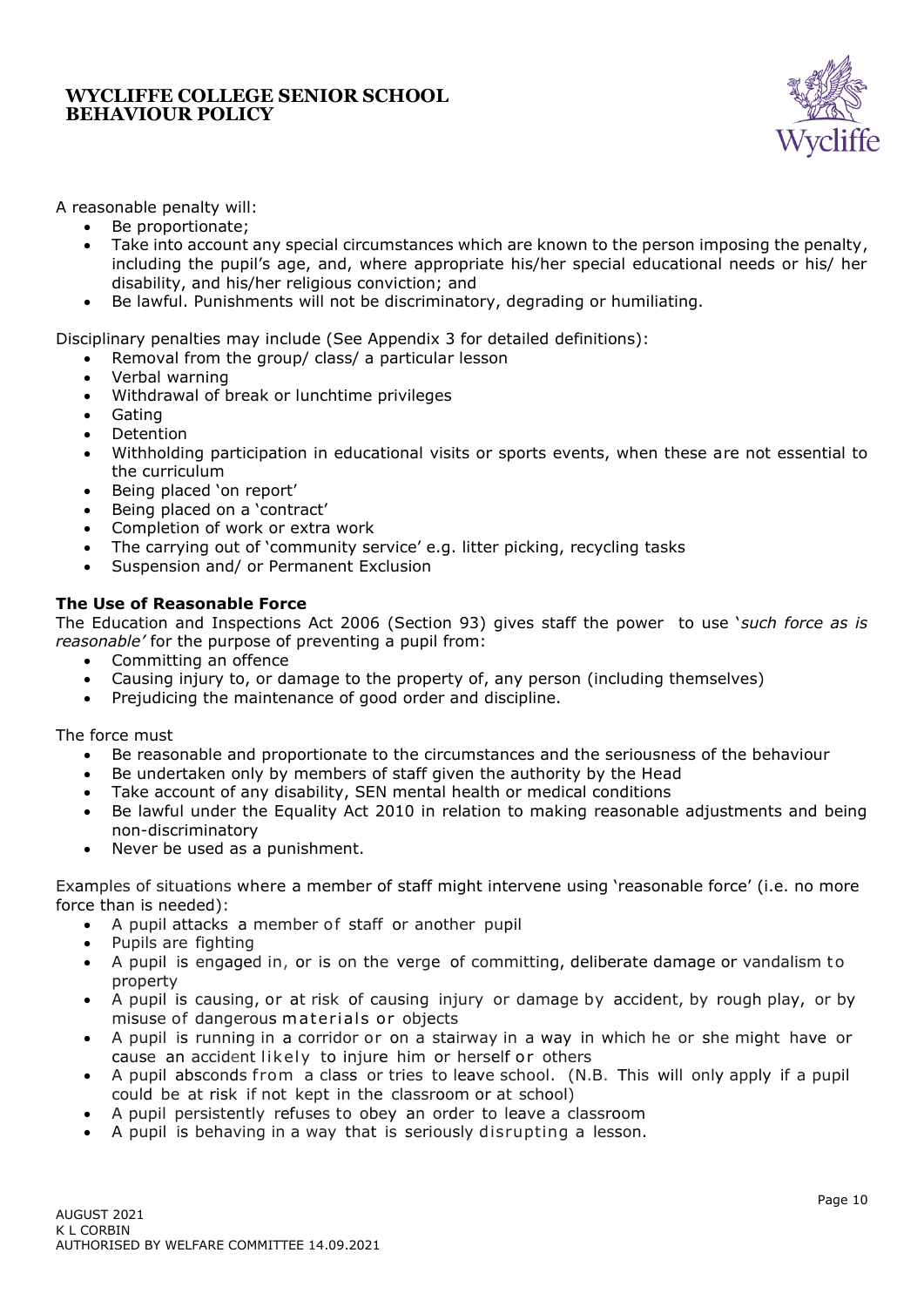

### **Practical Considerations**

- 1. Before intervening physically a teacher should, wherever practicable, tell the pupil who is misbehaving to stop, and what will happen if he or she does not. The teacher should continue attempting to communicate with the pupil throughout the incident and should make it clear that physical contact or restraint will stop as soon as it ceases to be necessary. A calm and measured approach to a situation is needed and teachers should never give the impression that they have lost their temper, or are acting out of anger or frustration, or to punish the pupil.
- 2. Sometimes a teacher should not intervene in an incident without help (unless it is an emergency). For example, when dealing with an older pupil, or a physically large pupil, or more than one pupil, or if the teacher believes he or she may be at risk of injury. In those circumstances the teacher should remove other pupils who might be at risk, and summon assistance from a colleague or colleagues, or where necessary phone the Police. The teacher should inform the pupil(s) that he or she has sent for help. Until assistance arrives the teacher should continue to attempt to defuse the situation orally and try to prevent the incident from escalating.

#### **Application of Force**

Physical intervention can take several forms. It might involve staff:

- Physically interposing between pupils
- Blocking a pupil's path
- Holding
- Pushing
- Pulling
- Leading a pupil by the hand or arm
- Shepherding a pupil away by placing a hand in the centre of the back
- (In extreme circumstances) using more restrictive holds.

In exceptional circumstances, where there is an immediate risk of injury, a member of staff may need to take any necessary action that is consistent with the concept of 'reasonable force': for example to prevent a young pupil running off a pavement onto a busy road, or to prevent a pupil hitting someone, or throwing something. In other circumstances staff should not act in a way that might reasonably be expected to cause injury, for example by:

- Holding a pupil around the neck, or by the collar, or in any other way that might restrict the pupil's ability to breathe
- Slapping, punching or kicking a pupil
- Twisting or forcing limbs against a joint
- Tripping up a pupil
- Holding or pulling a pupil by the hair or ear
- Holding a pupil face down on the ground.

Staff should always avoid touching or holding a pupil in a way that might be considered indecent.

A detailed, contemporaneous, written report should be made of any occasion where force is used. It may help to prevent any misunderstanding or misrepresentation of the incident, and will be helpful should there be a complaint. Such a report should be supported/witnessed by another colleague or senior pupil (e.g. Senior Prefect) if possible. The incident should be reported to the Deputy Head Pastoral as soon as possible accompanied by a CPOMS entry. The report should include:

- Name, Form, Tutor, House
- Names of any witnesses (staff or pupils)
- Description of force used and why it was necessary
- Description of how and when the incident started, progressed and ended
- Pupil's response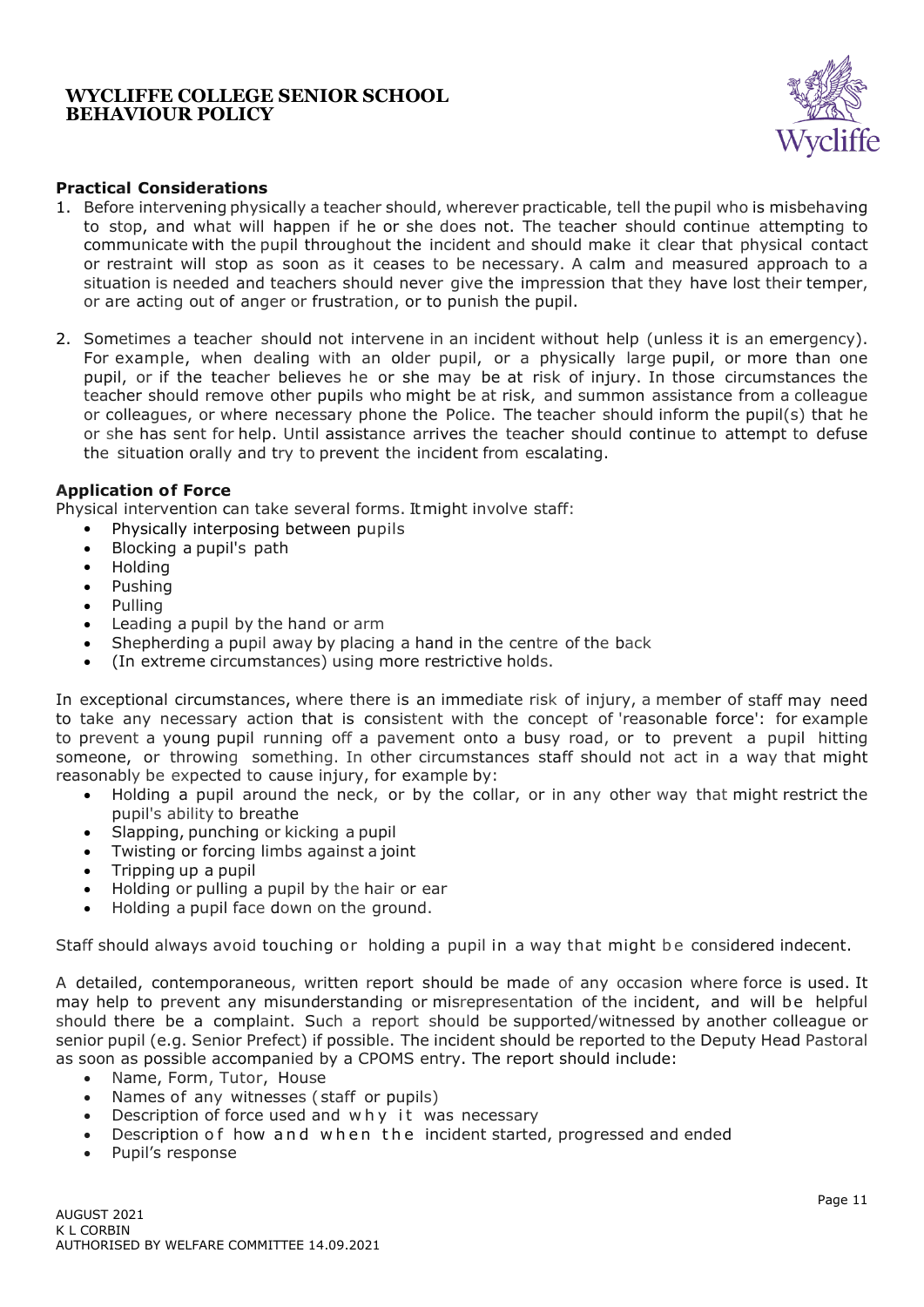

• Details of any injury suffered by the pupil, another pupil or member of staff.

### <span id="page-11-0"></span>**The Searching of a Pupil's Person or Possessions**

If there are sufficient grounds to believe that a pupil is in breach of the School's discipline, a pupil's room and belongings can be searched with the pupil's consent. The grounds for a search will vary but may be based on a suspicion of being in contradiction of the School's drug, alcohol or smoking policies. It may also be an allegation of theft.

A room search will normally be carried out by Housemistress and/or Housemaster, accompanied by another member of staff (usually a matron) and in the company of the pupil.

Only the Head and authorised members of staff can search a pupil's room and belongings without the pupil's consent and only where there are reasonable grounds for suspecting that a pupil is in possession of a "prohibited item". Prohibited items are listed below. Any 'without consent' search will be carried out by a member of staff of the same sex as the pupil being searched; and there will be a witness present (also a staff member) who, if at all possible, is the same sex as the pupil being searched. The School will only carry out a 'without consent' search by a member of staff of the opposite sex and without a witness present, if the School reasonably believes there is a risk that serious harm will be caused to a person if the School does not conduct the search immediately and where it is not reasonably practicable to summon another member of staff.

A search may include a search of a pupil's outer clothing but the pupil will first be given the option to 'empty their pockets'. Any such search will be done in the presence of another member of staff and executed with a great deal of sensitivity. Only outer clothing can be requested to be removed. Only the Police can carry out an intimate search.

Any evidence that may be uncovered may then be used in any disciplinary proceedings that ensue as a consequence. Parents will also be informed of such searches and the reasons why.

In addition, the Head and members of staff authorised by the Head can use such force as is reasonable to conduct a search for the following 'prohibited items':

- Knives and weapons
- Alcohol
- Illegal drugs
- Stolen items
- Tobacco, cigarette papers and vaping substances
- **Fireworks**
- Pornographic images (including nudes or semi-nudes of a pupil or another child)
- Any article that has been or is likely to be used to commit an offence, cause personal injury or damage to property
- Any item banned by the School Rules.

### **Confiscation of a Pupil's Belongings**

Any goods that are confiscated as a result of a room search will remain in safe keeping for the duration of the investigation. If such goods are in contravention of School Rules (most likely cigarettes and alcohol), they will be kept until there is an appropriate time for them to be returned but this would only be done in consultation with parents. Ordinarily, such goods will only be returned to the parents if they so wished; they will not be returned to the pupil. Parents can also request that such goods be destroyed which can be arranged as appropriate.

Controlled drugs, pornographic material, stolen items and any article that has been (or could be) used to commit an offence or to cause personal injury or damage to property will usually be passed to the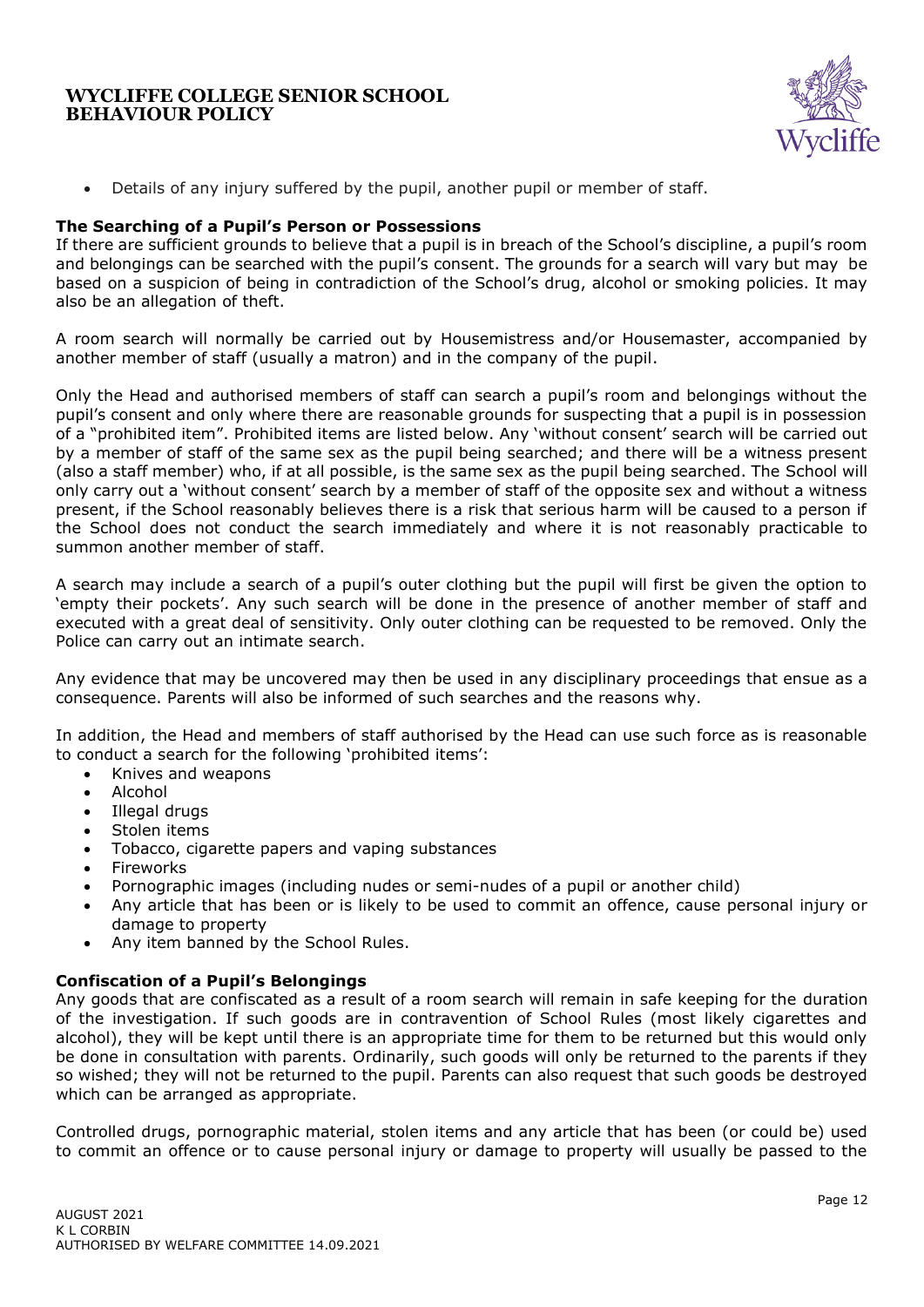

police. Any article thought to be a weapon or any pornographic image which constitutes a specified offence (i.e. it is extreme or child pornography) will be delivered to the police as soon as possible.

#### **Mobile device confiscation**

There are strict rules about the use of phones and other recreational electronic equipment on campus and especially during lesson times as outlined in the School's 'Acceptable Use Policy' (AUP). The misuse of a phone will result in it being confiscated and passed on to the Senior Deputy Head where it is logged. First offences usually result in them being kept for 24 hours, much longer for any re-offence. When a phone is returned the owner is asked to sign for it and verify that it is in the same state as when it was confiscated.

The Education Act 1996 (as amended by the Education Act 2011) permits a seized device to be examined if there is good reason to do so. Laptops and other electronic devices suspected of being used inappropriately may be searched and sanctions may follow as a result of uncovering any material that contravenes the School's AUP. Any decision to search an electronic device should always comply with the School's Safeguarding and Child Protection Policy. Staff do not require the consent of the pupil, or their parents to undertake a search, provided they have reasonable grounds for suspecting that the pupil is in possession of a prohibited item, or an item that has been, or is likely to be, used to commit an offence, or to cause personal injury to any person (including the pupil being searched), or cause damage to property, and provided they have the Head's prior consent to undertake a search.

Examples of inappropriate use might be cyberbullying, the covert filming of staff/pupils, abusive/offensive texts or the sending of pornographic images. If inappropriate material is found on the device, the teacher should decide whether they should delete that material, retain it as evidence (of a criminal offence or a breach of School discipline) or whether the material is of such seriousness that it requires the involvement of the police. The School will keep a record of all searches carried out, including the results of any search, and the actions taken following that search, in its safeguarding records.

All School staff should be aware of behaviours linked to the misuse of IT which put a child in danger and are referred to the School's Safeguarding and Child Protection Policy.

### <span id="page-12-0"></span>**Malicious accusations made against staff or pupils**

The School takes its responsibilities for safeguarding and child protection very seriously and all allegations (against staff or pupils) will be investigated in accordance with the appropriate School policies and procedures. However, any allegation made by a pupil which is found to be deliberately invented or maliciously made will be treated as a serious offence.

Social media may also be the digital vehicle used by a pupil to spread deliberately invented or malicious allegations against members of staff and/or pupils. If suspected of doing so, evidence will be gathered to substantiate the charge and IT experts may be deployed to carry out this task (where retrieval of deleted material may be required). Deliberately invented or malicious rumours may be circulated in other ways and these will be properly investigated, for instance by reviewing social networking/media sites and groups where appropriate. Wycliffe's own monitoring software may detect such activity and the level of sanctions imposed will depend on the degree of the malice. The School will support and advise the member of staff or pupil concerned with the desired outcome being that, in the case where a staff member's reputation has been tarnished, their professional reputation remains intact as well as the good name of the School. The offending pupil will be dealt with by any disciplinary action that is deemed appropriate, taking account of external agencies' guidance where appropriate.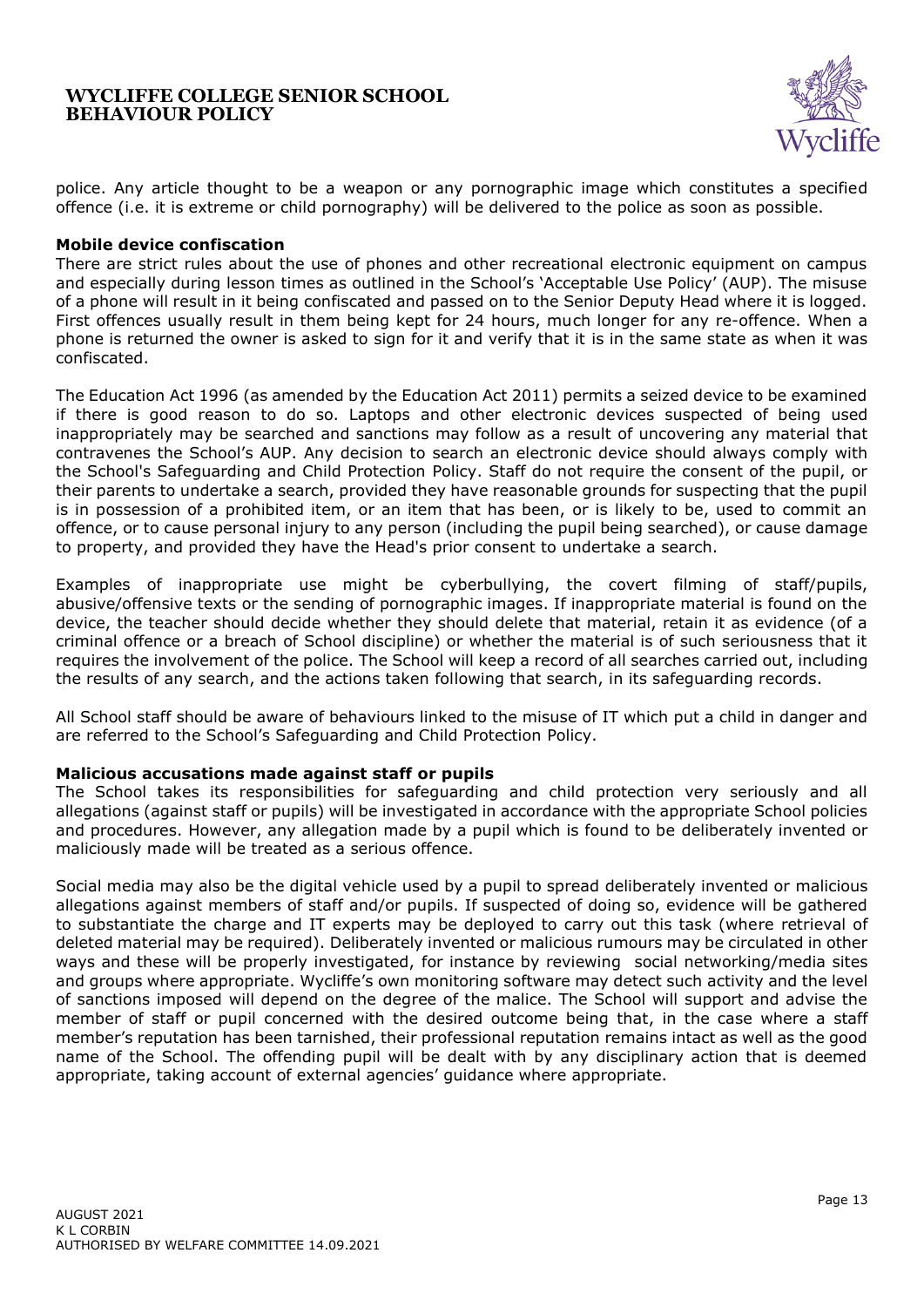

### **Parental Involvement**

Parents will be involved in discipline cases as appropriate, particularly where serious or persistent misbehaviour is likely to lead to the pupil being removed from the School.

Parents are entitled to access the complaints procedure if they feel their case has been unsatisfactorily dealt with, save in the case of Permanent Exclusions where a Trustees' Review will be appropriate (see Appendix 4).

### <span id="page-13-0"></span>**Required Removal**

The Head may require the removal of a pupil (as opposed to Permanent Exclusion) when there is a breakdown of the relationship between the School and the parents and/or the pupil. Only the Head has the authority to require the removal of a pupil.

The main situations which may result in removal are:

- a breakdown of trust between the School and the parents. This may manifest itself in a number of ways, including:
	- (i) parents not supporting the School's sanction structures;
	- (ii) vexatious or persistent behaviour, such as parents repeatedly bringing unsubstantiated complaints or the same complaint being raised after it has been considered at all three stages of the School's complaints procedure;
	- (iii) abusive behaviour by parents to School staff, pupils or other parents (including as a spectator at school fixtures).
- a breakdown of trust between the School and pupil. This may manifest itself in a number of ways, including:
	- (i) persistent misconduct such as unauthorised absence from School;
	- (ii) when a pupil has brought a malicious allegation against a member of staff or another pupil and where there are reasonable grounds that this may happen again in the future;
	- (iii) when a pupil's progress is unsatisfactory; and
- other circumstances where the Head (after appropriate consultation) is satisfied that parents' behaviour or conduct is unreasonable; and/or adversely affects (or is likely to adversely affect) their child's or other children's progress at the School, or the wellbeing of School staff; and or brings (or is likely to bring) the School into disrepute; and/or is not in accordance with parents' obligations under the Parent Contract.

The Head may require that parents remove their child from the School for serious breaches of the School's discipline or for behaviour which the Head considers falls short of behaviour resulting in exclusion. A required removal in these circumstances is at the sole discretion of the Head. Parents will usually be consulted.

Equality: The School will make reasonable adjustments for managing behaviour which is related to a pupil's disability. Where exclusion or required removal is considered, the School will ensure that a disabled pupil is able to present his/her case fully where his or her disability might hinder this. Any religious requirements, vulnerabilities or special educational needs affecting the pupil will also be considered.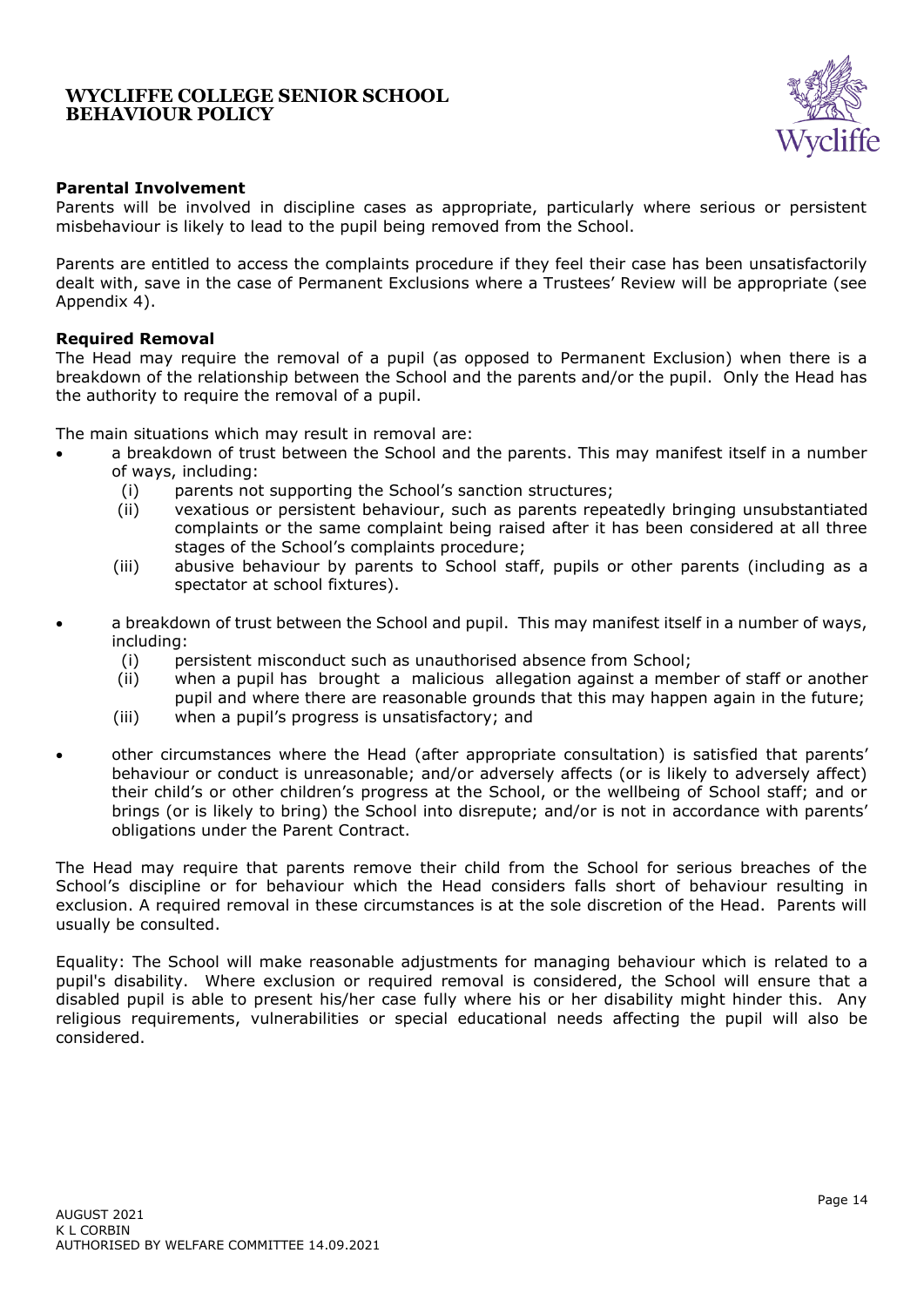

### <span id="page-14-0"></span>**Alcohol, Drugs and Smoking**

Wycliffe College is committed to the active promotion of a healthy lifestyle.

### **Objectives**

- To ensure that all pupils understand the effects and potential dangers of alcohol consumption and how to minimise them.
- To inform pupils of the law relating to alcohol.
- To encourage a sensible approach to alcohol consumption.
- To ensure that the consumption of alcohol by pupils when they are in the care of the School is regulated and monitored.
- To prevent the abuse of alcohol by pupils by means of School rules, vigilance and disciplinary procedures.
- To ensure that staff are fully informed of appropriate amounts and rates of alcohol consumption for young people.
- To communicate to parents the School's stance on alcohol.

### **Implementation**

Communication – 'A Whole School Policy':

- Members of staff will receive a copy of the Policy and a copy will be placed in the Staff Handbook.
- The Policy procedures will form part of the induction process for new members of staff.
- Prefects and Heads of Houses (Senior School) will receive INSET.
- The Policy will be made available to the Trustees and all parents.

#### **As a School:**

- We shall use any opportunity to educate and discuss aspects of alcohol, drugs or smoking/vaping, to use clear direct and honest messages, to use assertiveness techniques etc. via the Life Skills/PSHE programme, House/Tutor groups.
- The Life Skills/PSHE programme emphasises the importance of educating pupils to make healthy, informed choices.
- We shall encourage pupils to think carefully about their attitudes and aspirations, and to explore ways of making decisions and of developing strategies for resisting 'peer pressure'.
- We shall deal quickly, firmly and fairly with any complaints, involving parents, where necessary.
- We shall continue to have a firm but fair discipline structure. The rules are clearly set out in the Pupil and Staff Handbooks.
- We shall use outside specialist agencies to make presentations to pupils about alcohol.
- We shall encourage good role modelling.
- We shall treat alcohol and drug abuse as a serious offence and take every possible action to eradicate it from the School.

### **Monitoring and Evaluation**

- The policy is a living document, which will be evaluated, refined and updated on a regular basis.
- 'iSAMS' and CPOMS will be used to record alcohol incidents by the Deputy Head Pastoral in the Senior School
- There will be a continuing programme of INSET as deemed necessary.
- There will be regular pupil input, via questionnaires and discussion in Life Skills/PSHE, in House, in Tutor periods etc.
- Resource materials will continue to be updated and made available to both staff and pupils.

This Policy has been devised in full consultation with all those members of staff who are concerned with health and safety at the School. It enjoys the support of the relevant representatives.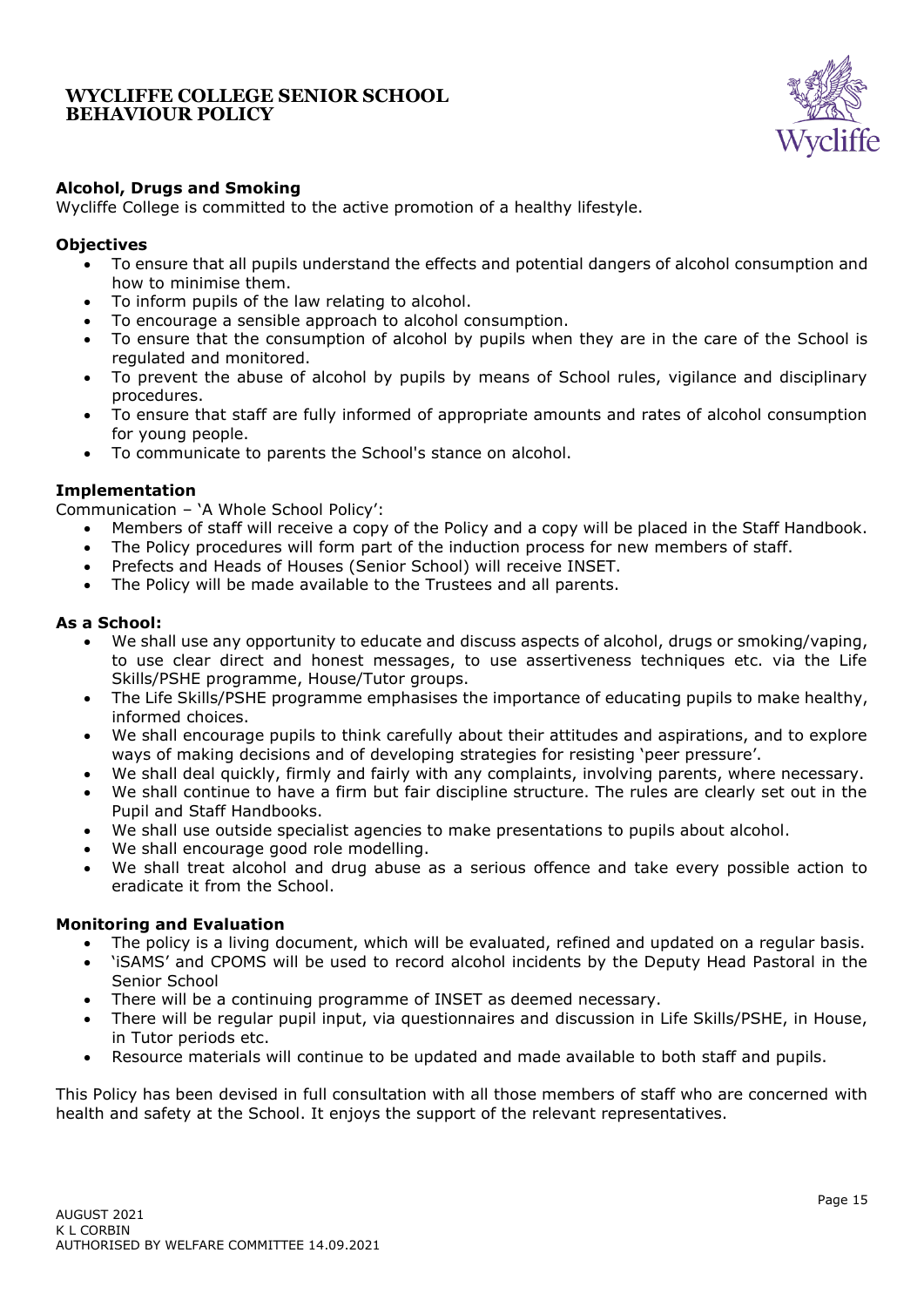

The School will consider whether there are patterns of concerning, problematic or inappropriate behaviour among pupils which may indicate that there are possible cultural issues within the School which may be enabling inappropriate behaviour to occur. When patterns are identified, the School will decide an appropriate course of action, which may include more staff training, incorporating learning points into pupil's PSHE/RSHE lessons, or amending this policy.

### **Alcohol**

Wycliffe College is very aware of the problems caused by alcohol abuse, particularly in relation to young people. Nonetheless, the School recognises that alcohol is an element of social interaction that pupils will encounter. It therefore has a commitment to educate its pupils to manage their alcohol consumption appropriately and, via the School's Life Skills/PSHE programme, to understand the effects of alcohol consumption, its potential dangers and how to minimise them.

#### <span id="page-15-0"></span>**General Principles - Alcohol**

All pupils must adhere to the laws of the land. Consumption of alcohol is governed by the Licensing Act 2003. **Pupils must also have written permissions in place from their parents before the School will serve them alcohol at any social event.**

It is expected that pupils aged 18 and over abide by the Department of Health Guidelines (UK Chief Health Officers' Low Drinking Guidelines published on 25 August 2016) based on average risks, which state that the recommended levels of alcohol consumption are no more than 14 units per week on a regular basis (for adult males and females) in order to keep health risks from alcohol to a low level. Pupils are expected to limit the total amount of alcohol consumed on any single occasion (as permitted by the School Rules) and are advised to drink slowly, drink with food, and alternate with water. (Guidelines regarding numbers of units of alcohol - % ABV for wine and larger - may be found in the Appendix. Due regard must be kept of age, body mass and known ability or inability to tolerate alcohol.)

House Staff should always have a clear idea of how much alcohol pupils in their care are consuming. Pupils aged 18 and over are only allowed limited visits – Saturday evenings/special occasions – to the local town pub, with prior permission of House Staff.

They must also have written permissions in place from their parents to visit pubs.

Any occasion on which alcohol is available to pupils represents a risk. The risk should always be evaluated, and quantified, and appropriate records kept.

#### **Consumption of Alcohol on School Premises**

- Possession of alcohol by pupils is not allowed under any circumstances, and consumption is only allowed with the School's permission.
- Permission to serve alcohol at any School event must be requested from the Deputy Head Pastoral.
- We believe that pupils in their final two years at the School (in the Sixth Form) should learn that moderate consumption of alcohol has its place in our civilisation when accompanied by food and lively conversation. We therefore offer limited quantities of wine and beer (but never spirits/port/fortified wines) to members of Years 12 and 13 (over the age of 16) on set occasions providing parental permissions are in place.
- Alcohol is to be given to pupils only under staff supervision and only with the authorisation of the Housemaster or Housemistress, Deputy Head Pastoral and Parents.
- Alcohol may only be given to Sixth Formers over 16, as per the Licensing Laws, (together with a meal) providing the pupil's Housemaster/Housemistress agrees.
- Non-alcoholic drinks should always be offered as an alternative to alcohol.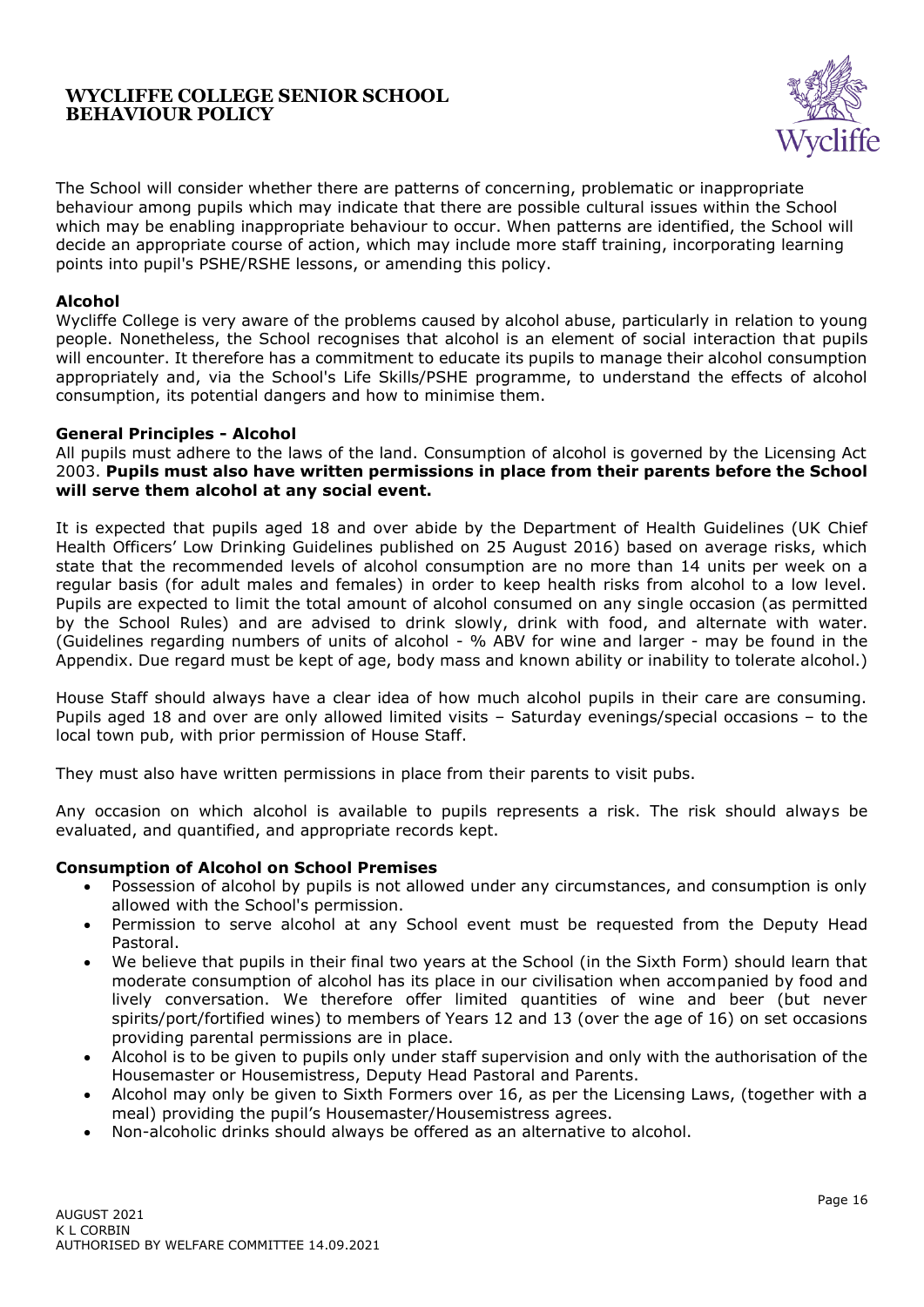

- Spirits and port/fortified wines must never be served to pupils. Staff must be aware, in advance, of the presence of alcohol by volume in a drink. Drinks above 15% alcohol by volume must never be served to pupils. Proprietary drinks are allowed where the alcohol by volume is known.
- Staff will not issue alcohol to any pupil who is known to be driving away from an event.
- Pupils from other schools who attend events or dinners at the School must also comply with this policy.
- We will offer wine to parents and guardians at certain formal events, including plays and concerts to which they are invited.

### **Consumption of Alcohol off School Premises**

- Only pupils 18 and over are allowed to drink alcohol off the School premises without staff supervision whilst in the care of the School. They must have written permissions in place from their parents. They may only do so with the authorisation of the Housemaster/Housemistress and on the understanding that on their return to School they report into House Staff. The law only permits them to buy alcohol for themselves and others who are over 18. Prefects who are under 18 may similarly go to the pub on Saturdays, **but only on the understanding that they are honour-bound not to drink alcohol.** Prefects, U18, who abuse this rule, will generally be demoted.
- Pupils must inform House Staff which pub they will be visiting.
- During off-site dinners/social events no alcohol is to be served to pupils under the Sixth Form, as per the Licensing Laws.
- Staff taking pupils off campus for a social function must make House Staff and the Senior Deputy Head aware if alcohol is to be available and must specify what type(s) of alcohol and what the arrangements for supervision will be.
- During trips abroad, no alcohol is to be served to pupils not in the Sixth Form. The School's Alcohol Policy and the laws governing the consumption of alcohol for the country must be adhered to. Guidelines for the consumption of alcohol on school trips will be agreed in advance with the Deputy Head Pastoral. Parents and pupils will sign a declaration acknowledging and agreeing to those arrangements in advance of the trip.
- The Deputy Head Pastoral will provide guidelines regarding the consumption of alcohol at private parties. Parents will be contacted to ensure that they are made aware of the School's Alcohol Policy.
- In order to comply with both the licensing laws and school policy, 16 and 17 year old Sixth Formers are not allowed to drink alcohol other than with a meal when not on School premises. Sixth Formers over 16 may seek permission from House Staff to go out for a meal on licensed premises. The law allows them "to drink beer, port, cider or perry with a meal in a room set apart for the serving of food which is not a bar." (Bar snacks do not count as a meal.) They are not allowed to buy drinks at the bar and must have them served to them at the table where they are dining. When they report back to House Staff at the end of the evening they must produce a receipt to show that they have had a meal.
- On the day of their 18<sup>th</sup> birthday, if it is not a Saturday, (but not on subsequent birthdays, unless under very special circumstances and at the discretion of House Staff) pupils may have permission to go to the pub to mark the fact that they are now legally entitled to buy alcohol and consume it in a bar. This is not intended to be a 'full-scale party', but they may take a small number of friends with them. (Only friends over 18 may attend, if drinking in the bar.) They should return to House at the normal time. The House Staff of the pupil whose birthday it is must co-ordinate the composition of the group with other House Staff. Pupils should have eaten prior to their visit to the pub. It is preferable for pupils to celebrate their  $18<sup>th</sup>$  birthday with a meal and drinks rather than drink only. Abuse of this rule will lead to the privilege being withdrawn.
- Day pupils are expected to abide by the School Alcohol Policy and the law. The School will not distinguish between Boarders and Day Pupils when applying the Alcohol Policy.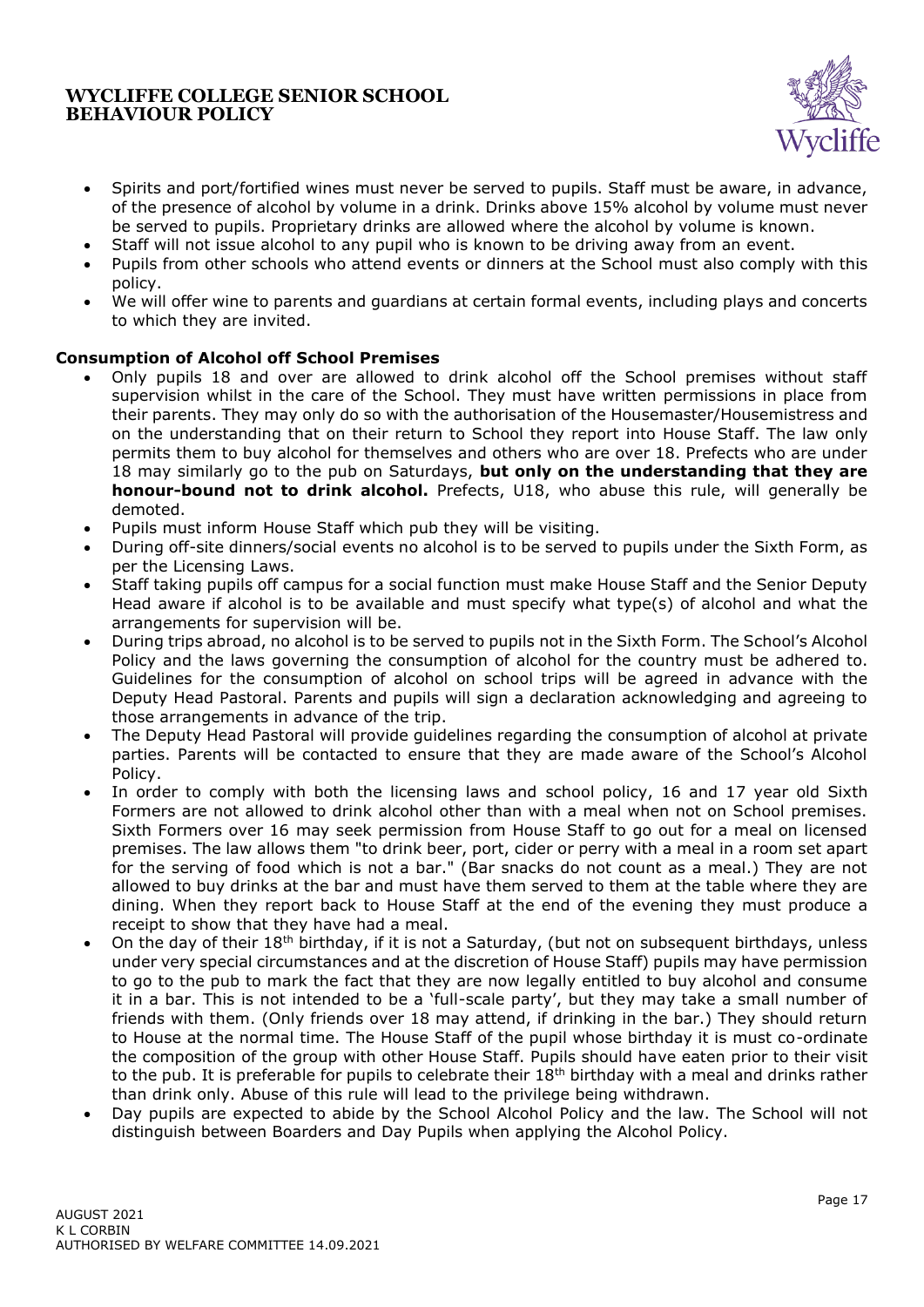

# **Guidelines for Staff arranging School events:**

- Clarify to pupils, in advance, the School policy on the serving of alcohol at School events
- When alcohol is served at any formal event, alcohol distribution at each table must be carefully organised and supervised.

### **Guidelines for staff arranging trips:**

- Talk through arrangements with the Deputy Head Pastoral in advance.
- Notify both parents and pupils of the agreed policy and insist on signed acknowledgement. Explain sanctions clearly.
- If pupils are likely to be sent home for misuse of alcohol, clarify procedures in advance and ensure requisite staffing to cover emergency repatriation.

### **Disciplinary Steps/Procedures to be followed**

Whenever a member of staff or a School Prefect/Head of House catches a pupil consuming alcohol without permission or illegally, the name of the offending pupil is reported to House Staff, Tutor, Head of Lower School/Head of Sixth Form, Deputy Head Pastoral.

The Head must be informed of any case of unauthorised drinking.

The following steps indicate the range of options open to the School and are dependent on the severity of the incident. In the absence of exceptional or aggravating factors, all or any of the following punishments for unauthorised drinking will be used at the discretion of the Deputy Head Pastoral and Head. Letters sent to parents and guardians following alcohol offences will notify them of the availability of help, support and counselling at the Health Centre.

- **First Offence:** Reported to Deputy Head Pastoral £50 fine plus letter to parents/guardians from House Staff and the Head informed. A copy of this letter to be kept in the pupil's file. The Deputy Head Pastoral will see the pupil to reiterate the School's alcohol policy, discuss support and help available if appropriate and to collect the fine. If pupils are unable to pay the fine, it will be added to the end of term account.
- **Second Offence:** House Staff will contact the pupil's parents/guardians personally, by phone call or email, to discuss the School's policy procedures. The pupil will also be reported to the Deputy Head Pastoral, the Tutor and Head. House Staff will inform parents that an incident has occurred, and the Deputy Head Pastoral/Head will generally enforce a period of suspension (3 days) in order that pupils return home to discuss the way forward. Suspension letter to be sent from the Deputy Head Pastoral or Head. If suspension is deemed inappropriate, a period of 'close gating' plus a further £75 fine and letter to parents/guardians, to be kept on file, will occur as per First Offence above.
- Pupils who have severely abused alcohol, requiring Health assistance/spending the night in the Health Centre, and/or hospitalised – reported to Deputy Head Pastoral and the Head - a double fine (£75) plus letters to parents/guardians from House Staff and/or the Deputy Head Pastoral or Head. According to the severity of the case, a period of suspension may be used at the discretion of the Deputy Head Pastoral/Head on the first offence in such a case. Persistent offenders may lead to their Permanent Exclusion. Any further costs incurred will be added to the end of term account.
- Pupils who procure alcohol for others who are under 18, will be suspended for a period of up to 5 days. According to the severity of the case, Permanent Exclusion may be used at the discretion of the Head.
- Pupils associated with 'drinkers' (i.e. caught in the presence of drinkers) are likely to incur a £25 fine plus a letter to parents/guardians from House Staff.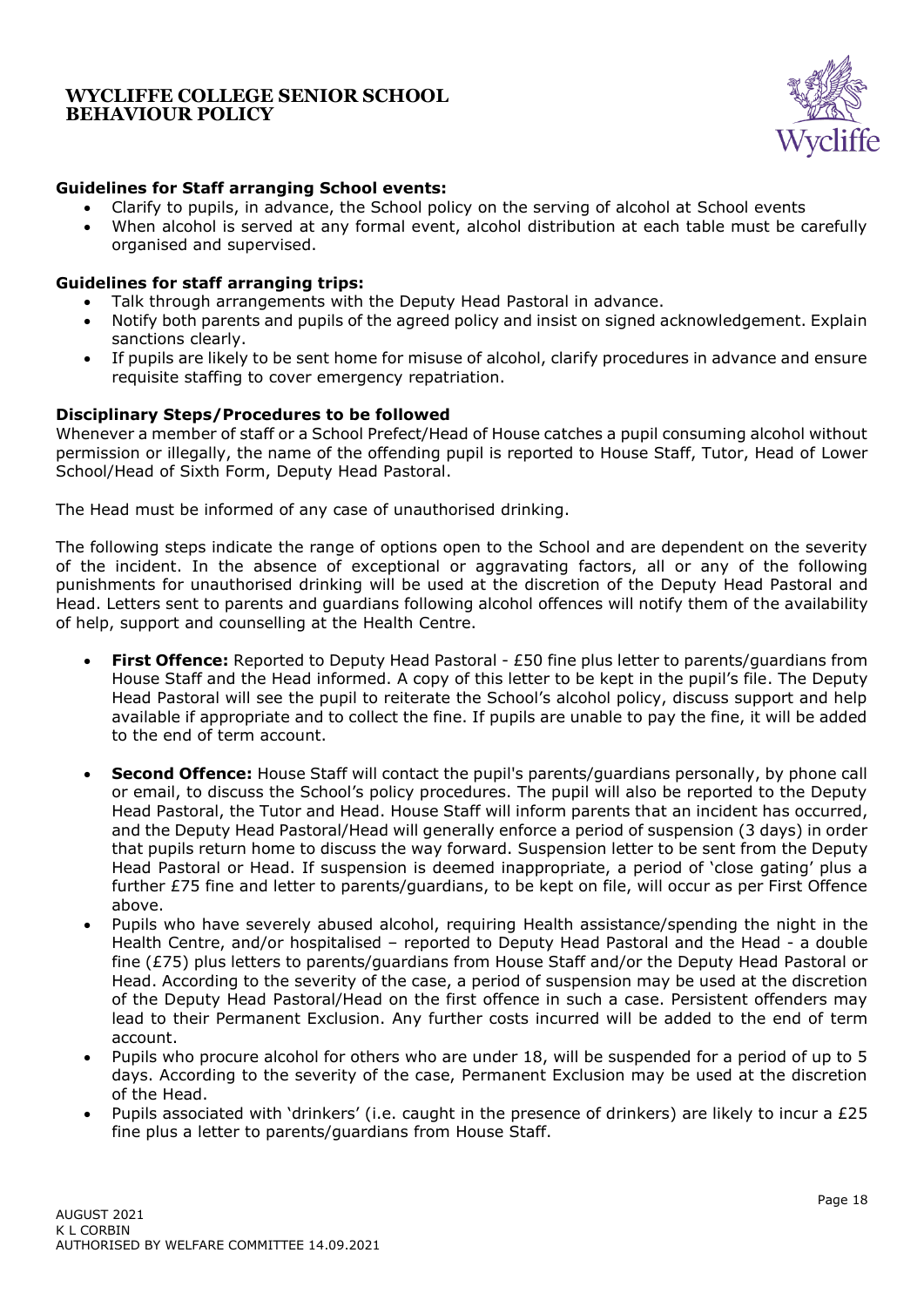

- If pupils continue to abuse the School's alcohol policy, following their suspension, they will be reported to the Deputy Head Pastoral and the Head, and will be fined £75 on each occasion they are caught. In addition, House Staff will inform parents/guardians by letter on each occasion. Copies of the letter will be held on file. Further suspensions are likely following each alcohol offence, at the Head's discretion.
- All pupils found in possession of alcohol will have it confiscated. (If deemed necessary, room searches may be conducted using the School's room-search procedure in the presence of House Staff or another member of staff and wherever possible, the pupil concerned.) Pupils are likely to incur a £40 fine plus a letter home to parents/guardians from House staff. If alcohol is discovered and confiscated, parents will be informed that it will be held until the end of the term. Parents may either choose to come to the School to receive the confiscated alcohol, and sign for it, or they may choose for the School to destroy it. Confiscated alcohol will not be returned to pupils, even if over the age of 18.
- In cases where pupils have returned from overseas/abroad and are found in possession of alcohol that has been brought into the UK and exceeds that allowed by law, the School may inform HM Revenue and Customs. This may impact on pupils' future visa applications and/or compromise their future education at the School or at a UK University.
- Persistent non-compliance with the School's Policy will lead to Permanent Exclusion.

### *House Staff can ask a pupil to carry out a simple alcohol test, using a non-invasive alcohol sensor, which will reveal alcohol consumption, in cases where there is any doubt.*

*Random alcohol breathalyser tests are performed prior to and/or following a number of School social events in order to act as a deterrent to any pupil(s) who may wish to consume alcohol in advance of, or during a social event (other than the very small amount of alcohol offered at sixth form social events, where parental consent has been given to consume alcohol, in the presence of teaching/House Staff).*

**Searches:** In cases where there is reasonable cause for concern that a pupil might have alcohol in their possession, a search of a pupil's room/possessions might be required. The School's *''Searching of a Pupil's Person or Possessions'* procedure (see pages 12) will be followed. Should any alcohol be found, it will confiscated and handed to the Deputy Head Pastoral, who will keep hold of it until the end of the term, should parents wish to collect it personally. Any evidence that may be uncovered may then be used in any subsequent disciplinary. Parents will be informed of such searches and the reasons why.

Very occasionally it may be necessary to adjust these procedures, after consultation with the Head or Deputy Head Pastoral, in the light of special circumstances.

The monies collected from alcohol fines will be split between a donation to charity and used for further educative purposes, e.g. visiting health lecturers, books, other teaching aids, etc.

#### **Help, Support and Counselling**

Help, support and counselling will be offered to pupils who indicate that they wish/require it via the Health Centre.

#### <span id="page-18-0"></span>**General Principles - Smoking**

Wycliffe College is committed to the active promotion and ultimate achievement of the goal of a nonsmoking environment for all its employees and pupils consistent with the objective of health protection and its promotion within an educational setting.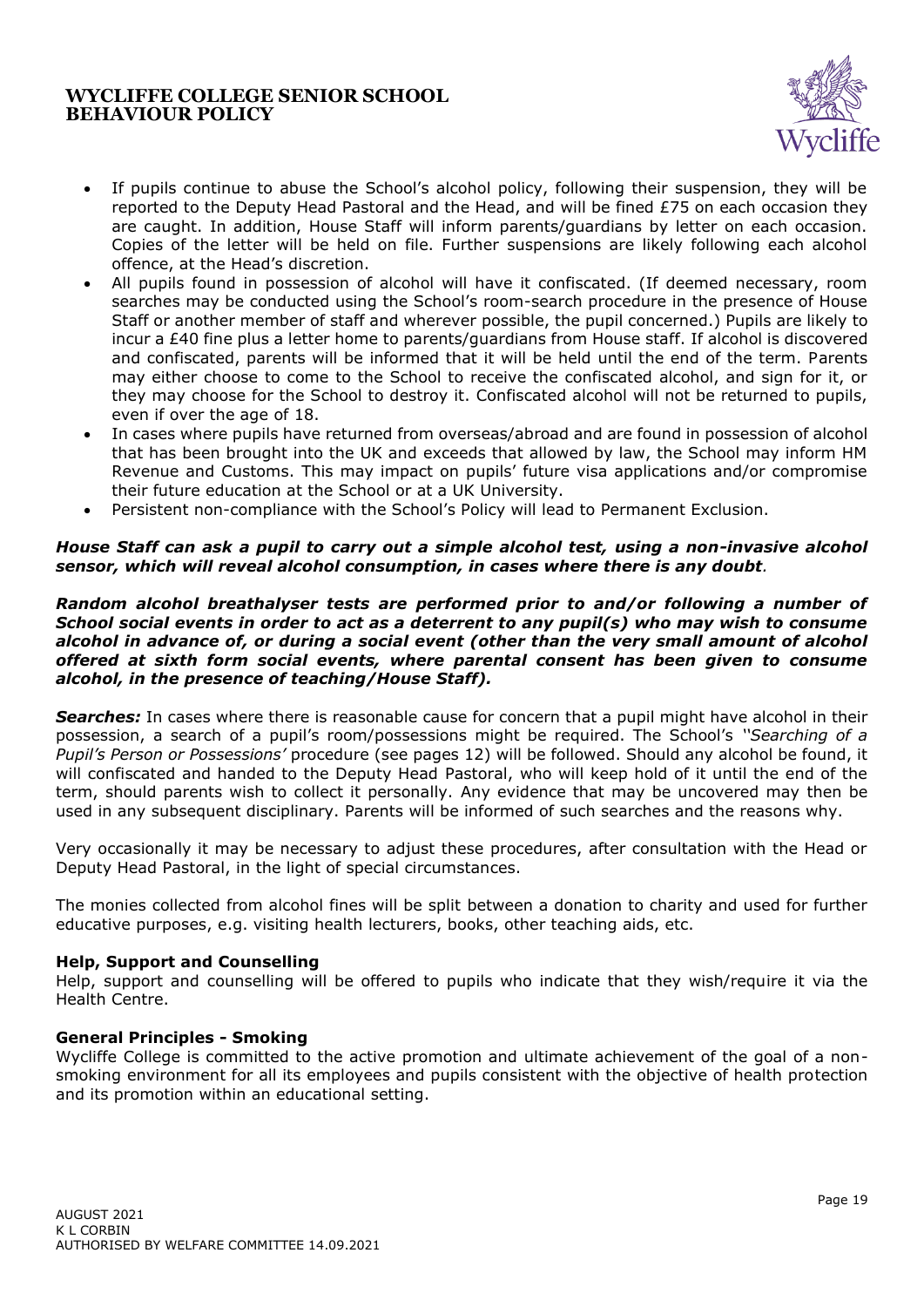

# **Objectives**

- To eliminate all forms of smoking by pupils as part of ensuring that the School complies with its responsibility to create and maintain a safe emotional and physical environment for pupils.
- To demonstrate the School's commitment to promoting the health of pupils and staff.
- To protect non-smokers from the adverse health effects of environmental tobacco smoke in the workplace.
- To provide information and advice for those who wish to stop smoking.
- To inform pupils of the law relating to smoking.
- To ensure that all pupils understand the effects and potential dangers of smoking.
- To communicate to parents the School's stance on smoking.

# **Rationale**

Smoking by pupils and staff places the smokers' health at risk together with the health of other pupils and staff who are passive smokers. All pupils and staff who come to Wycliffe are informed of the School's zero tolerance approach to smoking (including vaping) prior to acceptance of a place.

The School bans smoking and vaping by pupils while at School and while they are travelling to or from School or are on School activities/holidays away from School for the following reasons:

- It has been illegal to smoke in a public place, including schools, since  $1<sup>st</sup>$  July 2007.
- Other pupils who are not smokers might be discouraged from using the School's facilities because of the activities of smokers.
- Smoking is a health and safety issue for all who work at, live at and visit the School.
- Everyone has the right to breathe clean air.
- When pupils are seen openly smoking or vaping at or near the School or while on their way to or from the School, the School's reputation is placed at risk.
- All staff teaching, peripatetic, support and non-teaching as well as visitors and pupils may not smoke or vape while on school premises. The prohibition of smoking and vaping will apply during related school activities undertaken outside school premises, e.g. Educational Visits.
- Pupils need to receive consistent messages and require non-smoking role models within the School.

### **Support, Counselling and Disciplinary Procedures**

Whenever a member of House Staff suspects that a student has been smoking or vaping a number of procedures will be put into place. House Staff may become aware when pupils are reported by other staff/prefects who catch pupils smoking/vaping or in the presence of smokers/vapers, or by pupils returning to House/attending lessons or activities smelling of smoke or being found in the possession of cigarettes, tobacco, lighters, vaping paraphernalia etc. The name of the offending pupil is reported to House Staff, Tutors and the Deputy Head Pastoral.

The following steps indicate the range of options open to the School. These options will be used at the discretion of House Staff in consultation with the Deputy Head Pastoral and the Head.

Letters sent to parents/guardians following smoking/vaping offences will notify them of the availability of the support and counselling in place at the Health Centre and our expectations for any smokers to give up smoking if they wish to continue their education at Wycliffe. The laws governing the buying of cigarettes and smoking in the UK may also be reinforced.

When a pupil is caught smoking or vaping or caught in the possession of tobacco or vaping substances, he/she will be reported to House staff and the Deputy Head Pastoral.

• **First Offence** - £50 fine and letter home (from House Staff) reiterating the School's stance and expectations, and the range of help on offer, plus warning that a second offence will incur a suspension. A copy of this letter to be kept in the pupil's file, plus copies to be sent to the Deputy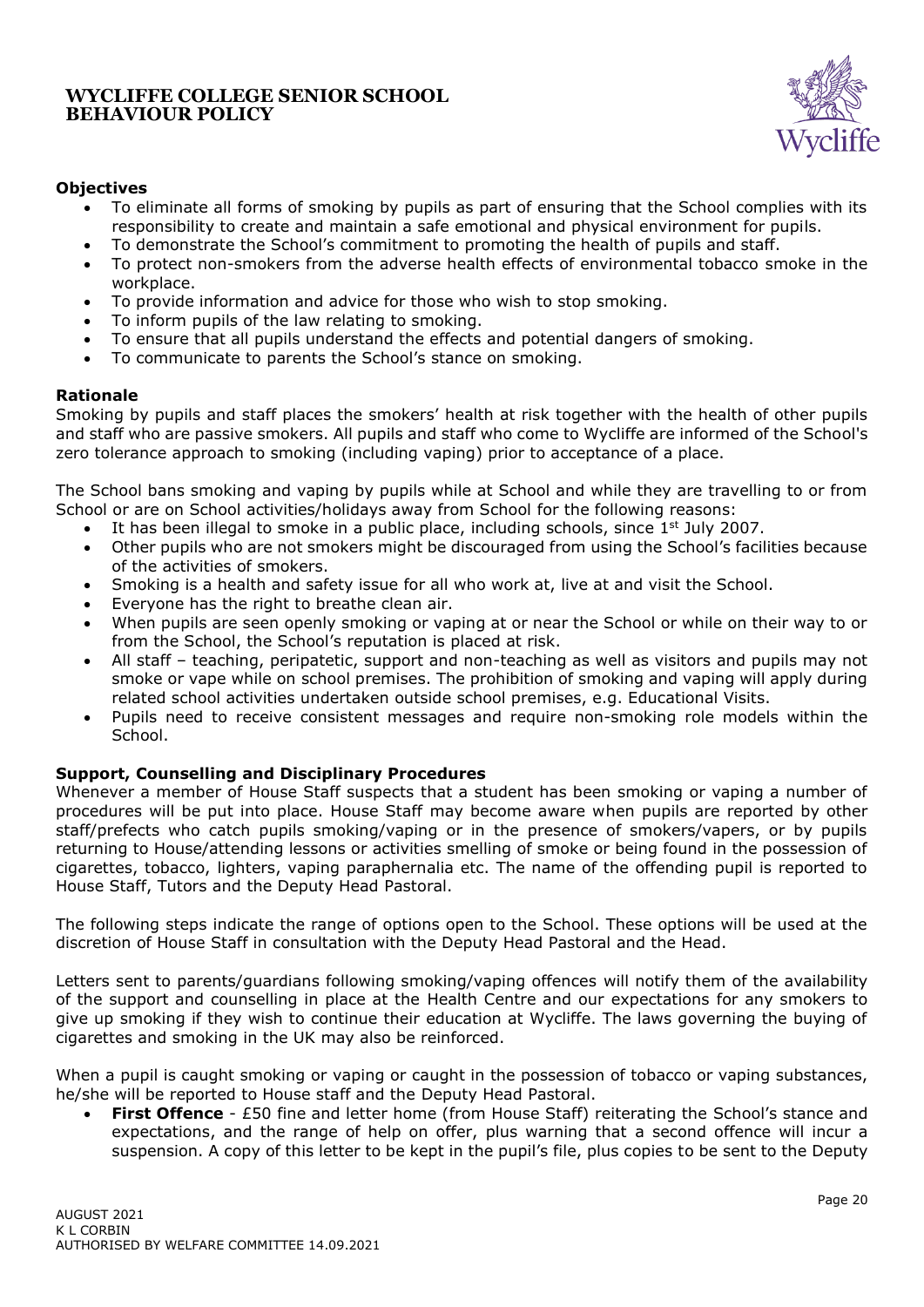

Head Pastoral and the pupil's Tutor. The Deputy Head Pastoral will see the pupil to reiterate the School's smoking policy, discuss support and help available and to collect the fine. If pupils are unable to pay the fine, it will be added to the end of term account. When appropriate, issue of a community service and/or written articles may also be given.

- **Second Offence** may lead to a 3-day suspension. The Deputy Head Pastoral or House Staff will contact the pupil's parents/guardians personally, by phone call or email, to discuss the School's policy procedures. The pupil will also be reported to the Tutor, the Deputy Head Pastoral, and the Head. The Deputy Head Pastoral or House Staff will inform parents that a period of suspension (3 days) will ensue in order that pupils return home to discuss the way forward and decide on which Health help/support/counselling options they wish their son/daughter to undergo. A formal letter indicating the suspension will be sent from the Deputy Head Pastoral or Head, in addition to the support options available. If suspension is deemed inappropriate, a period of 'close gating' plus a further £75 fine and letter to parents/guardians, to be kept on file, will occur as per First Offence above.
- International pupils may be required to either fly home to speak with parents during this time, or may spend this period of suspension with guardians, discussing the options available with their parents/guardians.
- On return from their suspension, pupils will either be expected to attend the Health Centre and clearly demonstrate that they have they understand the dangers of smoking. House Staff may use carbon monoxide monitors as an indication of reduced concentration of carbon monoxide in the body, to help them to achieve their aim and quit. Amounts of carbon monoxide may be monitored to aid the pupil in demonstrating their progress.
- However, should parents wish to take up any other form of specialist help, this may be arranged via their own doctors at home, but the School Doctor and Health Centre should be advised of any treatment that a student may be receiving on their return to School. Electronic cigarettes, together with liquid nicotine, vaping substances and similar appliances such as shisha pipes/pens are not allowed.
- If pupils are caught smoking or vaping, following their suspension, whilst undergoing smoking cessation and/or other help, they will be reported to the Deputy Head Pastoral and be fined £75 on each occasion they are caught. In addition, they will be required to perform a community service. House Staff will inform parents/guardians by letter on each occasion. Copies of the letter will be passed on to the Deputy Head Pastoral and Tutor. Further suspensions are likely following each smoking/vaping offence, at the Head's discretion. Smoking/vaping 'out-of-bounds' will also incur a period of gating by House Staff. For the purpose of enforcing the no-smoking rules of the School, Stonehouse High Street is the only area deemed to be 'in-bounds'.
- **Possession** All pupils found in possession of cigarettes, electronic cigarettes, tobacco, liquid nicotine, vaping substances, snuff, shisha pipes/pens, lighters, lighter fuel etc. will have the smoking materials confiscated. (If deemed necessary, room searches may be conducted using the School room-search procedure in the presence of House Staff or another member of staff and wherever possible, the pupil concerned.) Pupils are likely to incur a £50 fine plus a letter home to parents/guardians from House Staff. If such items are discovered and confiscated, parents will be informed that they will be held until the end of the term. Parents may either choose to come to the School to receive the confiscated items, and sign for them, or they may choose for the School to destroy them. Confiscated items will not be returned to students, even if over the age of 18.
- In cases where pupils have returned from overseas/abroad and are found in possession of large quantities of cigarettes/tobacco/vaping paraphernalia/substances that has been brought into the UK and exceeds that allowed by law, the School may inform HM Revenue and Customs. This may impact on pupils' future visa applications and/or compromise their future education at Wycliffe or at a UK University.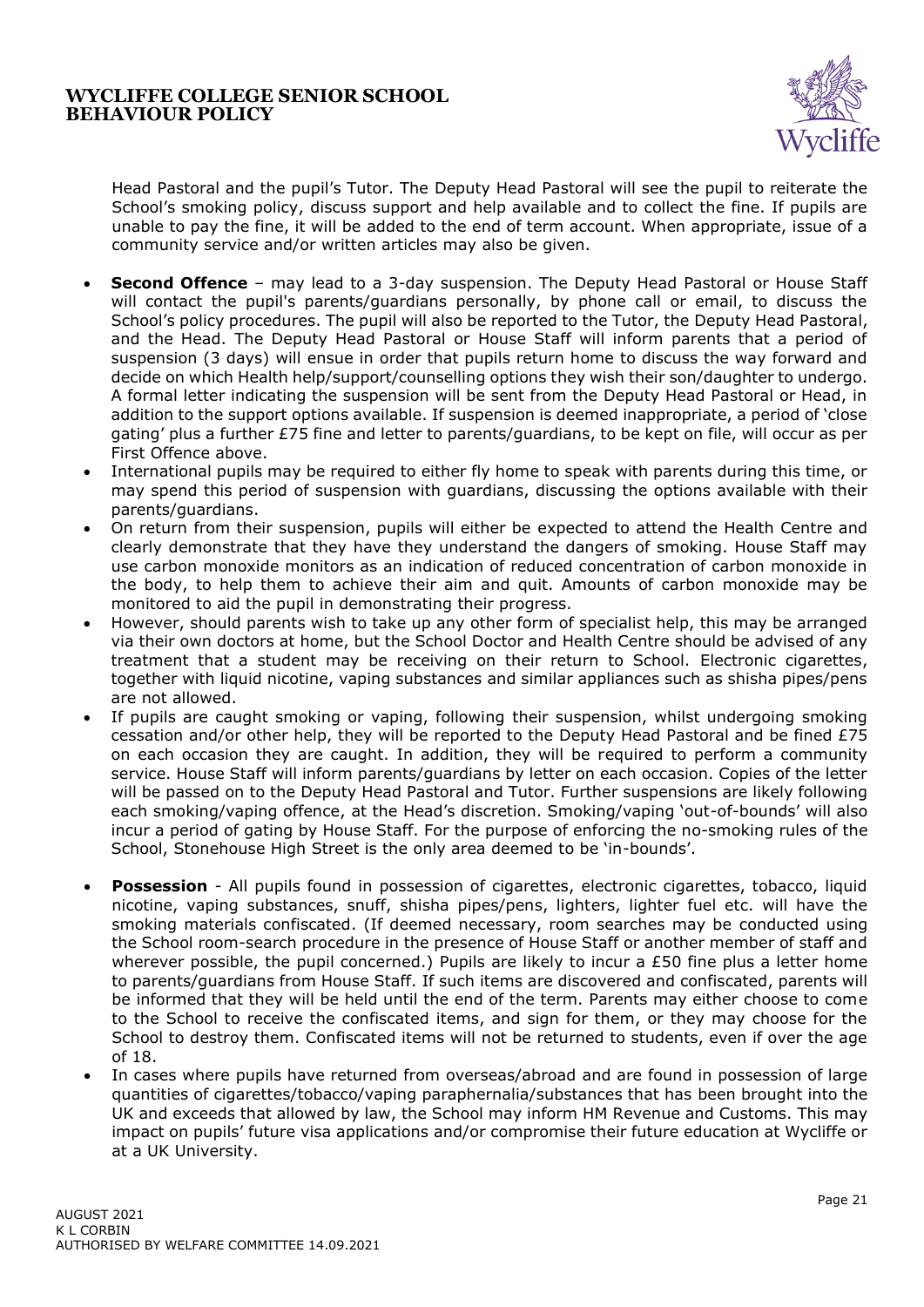

- Any pupil caught supplying cigarettes/tobacco/vaping substances to other pupils may be suspended; a repeat offence could result in them being required to leave the School.
- Persistent non-compliance with the School's Policy will lead to Permanent Exclusion.

#### **Help, Support and Counselling**

• Help, support and counselling will be offered to pupils who indicate that they wish/require it via the Health Centre.

The monies collected from smoking fines will be split between a donation to charity - *Cancer Research UK* - and for further educative purposes e.g. visiting health lecturers, books and other teaching aids and smoking cessation courses.

#### <span id="page-21-0"></span>**General Principles - Drugs**

The purpose of this policy is to give a clear statement to pupils, staff and parents about Wycliffe's attitudes. It is also to prevent pupils from using controlled drugs at any time. It aims to strike a balance between concern for the individual, and concern for the welfare of the community as a whole.

The policy relates to the misuse of controlled drugs and other substances and it applies at all times, including holidays, whether or not a pupil is in the care of the School.

For the purpose of this policy, 'drugs' include: illegal drugs, solvents and other drugs not yet covered by the law (i.e. 'legal drugs' and 'legal highs', which can be obtained from a chemists shop or online, performance enhancing drugs, aerosols, poppers, nitrous oxide, cannabidoil (CBD) products, steroids, glue and other substances held or supplied in each case for the purposes of misuse).

#### **Background**

Wycliffe recognises that the use of drugs of all kinds in society at large, and in particular among young people, is widespread. There is a wide range of views on the subject expressed in the media and by public figures: attitudes vary between age, social and cultural groups; the legal framework is complicated; health advice is sometimes contradictory. The principles underlying Wycliffe's policy are as follows:

- respect for the law is fundamental
- the School has a duty to safeguard the physical and mental wellbeing of all its pupils, and enable them to grow and learn in a healthy environment
- the School has a duty to inform pupils about the ways in which different substances can affect their physical and mental state
- the School has a duty to encourage individuals to think carefully about their attitudes and aspirations, and to develop the self-esteem necessary to enable them to make sensible and independent decisions.

#### **Statement of Policy**

The School is committed to the health and welfare of its pupils and will take action to safeguard their well-being. It is the policy of Wycliffe that through a programme of education and example, it will actively seek to prevent the abuse of controlled drugs and will treat cases of abuse by pupils as serious misconduct and by staff as gross misconduct. The School will uphold the laws of the land relating to substance misuse and all known cases of drug abuse will be reported to the police.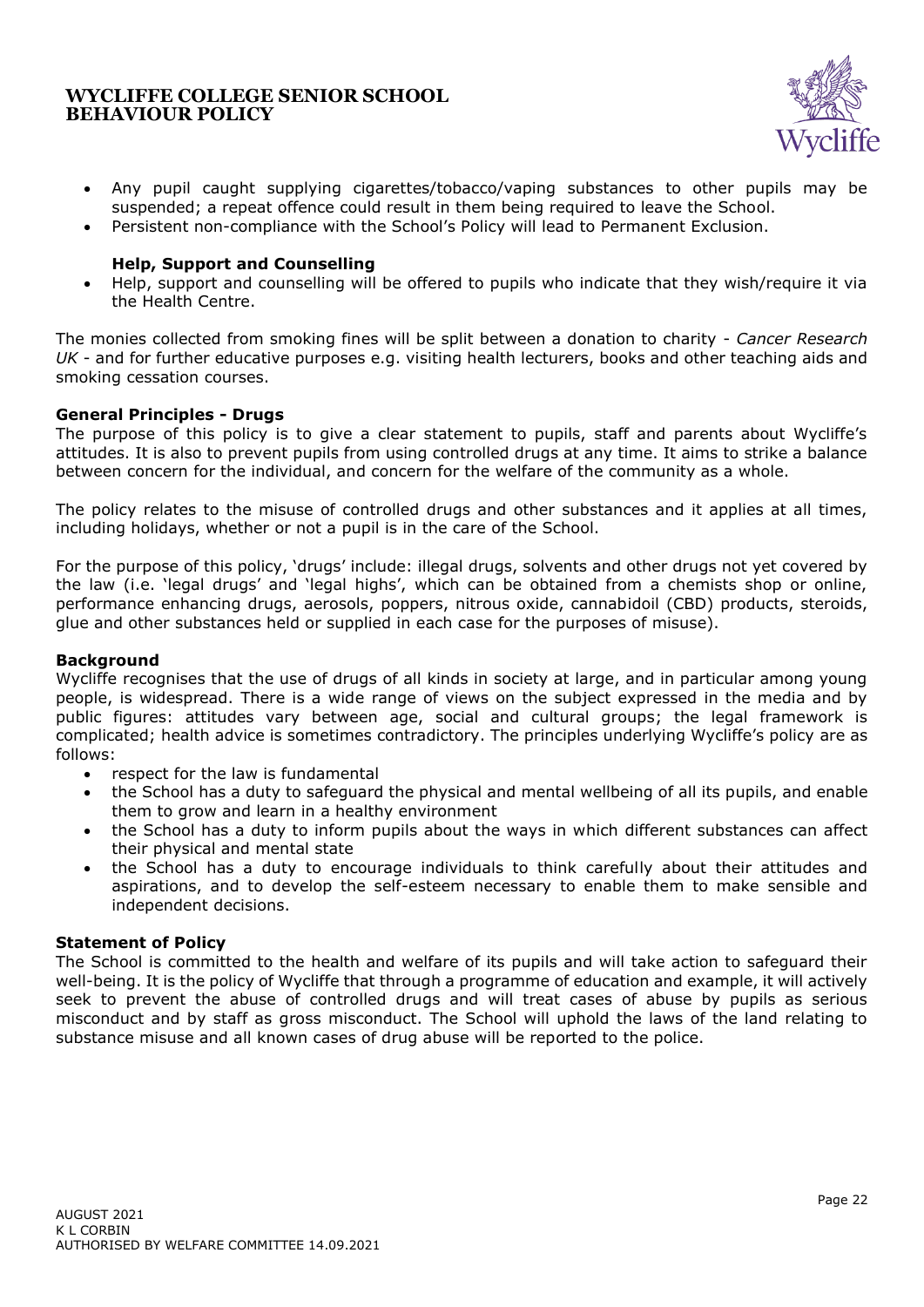

### **Implementation of Policy**

The policy will be implemented as follows:

#### **Prevention through education**

Priority will be given at all levels of the School to a continuing programme of education about drugs and other substances. Wycliffe's Life Skills/PSHE course provides accurate information about the effects and dangers of different substances, and a clear understanding of the legal implications about drug and substance misuse. Pupils are also encouraged to think carefully about their attitudes and aspirations, and to explore ways of making decisions and of developing strategies for resisting 'peer pressure'. The Life Skills/PSHE programme emphasises the importance of educating pupils to make healthy, informed choices.

From the Prep School upwards through to the Sixth Form, a range of lessons are given by staff, and there are talks from outside agencies and specialists; local police; videos/DVDs and written information about drugs. The subject is also covered in Biology, Drama and PE, and moral and social issues arise in RS, English and History. The pupils are made aware of the implications for them in their future careers in terms of any police record of involvement in drugs. Training is also offered to staff and information is available through the School. Pupils, parents and staff will be regularly kept up to date on developments in drug and substance misuse to ensure that sensible and informed discussions can be held and decisions made about the misuse of drugs.

Help will be provided for anyone genuinely seeking it within the School's programme. Anyone with a drugs problem will receive this help but will go onto a programme of regular testing (see below). Parental permission for testing to be carried out under the circumstances outlined below will be assumed on the pupil's entry to the School. Parents will always be informed at the earliest opportunity should the School wish to take this course of action.

The Health Centre Staff play an active role in promoting greater awareness about the risks involved and will offer health advice. Pupils can discuss their individual concerns about drugs or substances with their Housemaster/Housemistress/Tutor/member of the Pastoral Team. They can also refer themselves to the Health Centre and to the School Counsellor for individual guidance, without fearing sanctions or adverse report. We invite parents/guardians to attend discussion groups/lectures on the subject of drugs and substance misuse since we are conscious of the importance of working together in order to promote the well-being of their son/daughter.

#### **Discipline**

The aim of the School's disciplinary approach to drugs is to deter individuals who may be tempted to experiment or to persuade others to do so. Any response to drug-related incidents will consider the needs of individual pupils concerned and those of the wider community of the School.

#### **Illegal Drugs**

These drugs include, for example, cannabis, cocaine, ecstasy, heroin, amphetamines, barbiturates, magic mushrooms etc.

#### **Solvents and other drugs not yet covered by law**

- There is a wide range of substances such as solvents, glues, aerosols, cannabidoil (CBD) products, etc. which can be abused.
- There are also an ever-increasing number of other synthetic or natural substances, which affect the user's physical and mental state, but are not (yet) covered by any legislation. Young people are becoming increasingly aware of these new psychoactive substances (NPS) which are designed to mimic the effect of illegal drugs but are structurally different enough to avoid being classified as illegal substances under the Misuse of Drugs Act. Despite being labelled as legal these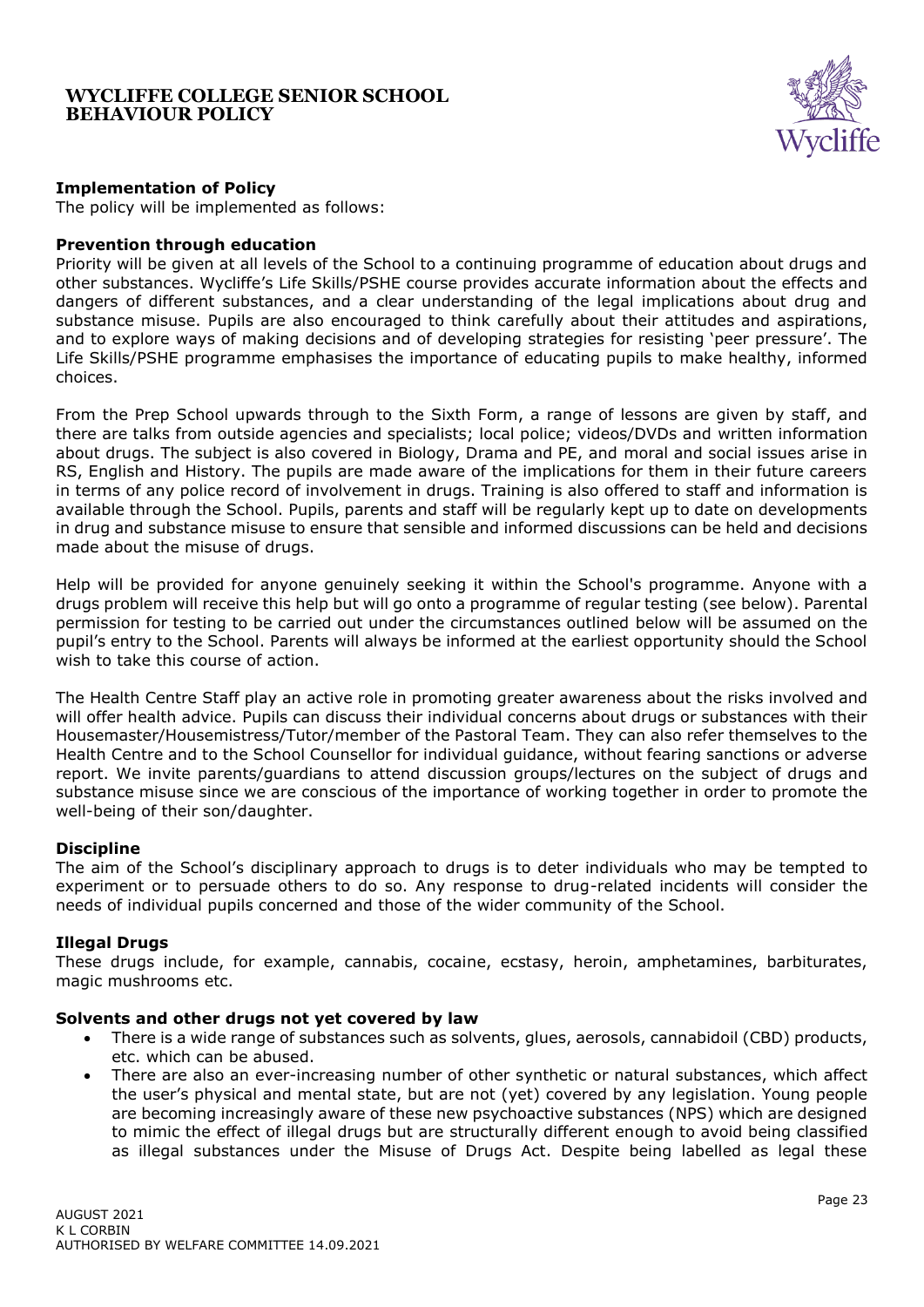

substances are not always safe to use and often contain controlled drugs making them illegal to possess.

- New psychoactive substances and cannabidoil (CBD) products are treated as unauthorized substances and treated as such. If there is uncertainty about what the substance is, it will be treated as a controlled drug.
- The illegal sale, use or possession of these substances by pupils would normally result in a suspension, and might result in exclusion depending on the circumstances.

### **Controlled Drugs**

Taking temporary possession and disposing of suspected controlled drugs:

- Two members of staff must always be present in taking possession and disposing of controlled drugs
- The sample will be sealed in a plastic bag (evidence bag) and include details of the date and time of seizure/find and witness present
- The sample will be stored in a secure location, such as a safe or other lockable container with access limited to the Deputy Head Pastoral, Senior Deputy Head or Head, who will generally remove the sample from a Boarding House/the area from where it was seized and store it in a secure location while awaiting collection from the police
- The police will be notified within 24 hours and a time for collection will be agreed. The law does not require a school to divulge the name of the pupil(s) from whom the drugs were taken but it may be advisable to do so in certain circumstances
- A record will be made of the full details of the incident, including the police incident reference number
- Parents will always be informed, unless this is not in the best interests of the pupil
- Any safeguarding concerns will be identified and will be taken into account with regards to the development of the support and disciplinary response.

#### **Pupils whose parents/guardians or family members misuse drugs**

Wycliffe will be alert to behaviour which might indicate that a child is experiencing difficult home circumstances. Staff are pro-active in the early identification of children's and young people's needs and in safeguarding children. Where problems are observed or suspected, or if a child chooses to disclose that there are difficulties at home and it is not deemed a safeguarding issue, the School will follow protocols for assessing the pupil's welfare and support needs and when and how to involve other sources for the child such as Children's Services, services commissioned by the Drug and Alcohol Action Teams (DAAT) programmes and, where appropriate, the family.

#### **Suspicion of Misuse by Pupils**

If a member of staff has reason to suspect that a pupil is misusing drugs or other substances, he/she must report the situation, through the pupil's Housemaster or Housemistress, to the Deputy Head Pastoral or Head, who will decide if further investigation or a drug screen is warranted.

Suspicion of misuse may be aroused by certain behavioural and other signs, which may in turn be associated with a deterioration in a pupil's welfare and/or performance.

Accordingly, all staff must be alert to signs of drug misuse (see Appendix 5).

Any suspicion of drug sale/ supply, use or possession will be investigated thoroughly. Investigation may include questioning of the individual(s) under suspicion and others; searches of pupils' room or belongings; examination of other evidence. If there are reasonable grounds to suspect drug use, a pupil may be required to undertake a drug screen.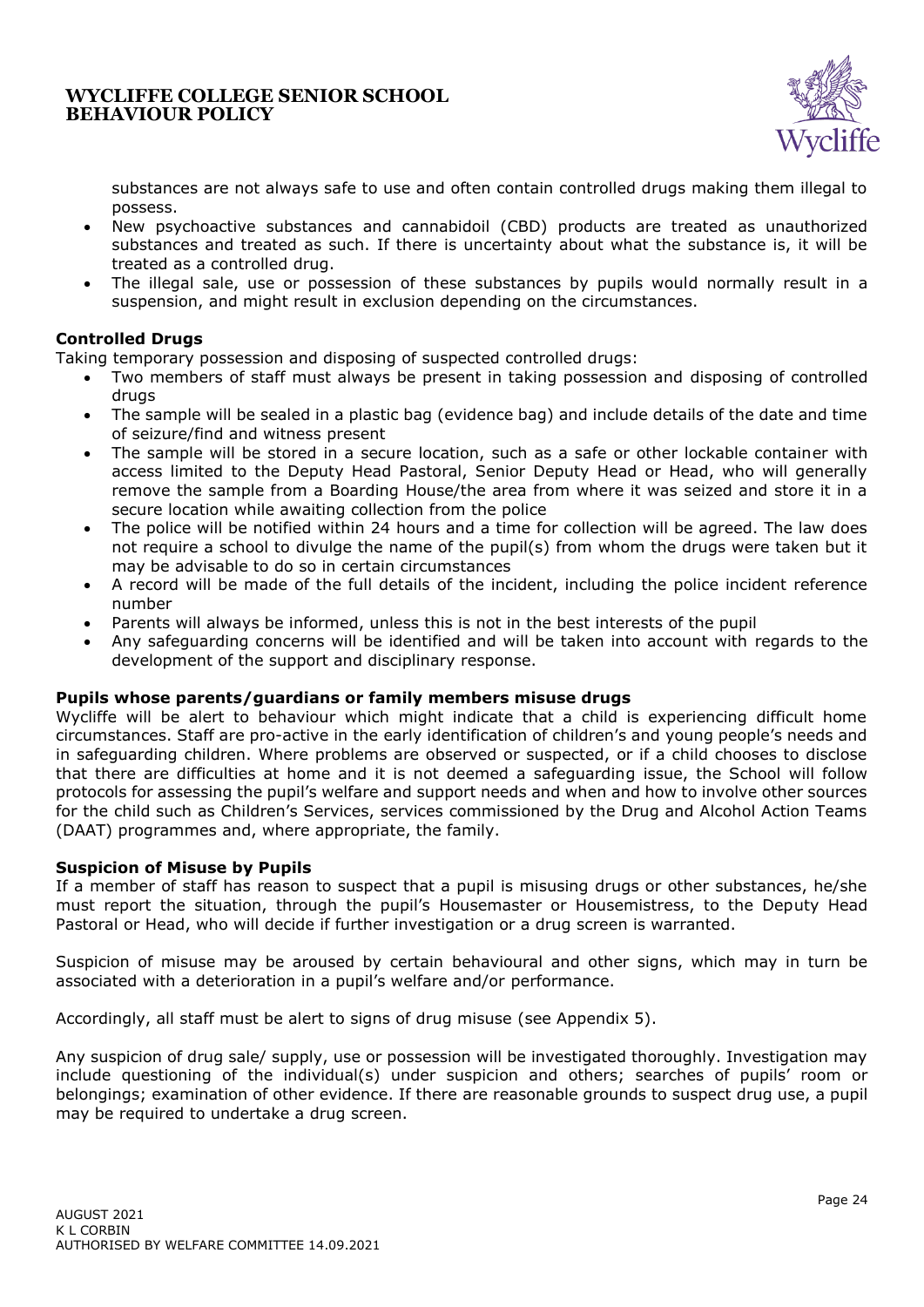

A pupil may also take a drug screen if he/she feels that he/she is under suspicion and wishes to exonerate himself/herself.

#### **Investigation into Possible Misuse**

We will always investigate rumours about involvements in illegal drugs and legal highs, including questioning a pupil, searching his/her room/personal possessions.

Once there has been confirmation that there are reasonable grounds for suspecting that a pupil has been using controlled drugs, the Deputy Head Pastoral or the Head shall be accountable for any further investigation; he/she may decide that a pupil shall undertake a drug screening test. Responsibility for all investigations rests with the Deputy Head Pastoral or the Head, who will make every effort to ensure that they are conducted fairly and with as much openness towards the affected pupil as the circumstances may reasonably allow.

Wherever possible, the School, via the Deputy Head Pastoral or the Housemaster/Housemistress, will contact the pupil's parents at the time to let them know of the decision to undertake a drug screen. However, when certain of the criteria above are involved, it is likely that the Deputy Head Pastoral or the Head and the Housemaster/Housemistress will have been discussing the situation with parents before that decision is reached.

Drug screening will be carried out in accordance with a strict procedure, details of which are available from the School. The procedure may change from time to time as dictated by experience and/or scientific advance and therefore the written procedure may be updated from time to time.

Complete chain of custody records for the sample will be kept. It is intended that the procedures be fully in accordance with the standards required to satisfy any legal challenge.

#### **Action Following Misuse**

If there is reasonable evidence that a pupil has been taking controlled drugs, he or she will automatically be sent home to discuss the gravity and consequences of his/her misconduct with his/her parents or guardians. The Head and/or Deputy Head Pastoral will subsequently see the parents and pupil together, to determine whether the pupil will be allowed to remain at Wycliffe in accordance with the School's position on Permanent Exclusion (see page 29). If a pupil is allowed to remain at Wycliffe, he or she will be given further guidance and support and offered specialist counselling. He/she will also be under an obligation to submit to a regime of random testing which may last for the rest of their career at Wycliffe. A subsequent positive test is likely to lead to the pupil's exclusion.

Any pupil caught supplying or inciting the use of controlled drugs or being in possession of them with intent to supply, will be expelled. Pupils may also be expelled for possessing drugs.

In the event that an incident, involving drugs or substance misuse, causes the Head to consider Permanent Exclusion, the Head will inform the Chair of Trustees.

The Deputy Head Pastoral will inform the police of any drugs incident.

#### **Confidentiality**

The records of testing will not be used for any other purpose and they will be destroyed when the pupil concerned leaves the School and it is no longer required.

#### **Signs and Symptoms of Drug Abuse**

Drug or solvent misuse: recognising the signs (Reproduced from "Drug Misuse and the Young - A Guide for the Education Service")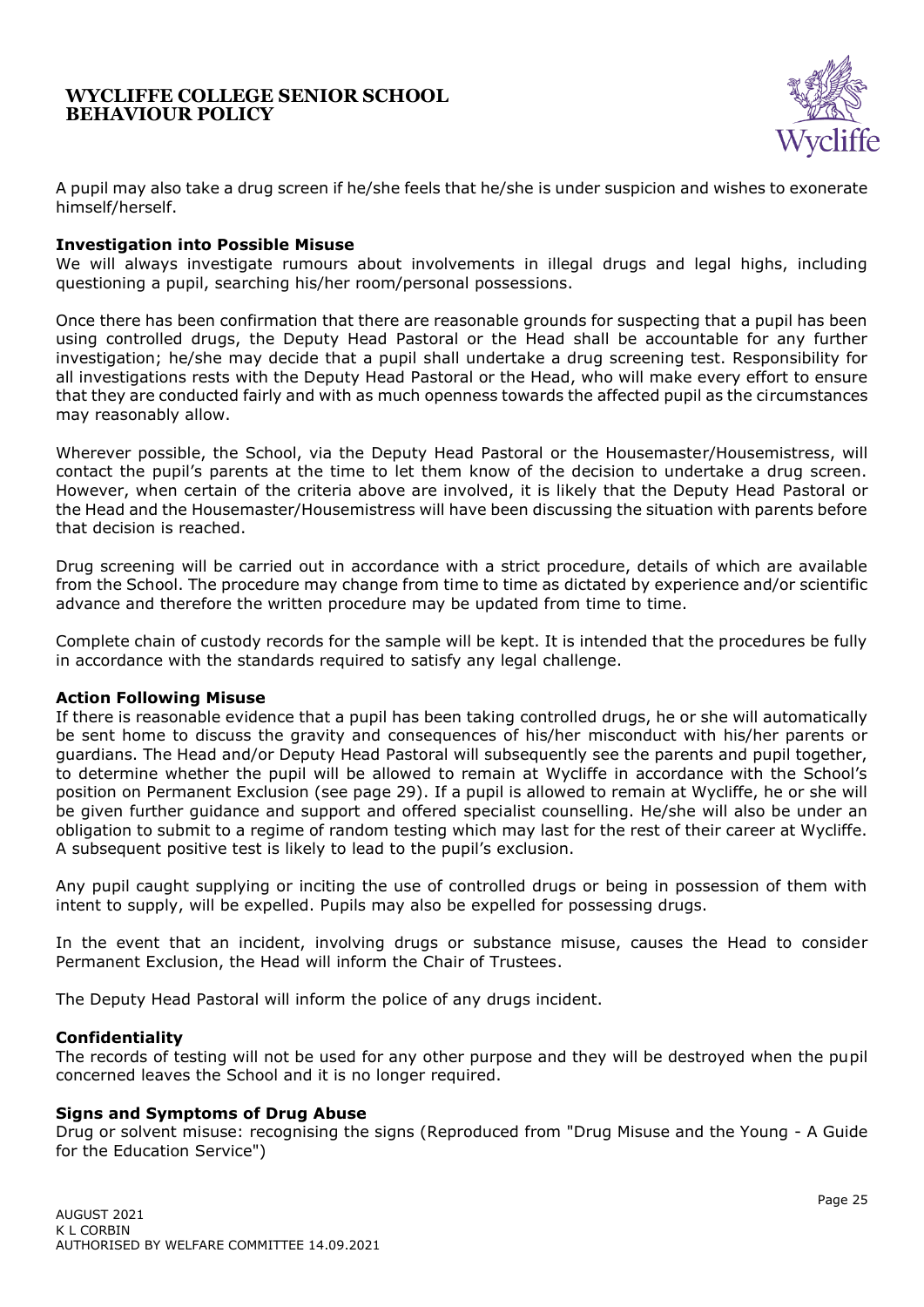

### **Drug Abuse Amongst Pupils**

Drug taking by children and young people is a well-documented national problem. We recognise that our children are as liable as any to come into contact with drugs. If we deny this, we deceive ourselves. More importantly, we fail the children in our care. Accordingly, our drugs policy seeks to establish a sound balance between education, detection and deterrence. Nevertheless, its overriding, and single most important aim is to prevent the abuse of controlled drugs by pupils: to that end, cases of drug abuse by pupils will always be treated as serious misconduct. In this light, we work to protect our pupils in the following ways:

#### **Vigilance**

All staff are trained to watch for and detect tell-tale signs of possible drug abuse (see Appendix 5). Staff receive INSET on drugs education and they discuss and readily share information with each other. Where appropriate, guidance is also sought from other organisations.

#### **Working Together Through Education and Example**

Teaching clearly about the dangers and consequences of drug abuse is an increasingly important part of our Life Skills/PSHE Programme. This programme is taught in each year and involves many members of staff.

Our approach to drugs education will involve: deterrence, raising self-esteem, decision-making skills and whole school approaches via health promotion, and will incorporate skills, values, attitudes and feelings. We wish to enable our pupils to make healthy, informed choices by increasing knowledge, challenging attitudes, and developing and practicing skills. We shall widen their understanding about related health, social and legal issues, e.g. sex and sexuality, crime, HIV and other infections and encourage an understanding of those experiencing or likely to experience substance misuse.

Visiting 'experts'/lecturers are incorporated into the programme and we shall enable pupils to identify sources of appropriate personal support both within school and from outside agencies. Pastoral time in House and Tutor groups and assemblies also afford opportunities to fulfill the educational objectives.

We believe we can only be truly effective in our aims and objectives here if parents join us in a partnership with their children and the School. Accordingly, provision will be made for parental involvement in our Life Skills/PSHE programme and openness between parents and School is both encouraged and crucial.

The School also works closely with the police in order to assist them in their vital work of detection and surveillance in the battle against drug pushing and enticement. To that end all cases of drug abuse by pupils are reported to them.

#### **Testing**

We carry out drug screening where we have reason to believe drugs are being taken. Detection is an important part of our drugs policy: screening acts as a powerful deterrent against drug abuse, and we value it as such. The screening protocol is available on request.

Reason to suspect use of illegal drugs may arise as a result of information or a complaint received or because of a pupil's behaviour.

**Informed consent:** The relevant consent to a drugs test is that of the pupil rather than the parents, even if a pupil is under 16 years of age, provided s/he is of sufficient maturity and understanding and gives his/her informed consent in writing.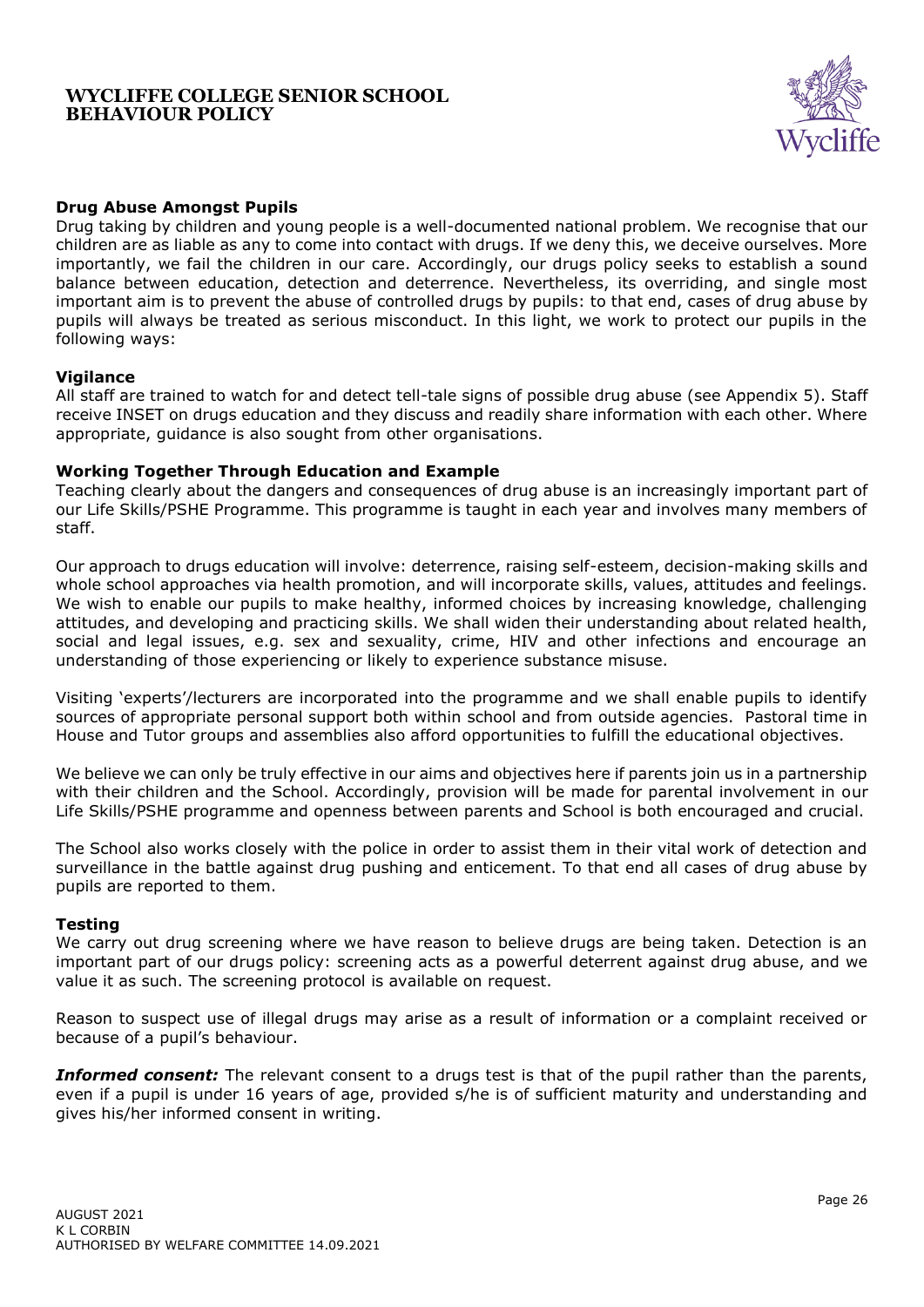

*Notifying parents:* Parents, guardians or education guardians will be notified where a drug screening test has been administered and the result will be communicated to them as soon as possible.

**Outcome:** The ORAT6v3 provides an immediate result, however the School reserves the right to collect two further samples which will be sent for laboratory analysis where is it felt necessary. These results can take up to 48 hours to be returned. A positive sample on the initial screen will always result in a 'back to lab' drug screen.

*Refusal:* Parents or pupils can refuse a test. In such circumstances, the School can make inferences from this refusal and may conclude drug abuse is more likely than not taking place and that our policy for preventing it has been rejected. Accordingly, sanctions are likely to follow, in accordance with Admissions and Discipline and Exclusions Policies.

The School will also be entitled to draw inferences from his/her response and general demeanour, which may strengthen the case for sanctions to be applied, and the police may be informed.

*Health record:* The outcome of the test, whether positive or negative, will not form part of the pupil's permanent health record.

**Procedure:** The School will treat a positive laboratory test, although not infallible, as compelling evidence that the pupil has been using drugs. A meeting will be arranged at which:

- The pupil will be asked to attend, as will the Head (or in the Head's absence, the Deputy Head Pastoral and another member of staff, generally, the pupil's Housemaster or Housemistress).
- The evidence of the positive sample and all other relevant evidence will be put to the pupil and s/he will be invited to respond.
- His/her response will be heard and considered, and further inquiries will be made if necessary.
- A finding of fact will be made, based on evidence and supported by reasons.

**Searches:** In cases where there is reasonable cause for concern that a pupil might have illegal drugs in their possession, a search of a pupil's room/possessions might be required. The School's *'Searching of a Pupil's Person or Possessions'* procedure (see pages 12) will be followed. Should any illegal drugs be found, they will be confiscated and handed over to the police. Any evidence that may be uncovered may then be used in any subsequent disciplinary. Parents will be informed of such searches and the reasons why.

**Sanction:** If the Head's conclusion is that a pupil has been involved with drugs, the Head will deal with the matter in accordance with this policy and, in his discretion, determine the appropriate sanction which may include Permanent Exclusion.

#### **Working with the Problem**

We believe that drug abuse cannot be combated by punishment alone. Punishment must, of course, have its place in an integrated policy of drugs education and prevention but we do not believe it is morally or educationally acceptable to 'write off' a young person for experimenting with drugs. Nevertheless, we are firm in our conviction that drug abuse *is* damaging, and we will not hesitate to apply the sanctions described above.

If Day pupils or Boarders on exeat involve themselves in these activities along with pupils who are still under the School's jurisdiction, or on the School's premises, they will be deemed to have returned themselves to the School's jurisdiction, even if they themselves are nominally out of School. They should therefore expect the disciplinary responses detailed above. The same will apply to pupils who come into School suffering from the after-effects of drug use, or who are shown by a test to have drugs still in their system.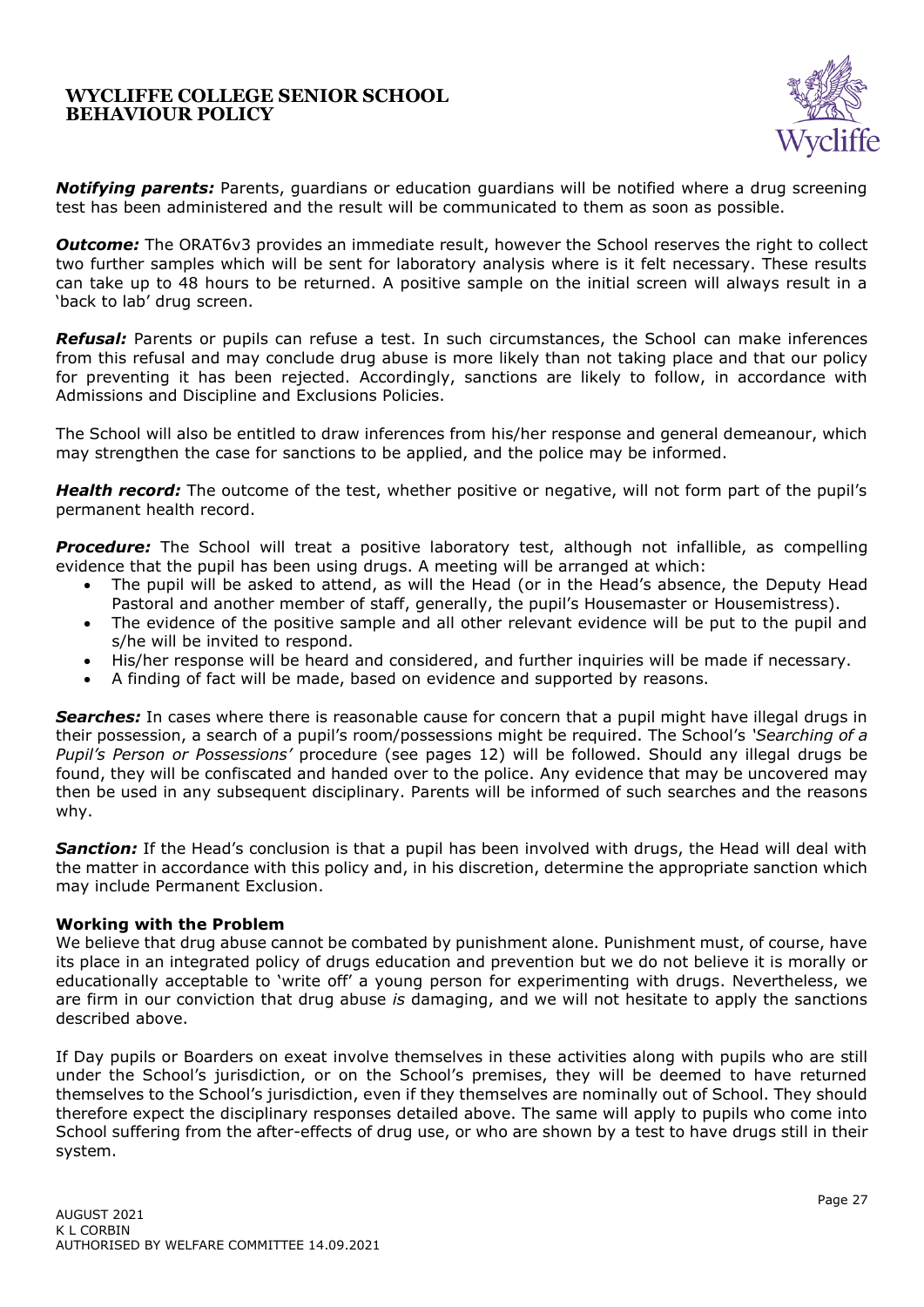

### **Pastoral/Health Care**

If there is a possibility that a pupil has been using any of the above substances, normal first aid procedures should be followed: make sure they have plenty of fresh air; place then in the recovery position if drowsy or unconscious; he/she should not be left alone; the Health Centre Staff/999 should be informed immediately; collect any tablets, powder, liquids etc. that you may find and hand them to the Health Centre Staff/a member of the ambulance crew.

If it becomes clear that a pupil is in need of support in relation to drug misuse, whether or not disciplinary action has to be taken, Wycliffe will make every effort to recommend appropriate sources of help and guidance.

#### **Help, Support and Counselling**

Help, support and counselling will be offered to pupils who indicate that they wish/require it via the Health Centre.

#### **Related Policies**

The Policy should be read alongside the following policies:

- Anti-bullying Policy
- Child-on-Child Abuse Policy
- Complaints Policy
- ICT & E-Safety Policy
- Relationships Education & Sex Education Policy
- Safeguarding and Child Protection Policy
- SEND Policy and SEND Policy (EYFS)
- Learning & Teaching Policies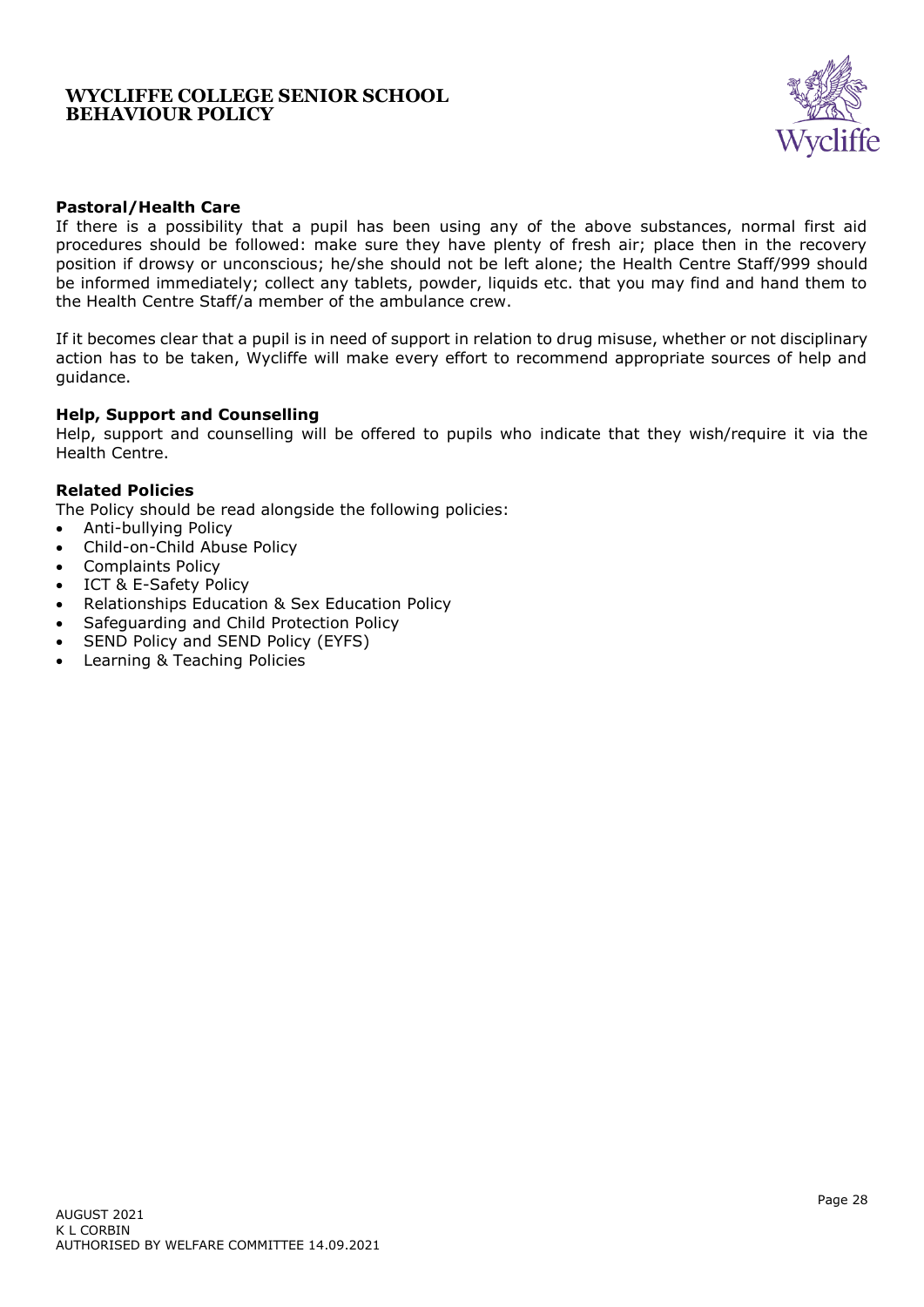

# *APPENDIX 1*

### <span id="page-28-0"></span>**Getting the simple things right: Charlie Taylor's behaviour checklists**

### <span id="page-28-1"></span>**Key principles for headteachers to help improve school behaviour**

#### **Policy**

- Ensure absolute clarity about the expected standard of pupils' behaviour.
- Ensure that behaviour policy is clearly understood by all staff, parents and pupils.
- Display school rules clearly in classes and around the building. Staff and pupils should know what they are.
- Display the tariff of sanctions and rewards in each class.
- Have a system in place for ensuring that children never miss out on sanctions or rewards.

#### **Leadership**

Model the behaviour you want to see from your staff.

### **Building**

- Visit the lunch hall and playground and be around at the beginning and the end of the school day.
- Ensure that other Senior Leadership Team members are a visible presence around the school.
- Check that pupils come in from the playground and move around the school in an orderly manner.
- Check up on behaviour outside the school.
- Check the building is clean and well-maintained.

### **Staff**

- Know the names of all staff.
- Praise the good performance of staff.
- Take action to deal with poor teaching or staff who fail to follow the behaviour policy.

#### **Children**

- Praise good behaviour.
- Celebrate successes.

#### **Teaching**

- Monitor the amount of praise, rewards and punishments given by individual staff.
- Ensure that staff praise good behaviour and work.
- Ensure that staff understand special needs of pupils.

#### **Individual pupils**

- Have clear plans for pupils likely to misbehave and ensure staff are aware of them.
- Put in place suitable support for pupils with behavioural difficulties.

#### **Parents**

• Build positive relationships with the parents of pupils with behaviour difficulties.

### <span id="page-28-2"></span>**Behaviour checklist for teachers**

#### **Classroom**

- Know the names and roles of any adults in class.
- Meet and greet pupils when they come into the classroom.
- Display rules in the class and ensure that the pupils and staff know what they are.
- Display the tariff of sanctions in class.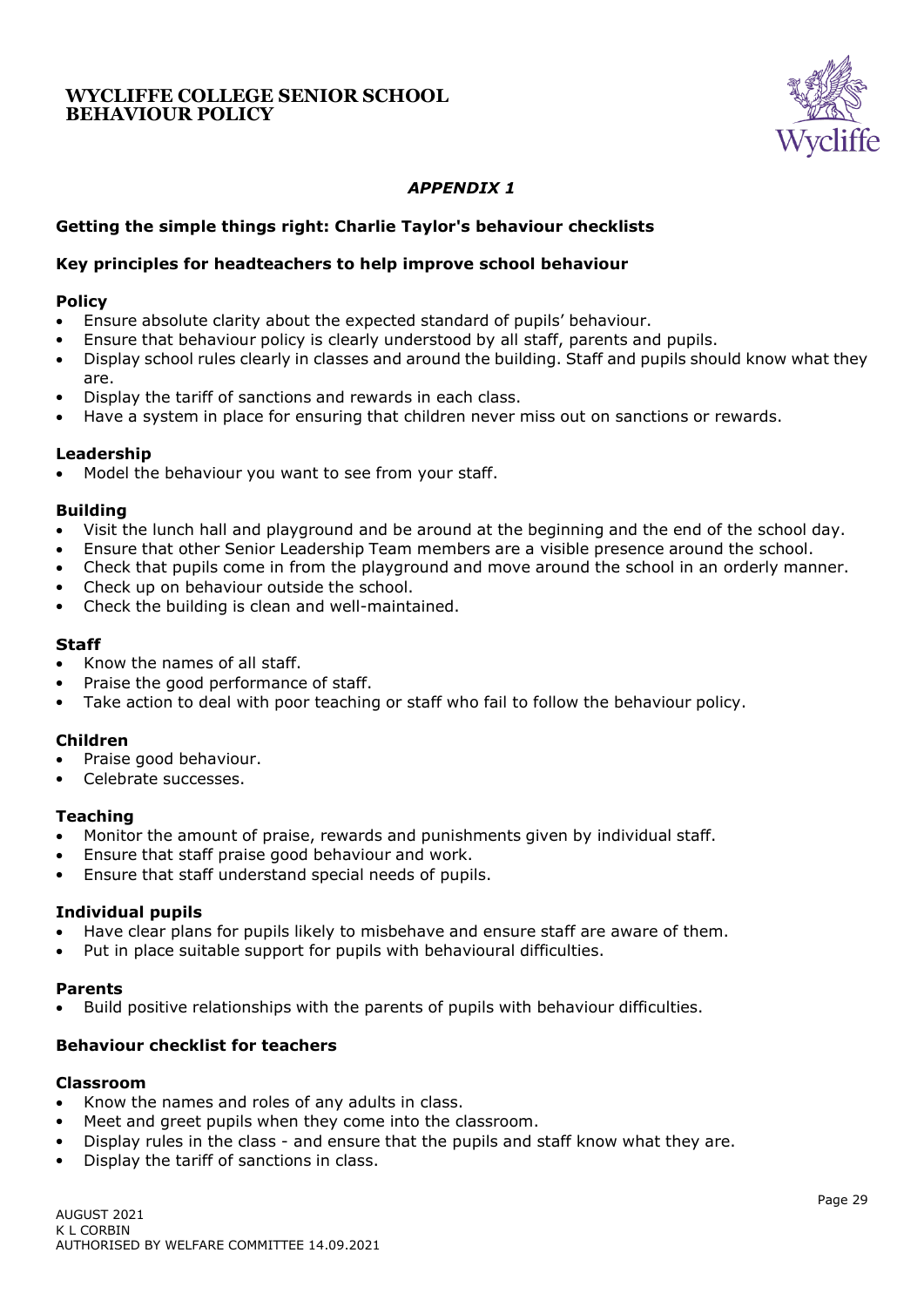

- Have a system in place to follow through with all sanctions.
- Display the tariff of rewards in class.
- Have a system in place to follow through with all rewards.
- Have a visual timetable on the wall.
- Follow the school behaviour policy.

#### **Pupils**

- Know the names of children.
- Have a plan for children who are likely to misbehave.
- Ensure other adults in the class know the plan.
- Understand pupils' special needs.

### **Teaching**

- Ensure that all resources are prepared in advance.
- Praise the behaviour you want to see more of.
- Praise children doing the right thing more than criticising those who are doing the wrong thing (parallel praise).
- Differentiate.
- Stav calm.
- Have clear routines for transitions and for stopping the class.
- Teach children the class routines.

#### **Parents**

• Give feedback to parents about their child's behaviour - let them know about the good days as well as the bad ones

#### <span id="page-29-0"></span>**Guidance for Classroom Management & the Promotion of Good Behaviour**

#### **Promoting Positive Behaviour Through Effective Teaching:**

The Learning & Teaching policy emphasises that well-planned lessons which include differentiation for ability and different learning styles, engaging and challenging activities and which include assessment for learning opportunities are most likely to promote positive behaviour; those teachers who know the pupils as individuals are also likely to get the best out of them.

Strategies for Encouraging Good Behaviour:

- A consistent, fair approach, which allows pupils to understand the consequences of their behaviour
- A well-planned and well-delivered curriculum which takes account of individual needs
- High expectations of behaviour and attendance
- Fair and consistent use of rewards and sanctions
- Regular communication between staff and parents

Establishing Good Behaviour:

- Teach and continually clarify routines (how to come in, how to attract attention, when to move around the classroom), rules, positive behaviour
- Use seating plans or pupil groupings
- Arrange furniture to provide an environment conducive to on-task behaviour
- Avoid talking over significant noise; use tactical pausing.

Corrective Discipline:

- Use non-verbal cues or messages; maintain eye contact
- Give descriptive reminders 'We all need to be doing…. at the moment'
- Refocus and redirect individuals/ groups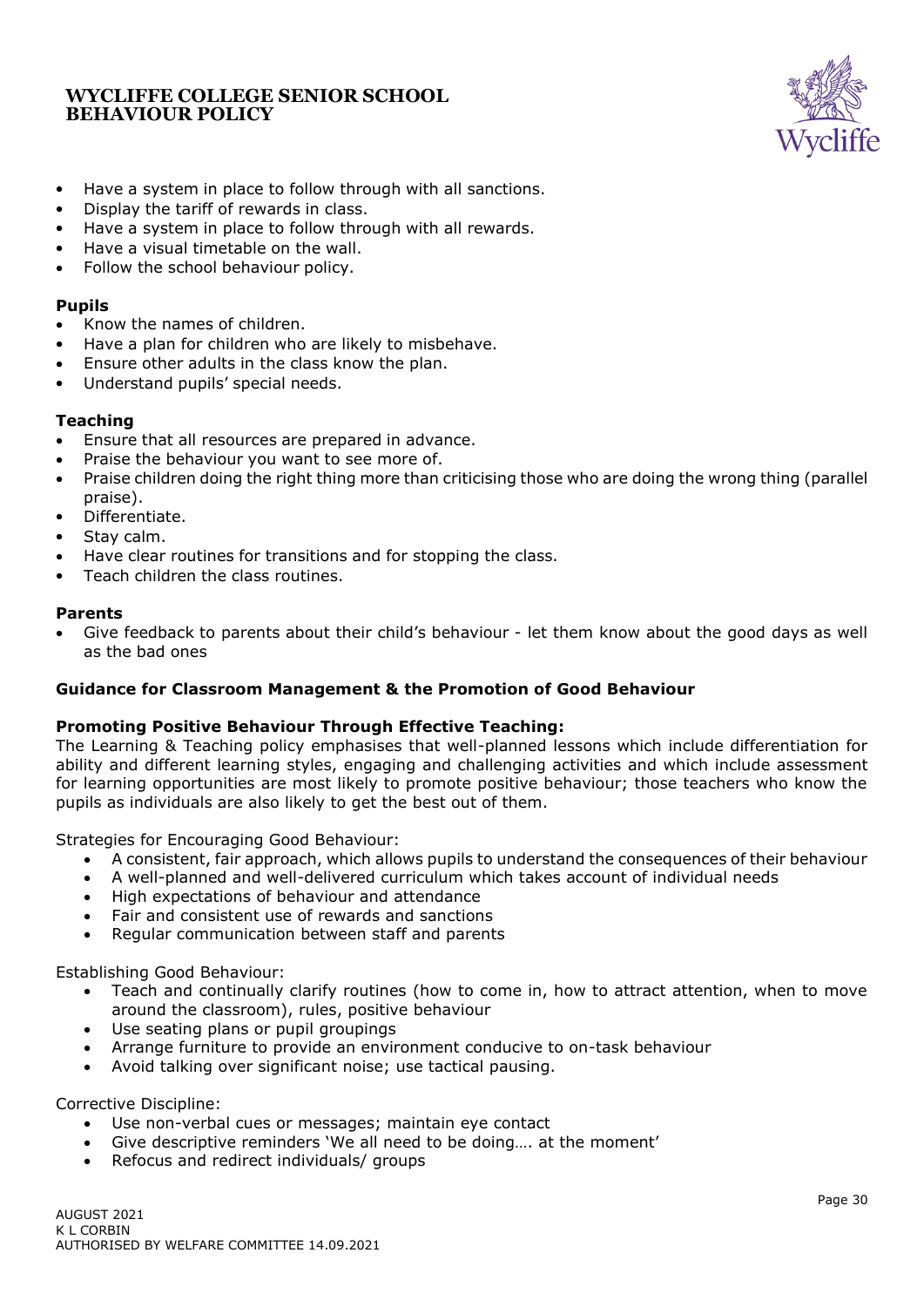

- Give more direct reminders to individuals in a discreet way
- Give more direct reminders to individuals in a more overt way
- Re-locate the pupil
- Avoid arguing- concentrate on the pupil's 'primary behaviour', rather than 'secondary behaviour'
- Give clear 'choices' to maximise pupils' responsibility
- Be consistent in following through.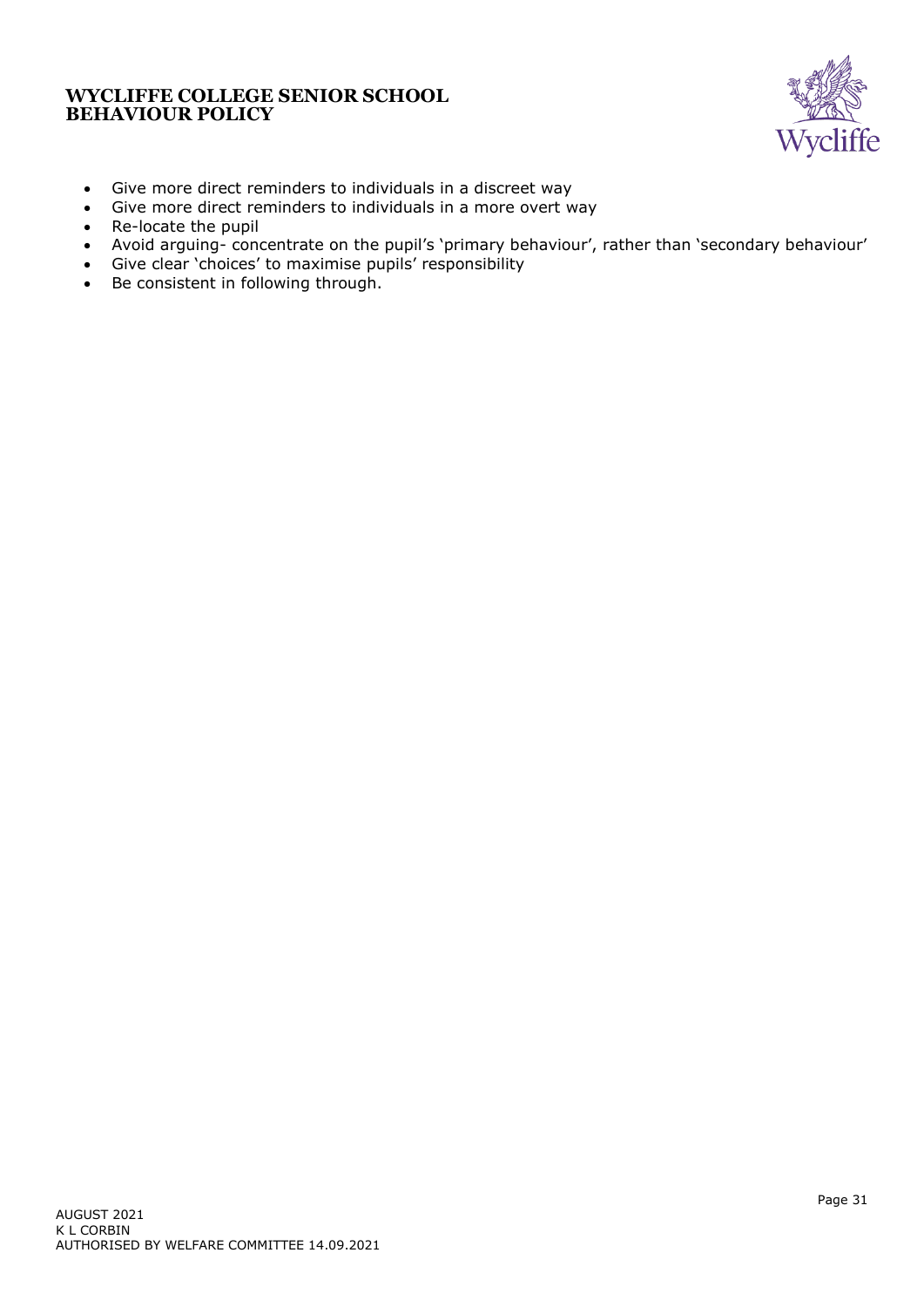

# *APPENDIX 2*

### <span id="page-31-1"></span><span id="page-31-0"></span>**Exemplar Behaviour Contract**

For (pupil name) and the contract of the contract of the contract of the contract of the Dated

I promise that I shall focus on the following aspects of my behaviour;

#### Academic

- I shall refrain from distracting other pupils in a class. Similarly I shall not disrupt any lesson, including talking when I have been required to listen quietly.
- I shall bring all necessary equipment to lessons.
- I shall attend all lessons punctually.
- I shall complete all preps, to the best of my ability, on time.
- I shall seek help from staff if I am unsure about my work.
- I shall show respect to staff at all times.
- I shall endeavour to use my study time constructively whether in the library, in house or in the ICT suite.

I accept that breaching any of the above will result in a visit to the Deputy Head and may lead to a suspension or Permanent Exclusion at the Head's discretion.

Social and Pastoral

- I shall not exhibit inappropriate, loud or raucous behaviour in house or in the surrounding area.
- I shall obey the rules of my boarding house regarding hours of private study and remaining in my own room.
- I shall respect staff and property at all times outside of lessons.

I accept that breaching any of the above will result in a visit to the Senior Deputy Head and may lead to a suspension or Permanent Exclusion at the Head's discretion.

Agreed Targets

- Achieve Effort Grade averages of 3 or above for all subjects in the Easter Term report and in the Half Term grades.
- Show through my behaviour in house that I am becoming considerate of others and respectful of authority.

Signed………………………… (Pupil)

Signed………………………… (Senior Deputy Head)

Signed………………………….. (Parent)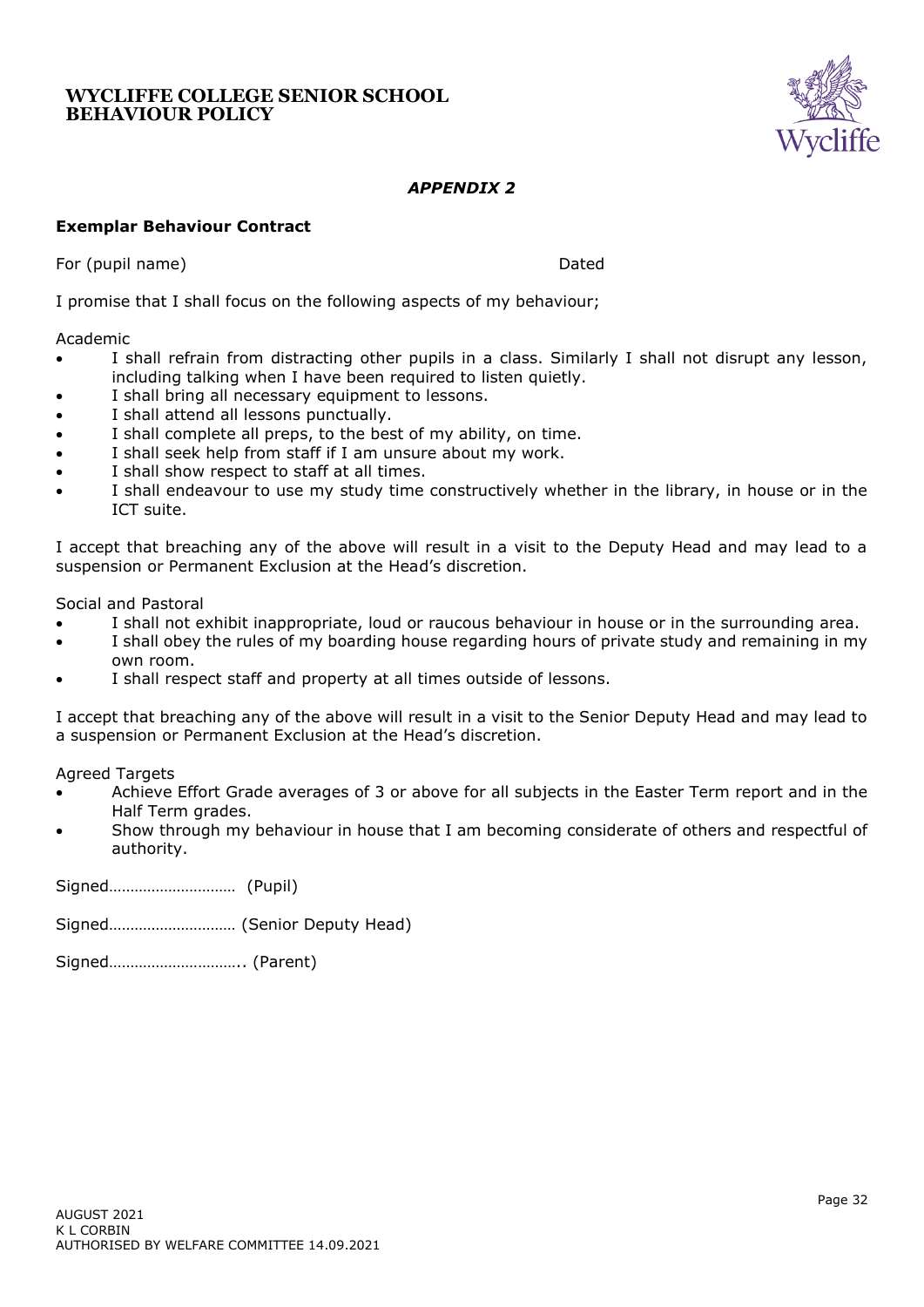

### *APPENDIX 3*

#### <span id="page-32-1"></span><span id="page-32-0"></span>**Disciplinary Sanctions**

#### **Pastoral Conversation & Report Cards**

Both academic and pastoral staff may become aware that a pupil is having problems with behaviour in lessons and in the House. This may be, for example, because of difficulties with a subject or because the relationship between the pupil and a member of staff or other pupils has become strained. These concerns may initially be highlighted during 'Pupil Business' at the Monday morning staff meeting.

If a pattern of behaviour emerges that is considered unacceptable, it may be useful for a relevant member of the staff (Tutor, Head of Lower School/Sixth Form, Housemaster/Mistress) to chair a **case meeting** with the relevant teaching staff to discuss the matter. The outcome of the meeting will usually be in the form of an action plan designed to improve the behaviour of the pupil. This may well involve the use of a **'report card'**. Parents will be informed of such concerns and the fact that their son/daughter has been placed on report.

**Report Cards:** The majority of pupils at the School are capable of organising their work effectively and behaving in a manner which is conducive to good learning. Occasionally, however, a pupil may have adopted some poor habits which are detrimental to their own learning, and which may well be having a negative impact on the learning of others. Normally, this pattern of behaviour will have become apparent over a period of time through the number of 'causes for concern' sent to pastoral staff or the frequency with which teaching staff refer to the pupil's poor behaviour in conversation with the member of pastoral staff.

If this is the case, the Tutor may, often in consultation with relevant teaching staff, Head of Sixth Form/ Head of Lower School or Housemaster/Mistress, choose to put the pupil 'on report'. This requires the following action:

- The identification of the areas in which the pupil's behaviour is having a negative effect on his/her learning
- A discussion of these areas with the pupil and the establishment of targets which will lead to improvement
- Contact with the parents to explain what is going on. It is recommended that the initial contact is made by phone or e-mail and then the targets/ protocol/ sanctions are confirmed in a letter.
- The pupil to present their report card to teaching staff at the start of each lesson; for this card to be filled in at the end of each lesson; the tutor will then check the card on a daily basis. In some circumstances, the card may also be overseen by a member of SMT.
- This process to end at an agreed time (usually a week) or when sufficient progress has been noticed on a consistent basis to suggest that a change in the pupil's attitude has occurred.

The card is an acknowledgement that the pupil needs greater support from staff to ensure that they can properly manage their behaviour. There must, therefore, be a sense that staff are proactively supporting the child.

Ideally, this should result in an improvement in behaviour. There are, however, things which can go wrong with the process and these, themselves, may have consequences:

If the pupil consistently forgets to hand the card in or loses it so that the comments cannot be properly assessed by their parents or pastoral staff: the pupil must go round each of their members of staff and ask for the comment to be filled in again. If they do not do this when requested, it is likely that they should have a detention.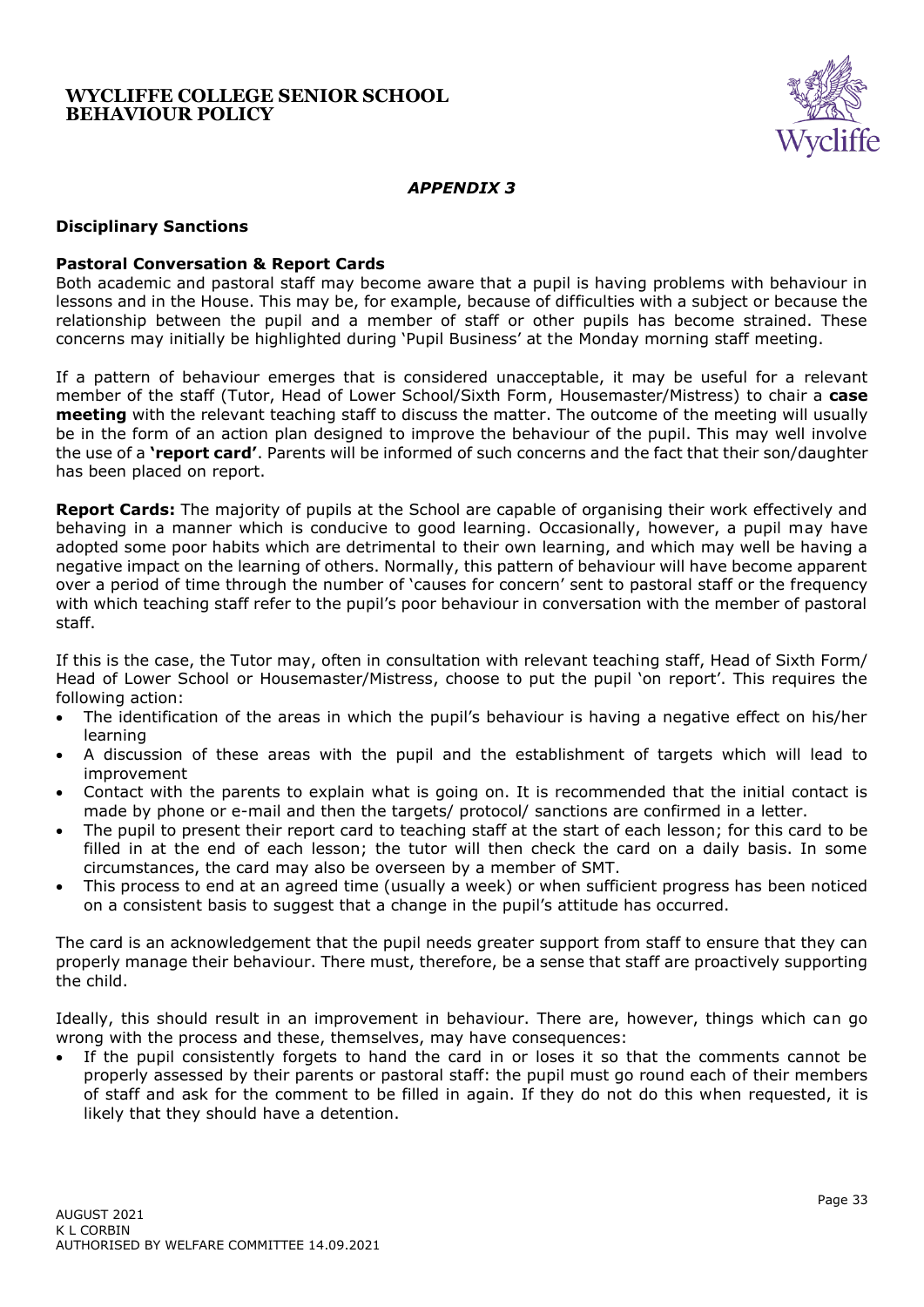

• Given that the report card is intended to support the pupil, it is not enough to expect the pupil to take the initiative alone. The Tutor must be proactive in reminding them to have the report card on them at all times and that it is completed for each lesson.

#### <span id="page-33-0"></span>**Sending pupils out of the classroom**

In certain circumstances, it may be necessary for a teacher to ask a pupil to 'leave the room'. For example, a pupil may need time to 'cool down' if they find them in a cycle of behaviour which it is difficult to break or if the chronic misbehaviour and disruptive influence of one individual is stopping other pupils from learning, this course of action may be appropriate. Nonetheless, this must be a serious sanction which is only used when other strategies (such as reminders, redirection and clarification of consequence) have failed. It must not be used to give the teacher in control of a class period of light relief or to devolve one person's responsibility to another colleague for an indefinite period of time.

If a pupil is sent out from the lesson, they will be told where to report to. Depending on the severity of the incident, it might necessitate no more than a 'cooling off' period outside of the classroom in an area overseen by that particular teacher or another member of staff. It might be necessary to send the pupil to another available teacher, the Head of Department or indeed a member of SMT if the misdemeanor is felt serious enough.

Such an incident will prompt a discussion to take place between the pupil, the teacher and relevant pastoral staff to ascertain the problem and the disciplinary course of action. If this is an isolated incident, the most likely outcome is a detention. Parents will usually be informed where their child is sent out the class.

Advice on good learning and teaching can be found on the Intranet learning and teaching pages and in Appendix 1.

#### <span id="page-33-1"></span>**Punctuality and Attendance**

Punctual attendance at School and to lessons is crucial. Teaching staff should log the number of minutes a pupil is late for a lesson and record it on iSAMS. An accumulation of 10 minutes lateness will result in a 'lateness detention'.

Members of the Sixth Form who are repeatedly late or 'cut' a taught lesson should expect to be given a Saturday morning detention.

All absence from lessons must be explained and unexplained absence will be followed up by relevant staff in accordance with the Missing Pupil Policy.

#### <span id="page-33-2"></span>**Detentions**

Pupils who are required to attend a detention will be given **24 hour notice before a detention is served.** These will take place from 4.30pm to 5.30pm in a set venue (currently Room 16) by the Teacher on Duty (ToD). Occasionally, detentions maybe postponed for a small period of time taking into account key commitments a pupil may have (a sports fixture for example or a school concert) or, if the pupil is a day pupil, travel arrangements. The pupil must not postpone their detention unilaterally – it must be done with good reason and one that is clearly explained to the teacher, the pupil's Tutor or the Deputy Head Pastoral. Confirmation from a parent may also be sought – especially in the case of day pupils.

All detentions are recorded and communicated using iSAMS. Once a pupil is entered electronically, a message is automatically sent to the pupil (to remind them) and to their Housemaster/Mistress and tutor. A parent may also access their child's detention record via the parent portal. A teacher will set work of at least an hour's duration, place it in the ToD box; the ToD then returns the completed work at the end of the detention. During the detention, pupils will not be allowed to talk, should be in uniform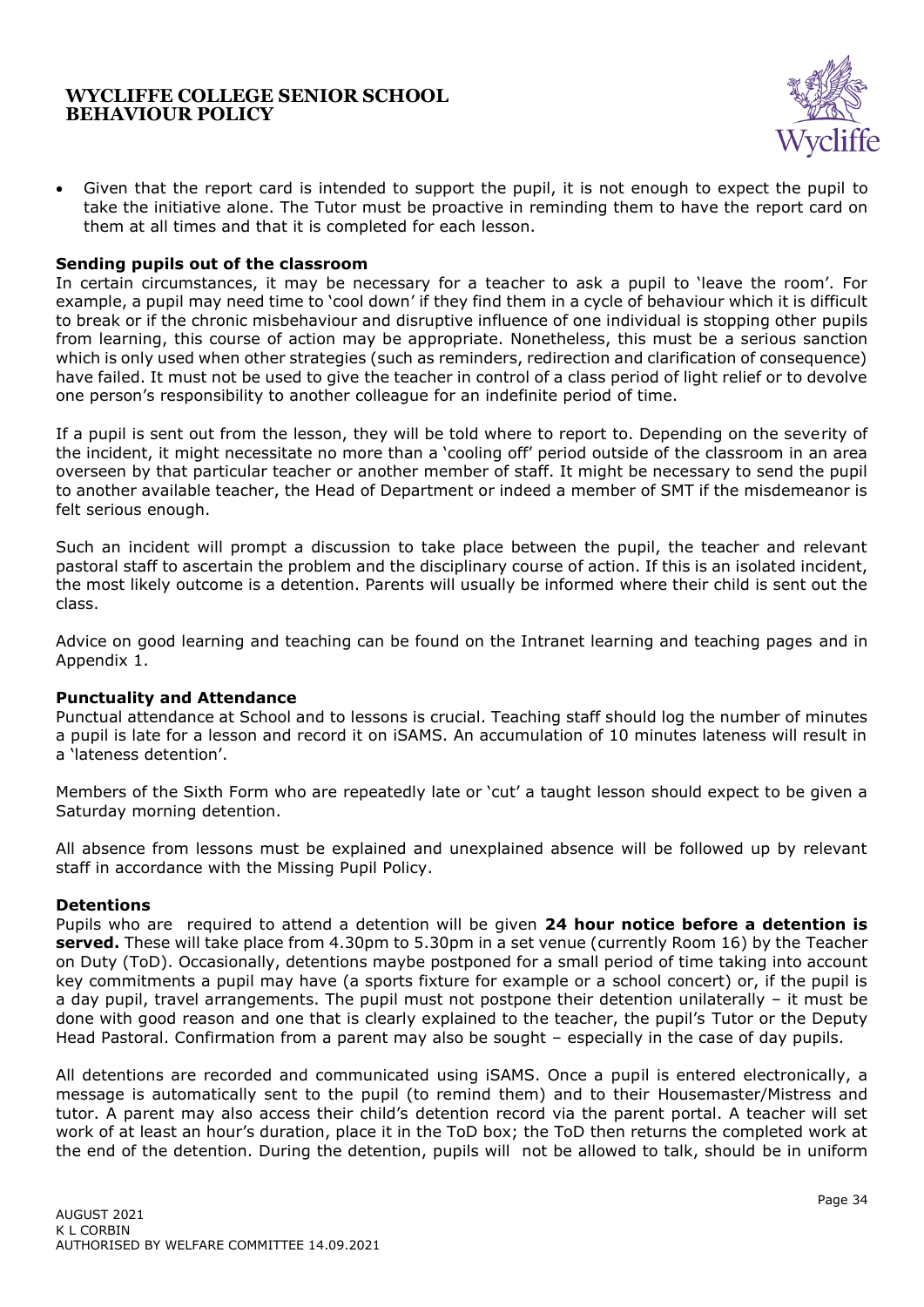

and punctual. Pupils are not allowed to wear MP3 Players or use other electronic devices (e.g. iPods) but may be allowed the use of a laptop if felt necessary.

The Deputy Head Pastoral follows up any unexplained absence from detention. Failure to attend detention will result in a meeting with the Deputy Head Pastoral to explain the absence. A failure to attend detention may result in the detention being doubled.

**Departmental Detention:** Members of staff may require pupils to complete work or do extra work outside of the timetabled lesson, such as at break or lunch times for one-off or occasional misdemeanours. These may be recorded in the pupil's mark book. Where such detentions become regular, however, the pupil's Tutor will be informed.

**Saturday Morning Detention:** For Sixth Formers (who do not have formal lessons on Saturday morning), they may be required to attend a detention on Saturday morning. Saturday morning detentions may be used where a Sixth Former has failed to attend an earlier ordinary daily detention, missed a lesson without explanation or left early for an exeat or half-term without prior permission. Saturday morning detentions may also be used to support a pupil who has fallen behind with their work. They usually last for part of the morning – from 8.30am to 10.05am – take place in the Library and are overseen by the Senior Deputy Head and/or the Head of Sixth Form.

**Saturday Evening Detention:** An unacceptable accumulation of detentions will lead to a Saturday evening detention (see appendix 3). In addition, any pupil causing concern with regard to their attitude or behaviour may also be placed in this detention. The final decision as to whether this is an appropriate sanction will be made by the Deputy Head Pastoral. In the week leading up to the detention, the pupils are informed of the sanction and parents are contacted. The detention lasts for two hours from 5.00– 7pm. Laptops are allowed but other electronic equipment is not. Pupils must be in uniform and remain silent throughout. For the week following the detention, the pupil is also placed 'on report' and this will be monitored by the Tutor.

#### <span id="page-34-0"></span>**Pupil Acceptable Behaviour Agreements (Contracts)**

When all other options have been exhausted, a 'behaviour contract' (see Appendix 2) may be drawn up. This will only be utilised as a last resort where removal from the School is the likely altenative. Whilst it is a punitive sanction and signals a clear need for the pupil to improve their attitude and conduct, it is also designed to help support the pupil in rectifying their current unsatisfactory behaviour.

The contract will target specific areas of concern. The conditions will normally be listed in a bullet point fashion (see appendix 2). The contract is usually signed by the Deputy Head Pastoral, the pupil and their parents. The contract will normally state that failure to comply with the contract may lead to Permanent Exclusion from the School.

#### <span id="page-34-1"></span>**Suspension**

Pupils can be suspended by the Head following consultation with the Deputy Head Pastoral and discussion with relevant staff (both academic and pastoral).

If suspension provides ineffective, or the misbehaviour is serious, the School may be required to exclude the pupil.

#### <span id="page-34-2"></span>**Permanent Exclusion**

Only the Head can exclude a pupil from the School permanently.

Where the Head is contemplating the Permanent Exclusion of a pupil, the Chair of Trustees will be informed of the allegations and an investigation will take place. The parents will be notified as soon as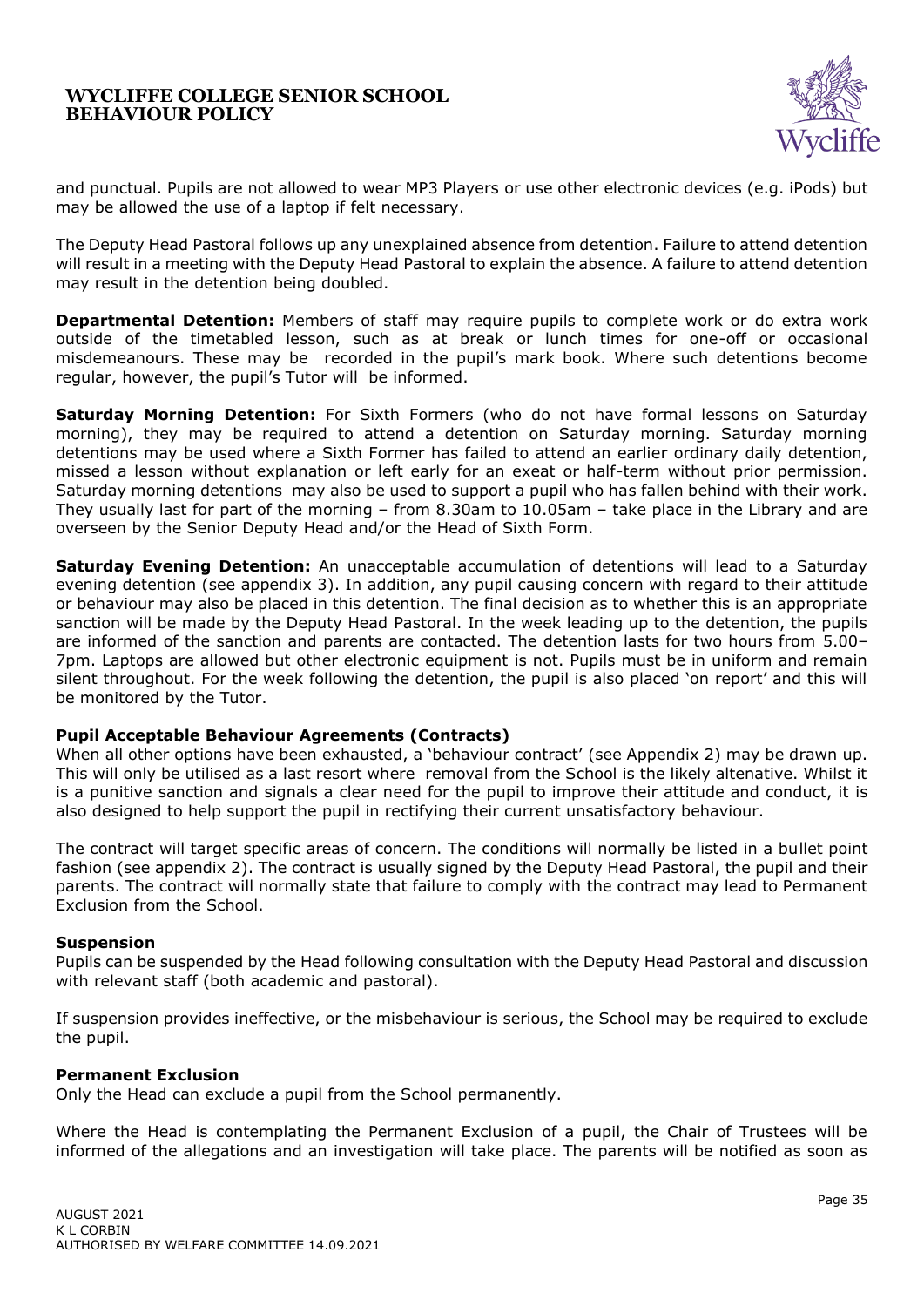

practicable. Where appropriate, a pupil may be suspended from boarding and/or the School while an investigation takes place or if an investigation is adjourned for any reason.

The pupil and their parents will be asked to attend a meeting with the Head. The pupil may also be accompanied by a member of staff of their choice, if they wish.

Documents available at the meeting with the Head will usually include key documentation and correspondence that has been prepared or collated within the investigation including details of the allegations and any relevant School policies and procedures. That being said, there will be instances where certain documentation and/or correspondence (or parts thereof) cannot be disclosed to the pupil and parents. For example, this may be the case where expediency is of paramount importance or where the School must protect the privacy of individuals and/or the confidential nature of the procedure.

If the parents or the pupil have any special needs, certain health conditions or disability which call for additional facilities or adjustments in attending the meeting, those requirements should be made known to the School so that appropriate arrangements can be made.

Parents will be asked to provide any relevant evidence that they wish to rely on in advance of the meeting.

Following the meeting, the Head will consider the allegation(s) and the evidence and will make a decision as to whether to permanently exclude the pupil, usually within 24 hours. The decision will be communicated in writing, notifying parents of the right to request a Trustees' Review (see below).

A decision to exclude a pupil permanently will only be taken as a last resort when other strategies have been employed to no avail or if an exceptional one-off offence has been committed. For further information on the types of misbehaviour that may lead to a pupil being permanently excluded, please see the section earlier in this policy entitled *Types of Misbehaviour, High Level Misdemenours (non exhaustive)*. It is important to note that the Head has a wide discretion in determining which sanction (including Permanent Exclusion) is appropriate in any given situation, and parents have agreed that the Head can exercise such discretion under the terms and conditions of the Parent Contract.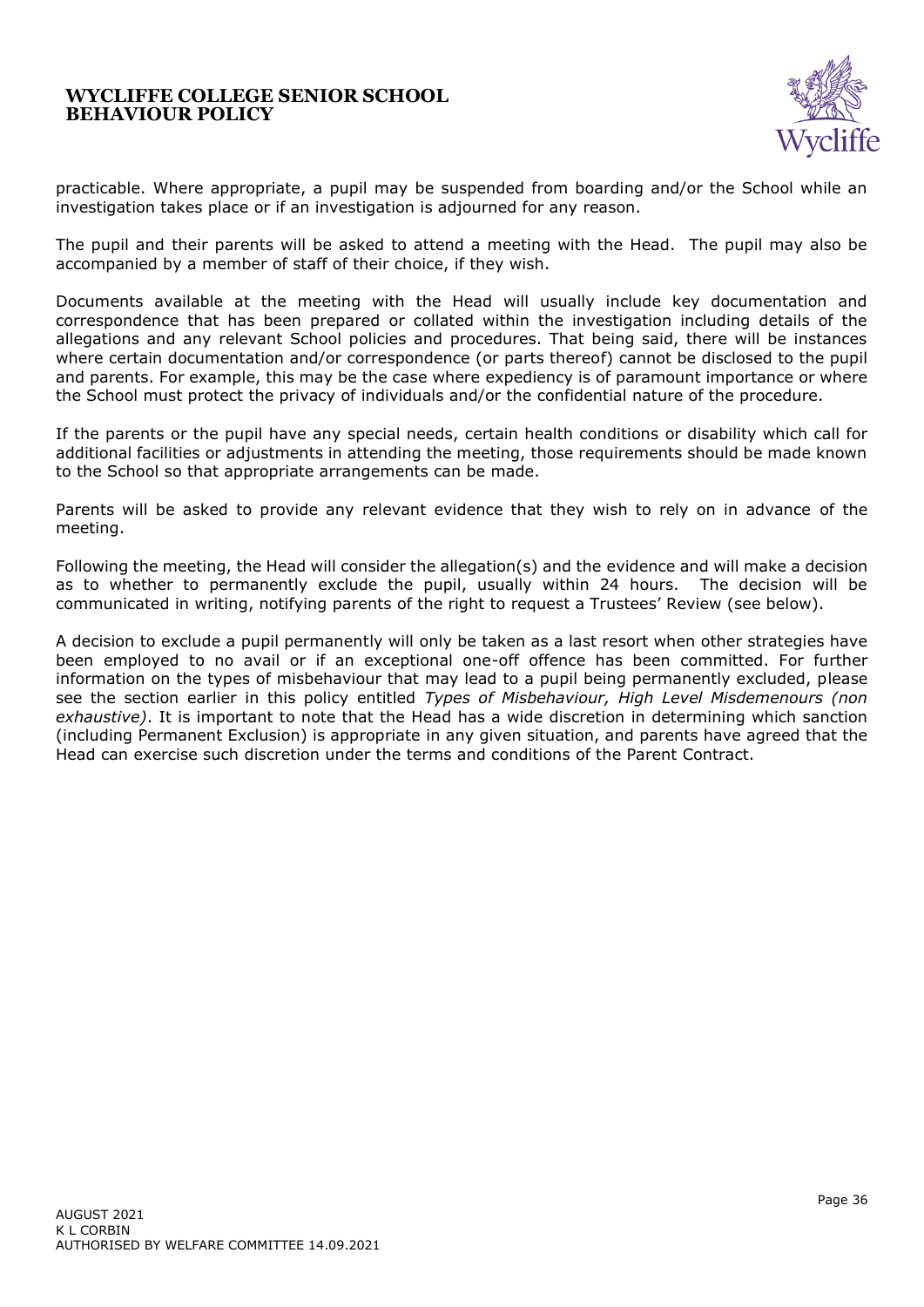

# *APPENDIX 4*

### <span id="page-36-1"></span><span id="page-36-0"></span>**Trustees' Review**

The parents may make a written request to the Clerk of the Trustees for a Trustees' Review where one of the following applies:

- a pupil has been permanently excluded or where the parent has been required to remove the pupil and the parents are dissatisfied with the outcome of the meeting with the Head;
- the Head has decided to suspend the pupil for 15 school days or more; or
- suspension would prevent the pupil from taking a public examination.

The process for a Trustees' Review will be as follows:

- A request for a Trustees' Review must be made and received by the Clerk within 7 calendar days of the Head's decision being notified in writing to the parents. A request must state the grounds on which the parents are asking for a Trustees' Review and the outcome they would like.
- The Review Panel will be made up of at least three trustees. None of them shall have had any detailed prior knowledge of or involvement in the case, or of the pupil or parents.
- The review meeting will be held as soon as reasonably practicable after receipt of the request for a Trustees' Review. A review will not normally be held during school holidays and will normally take place at the School. The Review Panel may consider, in its absolute discretion, that an alternative venue or a virtual hearing is more appropriate.
- The review meeting will generally be attended by the Review Panel members, the Clerk (as note taker), the Head, the pupil and parents. However, the Review Panel has discretion to meet the Head and the parents (and the pupil) one after the other, if they consider it appropriate.
- The role of the note taker is not to take a verbatim note but rather an accurate reflection of what was discussed.
- The parents (and pupil) may be accompanied by a friend or relation or a member of the School staff if desired. As the intention is to make the meeting as informal as practicable, legal representation at the Trustees' Review meeting is not permitted. Parents should inform the Clerk in writing at least 3 days in advance of the meeting of the identity of any person accompanying them. The companion may not answer questions on behalf of the parents.
- The review meeting will be chaired by one member of the Review Panel (chosen by themselves) and will be conducted in an informal manner, and all statements at the meeting will be unsworn. The meeting will be directed at all times by the Chair who will conduct the meeting fairly so as to ensure that all those present have an adequate opportunity of asking questions and making representations. However, as the meeting does not form part of formal legal proceedings, the Review Panel will not be bound by strict rules of evidence and procedure. It will have a wide discretion to conduct the meeting as it sees fit and proper and will give such weight as it considers appropriate to the evidence in whatever form it is tendered.
- A review meeting is a private matter. All those concerned and involved are required to keep the review meeting confidential unless disclosure is required by law. It is not permitted for the parents or the pupil to record (visual and/or voice) the meeting.
- The Chair may at his or her discretion adjourn or terminate the hearing. If the hearing is terminated without a conclusion being reached, the original decision of the disciplinary meeting will stand.
- The Chair will notify the Head and the parents in writing of the Review Panel's decision with reasons and any recommendations by the Panel, usually within 7 calendar days of the meeting. In coming to its decision, the Review Panel will consider whether the Head's decision was fair and reasonable. This may include either upholding the Head's decision or referring the matter back to the Head for reconsideration together with any recommendations. The Review Panel cannot overturn the Head's decision.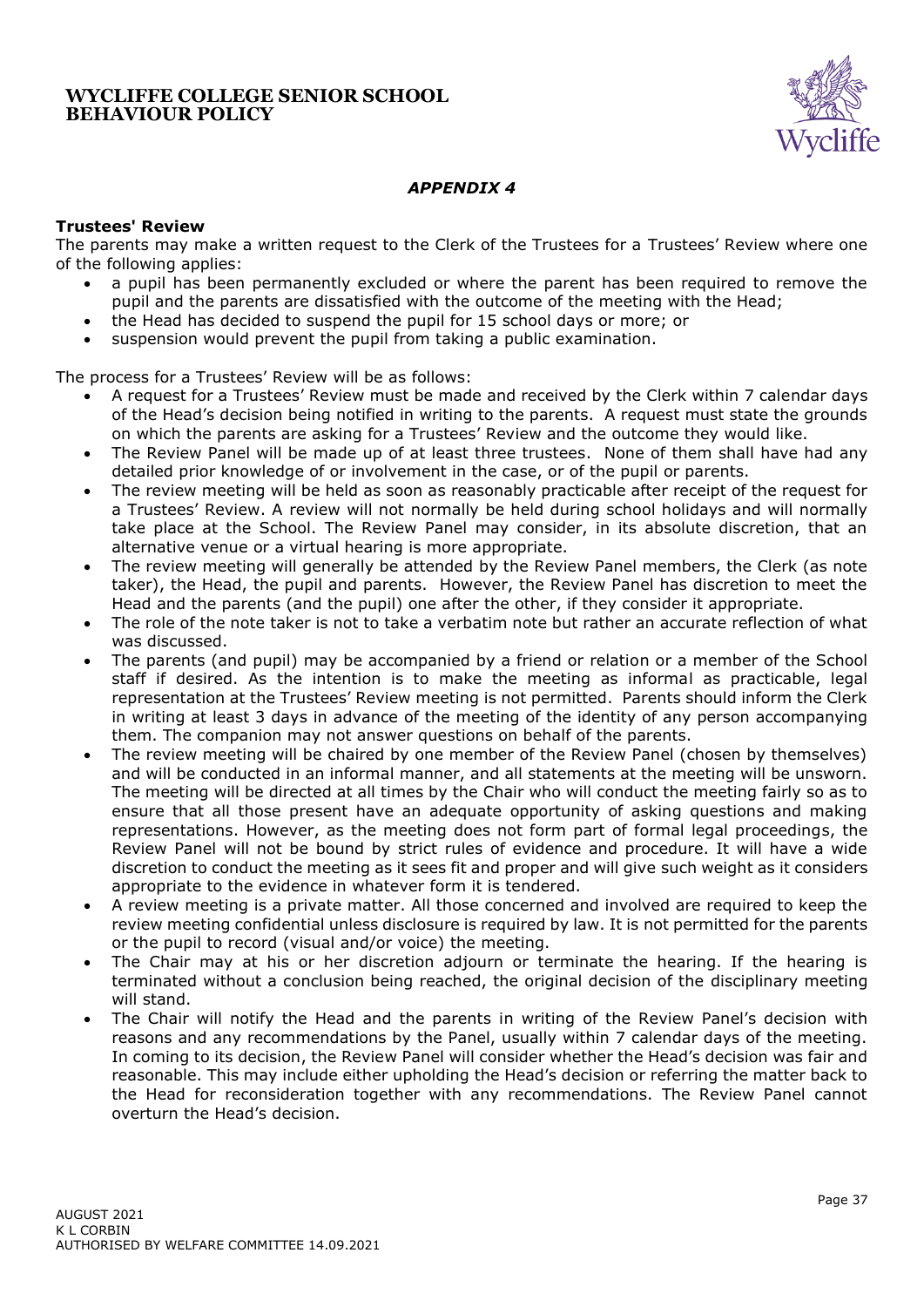

- In the event that the Review Panel refers the matter back to the Head, the Head will provide a written response to the parents and the Review Panel normally within 2 calendar days, and in the absence of significant procedural irregularity, the Head's decision will be final.
- The School will make reasonable adjustments where the parents and/or the pupil inform the Clerk ahead of the Trustees' Review that they have a disability, certain medical condition(s) or special needs.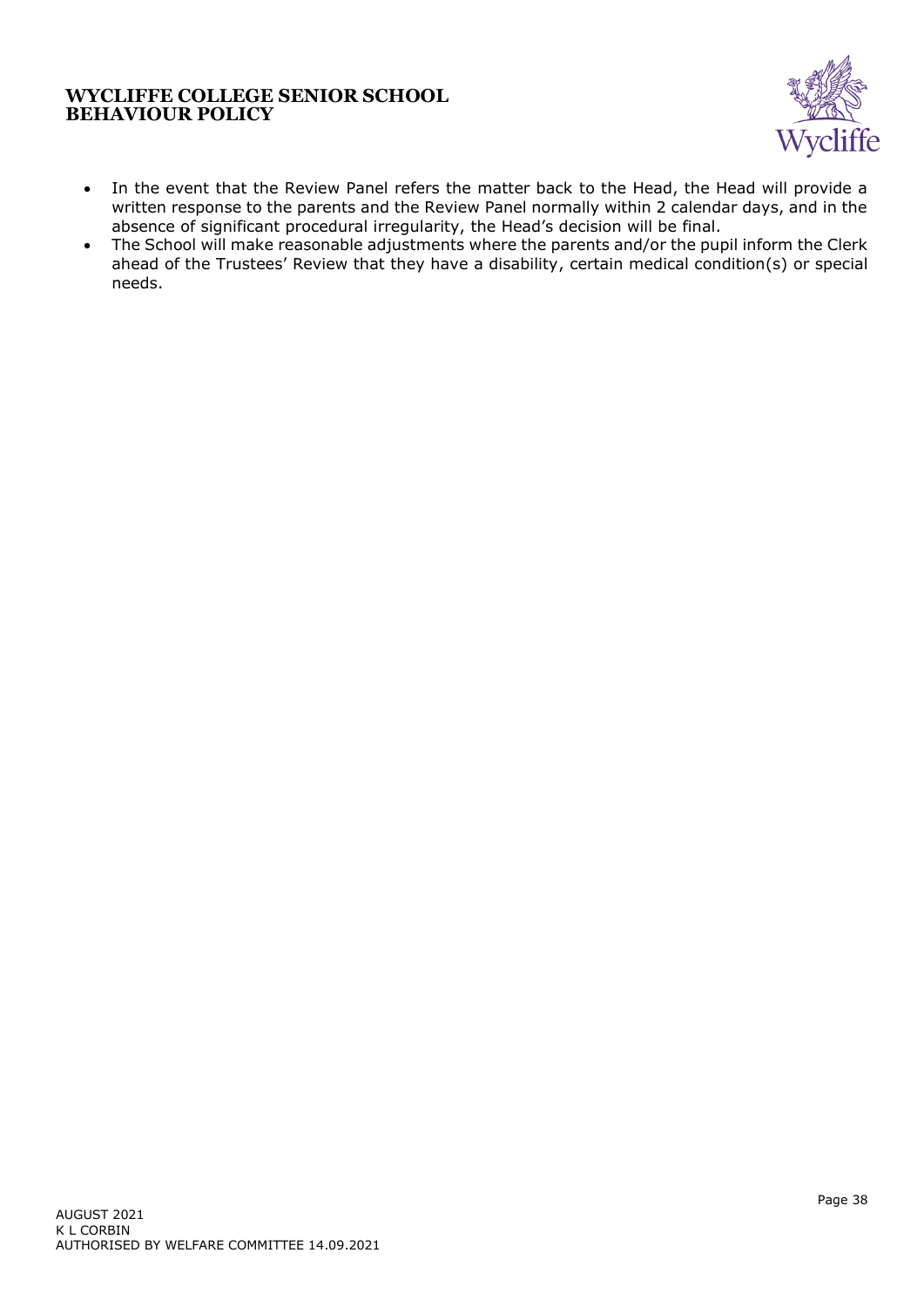

### *APPENDIX 5*

#### <span id="page-38-1"></span><span id="page-38-0"></span>**Warning Signs for Drug Use**

Early detection of drugs misuse is extremely important. If a young person's drug misuse is identified at an early stage, it is easier for action to be taken to prevent his or her further misuse of drugs. Therefore teachers need to be vigilant, particularly when they are in charge of activities, which take groups of young people away from the School premises. Research has shown that first experiments with drugs by young people almost always involve a substance provided by a friend.

The warning signs listed below may indicate that individuals or groups of young people are misusing drugs/legal highs. Their presence alone is not conclusive proof of drug or solvent misuse: many of them are a normal part of adolescence, but the presence of several signs together may point to a need for greater vigilance.

The Objects List gives an indication of equipment which, if found in certain circumstances, might also give grounds for concern.

### <span id="page-38-2"></span>**Warning Signs in Individuals**

- Sudden changes in attendance and being unwilling to take part in school activities
- Decline in performance in schoolwork
- Unusual outbreaks of temper, marked swings of mood, restlessness, irritability or aggression
- Reports from parents that more time is being spent away from home, possibly with new friends or with friends in older age groups
- Excessive spending or borrowing of money
- Stealing money or goods
- Excessive bouts of drowsiness or tiredness without obvious cause
- Loss of interest in physical appearance
- Sores or rashes especially around the mouth or nose
- Loss of appetite
- Heavy use of scents, colognes etc. to disguise the smell of drugs
- Wearing sunglasses at inappropriate times (to hide dilated or constricted pupils)

### **\*Please note that young people behaving in these ways may not be doing so as a result of substance misuse.**

#### <span id="page-38-3"></span>**Warning Signs in Groups**

- Regular absence on certain days
- Keeping at a distance from other pupils, away from supervision points (e.g. groups who frequently gather near the gate of a school playground or sports field)
- Being the subject of rumours about drug taking
- Talking to strangers on or near the premises
- Stealing which appears to be the work of several individuals rather than one person (e.g. perhaps to shoplift solvents)
- Use of drug takers' slang
- Exchanging money or other objects in unusual circumstances
- Associating briefly with one person who is much older and not normally part of the peer group

### <span id="page-38-4"></span>**Objects that may indicate Drug Misuse**

- Foil containers or cup shapes made from silver foil, perhaps discoloured by heat
- Metal tins
- Spoons discoloured by heat
- Pill boxes